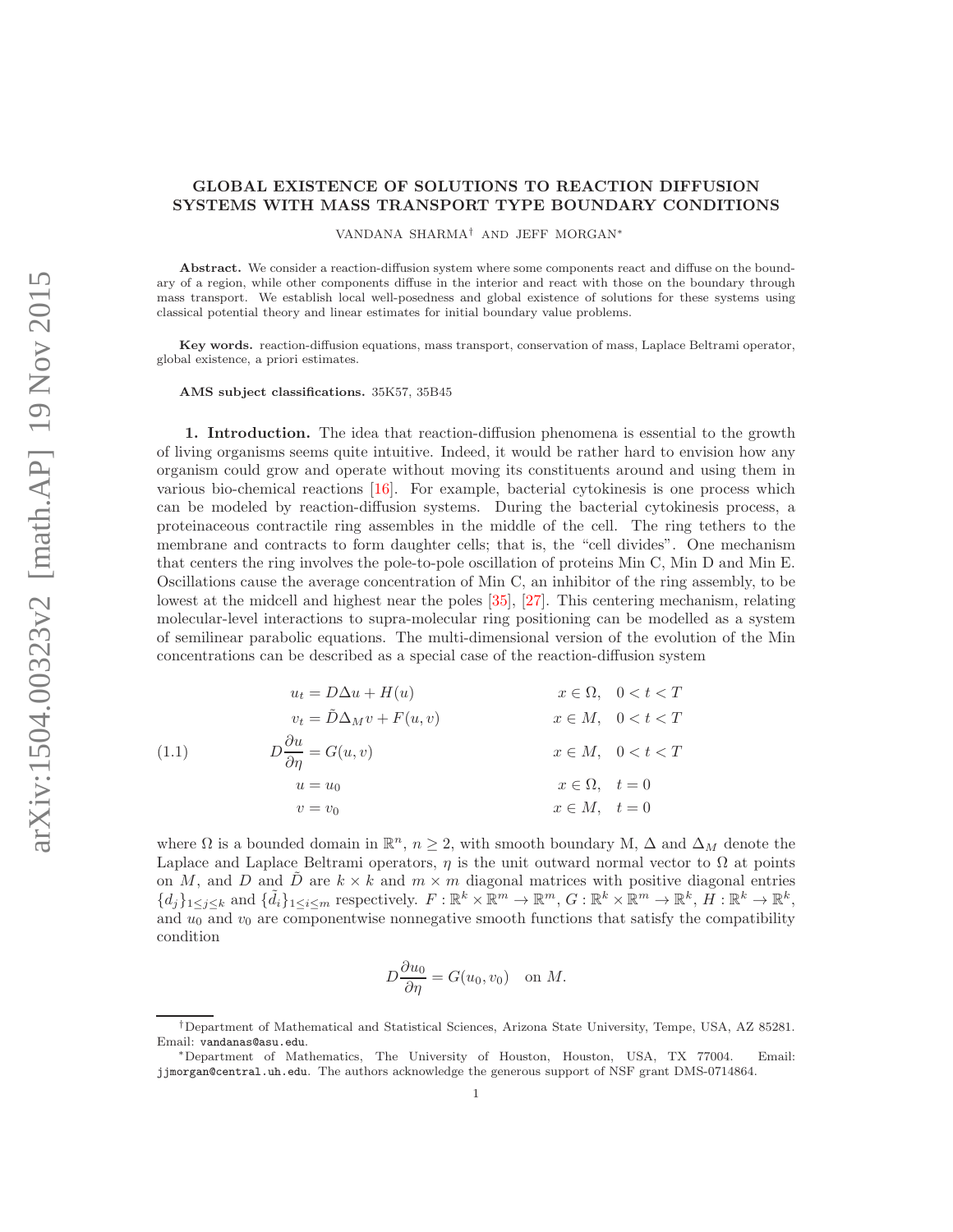For this model,  $\Omega$  may represent the cell cytoplasm and M may represent its membrane. There are some components that are bound to the membrane, and other components that move freely in the cytoplasm. Also, the components on the membrane and cytoplasm react together on the membrane through mass action and boundary transport. In Section 7, we present two applications associated with (1.1), with one modeling the chemical reaction involving Min protiens for positioning of the ring, explained in [27]. We point out the study in [35] that also modeled these reactions.

In general, system (1.1) is somewhat reminiscent of two component systems where both of the unknowns react and diffuse inside  $\Omega$ , with various homogeneous boundary conditions and nonnegative initial data. In that setting, global well-possedness and uniform boundedness has been studied by many researchers, and we refer the interested reader to the excellent survey of Pierre [23].

In the remainder of the introduction, we assume  $H = 0$  and  $k = m = 1$ . A fundamental mathematical question concerning global existence for  $(1.1)$  asks, what conditions on F and G will guarantee that (1.1) has global solutions, and how are these conditions related to the results listed in [23]? The focus of this paper is to give a partial answer to this question and to apply our results to  $(1.1)$ .

From a physical standpoint, it is natural to ask under what conditions the solutions of (1.1) are nonnegative, and the total mass is either conserved or reduced. It is also important to ask whether these conditions arise in problems similar to the above mentioned cell biology system. Conditions that are similar in spirit to those given in  $[20]$ ,  $[13]$  and  $[23]$  result in nonnegative solutions for system  $(1.1)$ . More precisely,  $(1.1)$  has nonnegative solutions for all choices of nonnegative initial data  $u_0$  and  $v_0$  if and only if F, G, and H are quasi-positive. That is  $F(a, 0), G(0, a) \ge 0$  whenever  $a \ge 0$  (recall from above that  $H = 0$  in the remainder of this introduction). Also, some control of total mass can be achieved by assuming there exists  $\alpha > 0$ such that

(1.2) 
$$
F(u, v) + G(u, v) \le \alpha (u + v + 1) \quad \text{for all } u, v \ge 0.
$$

Assumption (1.2) (discussed later), generalizes mass conservation by implying that total mass,  $\int_{\Omega} u(x, t) dx + \int_{M} v(\zeta, t) d\sigma$ , grows at most exponentially in time t.

We suspect that the natural conditions, quasipositivity and conservation of mass, are not sufficient to obtain global existence in  $(1.1)$ , and that it is possible to construct an example along the same lines as constructed in [24]. To this end, we impose a condition similar to Morgan's intermediate sums [21] and [22]. Namely, there exists a constant  $K_g > 0$  such that

$$
G(\zeta, \nu) \le K_g(\zeta + \nu + 1) \quad \text{for all} \quad \nu, \zeta \ge 0.
$$

In addition, we adopt a natural assumption of polynomial growth, which has been considered in the context of chemical and biological modeling (see Horn and Jackson  $[14]$ ). That is, there exists  $l \in \mathbb{N}$  and  $K_f > 0$  such that

$$
F(u, v) \le K_f(u + v + 1)^l \quad \text{for all} \quad v \ge 0, \ u \ge 0.
$$

In our analysis, we extend recent results of Huisken and Polden [25], Polden [15], and Sharples [31] associated with  $W_2^{2,1}(M\times (0,T))$  results for solutions to linear Cauchy problems on a membrane. We also verify and make use of a remark of Brown [4] which states that if  $d > 0$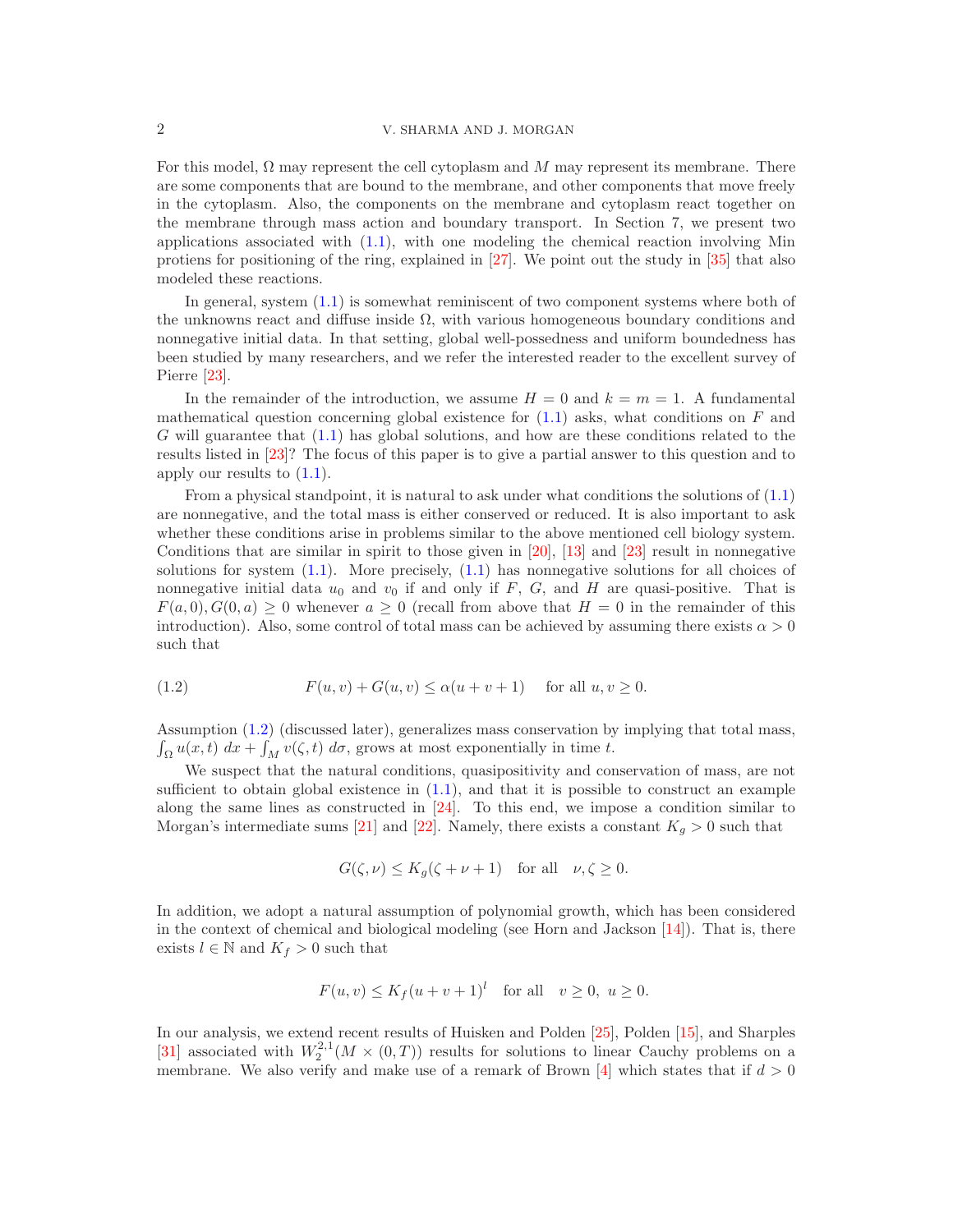and the Neumann data  $\gamma$  lies in  $L_p(M \times (0,T))$  for  $p > n+1$ , then the solution to

(1.3) 
$$
\varphi_t = d\Delta\varphi \qquad x \in \Omega, \quad 0 < t < T
$$

$$
d\frac{\partial\varphi}{\partial\eta} = \gamma \qquad x \in M, \quad 0 < t < T
$$

$$
\varphi = 0 \qquad x \in \Omega, \quad t = 0
$$

is Hölder continuous on  $\overline{\Omega} \times (0,T)$ . We provide the proof of this result in section 5 for completeness of our arguments.

Note that the results of Amann [3] can be used to guarantee the local well posedness of  $(1.1)$  subject to appropriate conditions on initial data and on the functions F and G. However, those results do not provide the explicit estimates that are needed in our setting. Our approach keeps the analysis on comparatively simpler  $L_p$  spaces.

It is worth mentioning that some of the results in section 5 are valid for domains that are only  $C<sup>1</sup>$ . Handling cases with weak smoothness conditions on curves or domain boundaries was one of the motivations for the results obtained in  $[4]$ ,  $[5]$ ,  $[9]$  and  $[10]$ , and these results may be of independent interest.

2. Notations, Definitions and Preliminary Estimates. Throughout this paper,  $n \geq$ 2 and  $\Omega$  is a bounded domain in  $\mathbb{R}^n$  with smooth boundary M  $(\partial\Omega)$  belonging to the class  $C^{2+\mu}$  with  $\mu > 0$  such that  $\Omega$  lies locally on one side of its boundary.  $\eta$  is the unit outward normal (from  $\Omega$ ) to M, and  $\Delta$  and  $\Delta_M$  are the Laplace and the Laplace Beltrami operators, respectively. For more details, see Rosenberg  $[30]$  and Taylor  $[34]$ . In addition,  $m, k, n, i$  and j are positive integers, D and D are  $k \times k$  and  $m \times m$  diagonal matrices with positive diagonal entries  $\{d_j\}_{1 \leq j \leq k}$  and  $\{\tilde{d}_i\}_{1 \leq i \leq m}$ , respectively.

**2.1. Basic Function Spaces.** Let  $\mathcal{B}$  be a bounded domain on  $\mathbb{R}^m$  with smooth boundary such that B lies locally on one side of  $\partial \mathcal{B}$ . We define all function spaces on B and  $\mathcal{B}_T = \mathcal{B} \times (0,T)$ .  $L_q(\mathcal{B})$  is the Banach space consisting of all measurable functions on  $\mathcal{B}$  that are  $q^{th}(q \geq 1)$  power summable on  $\beta$ . The norm is defined as

$$
||u||_{q,\mathcal{B}} = \left(\int_{\mathcal{B}} |u(x)|^q dx\right)^{\frac{1}{q}}
$$

Also,

$$
||u||_{\infty,\mathcal{B}} = ess \sup\{|u(x)| : x \in \mathcal{B}\}.
$$

Measurability and summability are to be understood everywhere in the sense of Lebesgue.

If  $p \geq 1$ , then  $W_p^2(\mathcal{B})$  is the Sobolev space of functions  $u : \mathcal{B} \to \mathbb{R}$  with generalized derivatives,  $\partial_x^s u$  (in the sense of distributions)  $|s| \leq 2$  belonging to  $L_p(\mathcal{B})$ . Here  $s = (s_1, s_2, ..., s_n), |s| =$  $s_1 + s_2 + ... + s_n$ ,  $|s| \leq 2$ , and  $\partial_x^s = \partial_1^{s_1} \partial_2^{s_2} ... \partial_n^{s_n}$  where  $\partial_i = \frac{\partial}{\partial x_i}$ . The norm in this space is

$$
\|u\|_{p,\mathcal{B}}^{(2)}=\sum_{|s|=0}^2\|\partial_x^s u\|_{p,\mathcal{B}}
$$

Similarly,  $W_p^{2,1}(\mathcal{B}_T)$  is the Sobolev space of functions  $u : \mathcal{B}_T \to \mathbb{R}$  with generalized derivatives,  $\partial_x^s \partial_t^r u$  (in the sense of distributions) where  $2r + |s| \leq 2$  and each derivative belonging to  $L_p(\mathcal{B}_T)$ . The norm in this space is

$$
||u||_{p,\mathcal{B}_T}^{(2)} = \sum_{2r+|s|=0}^{2} ||\partial_x^s \partial_t^r u||_{p,\mathcal{B}_T}
$$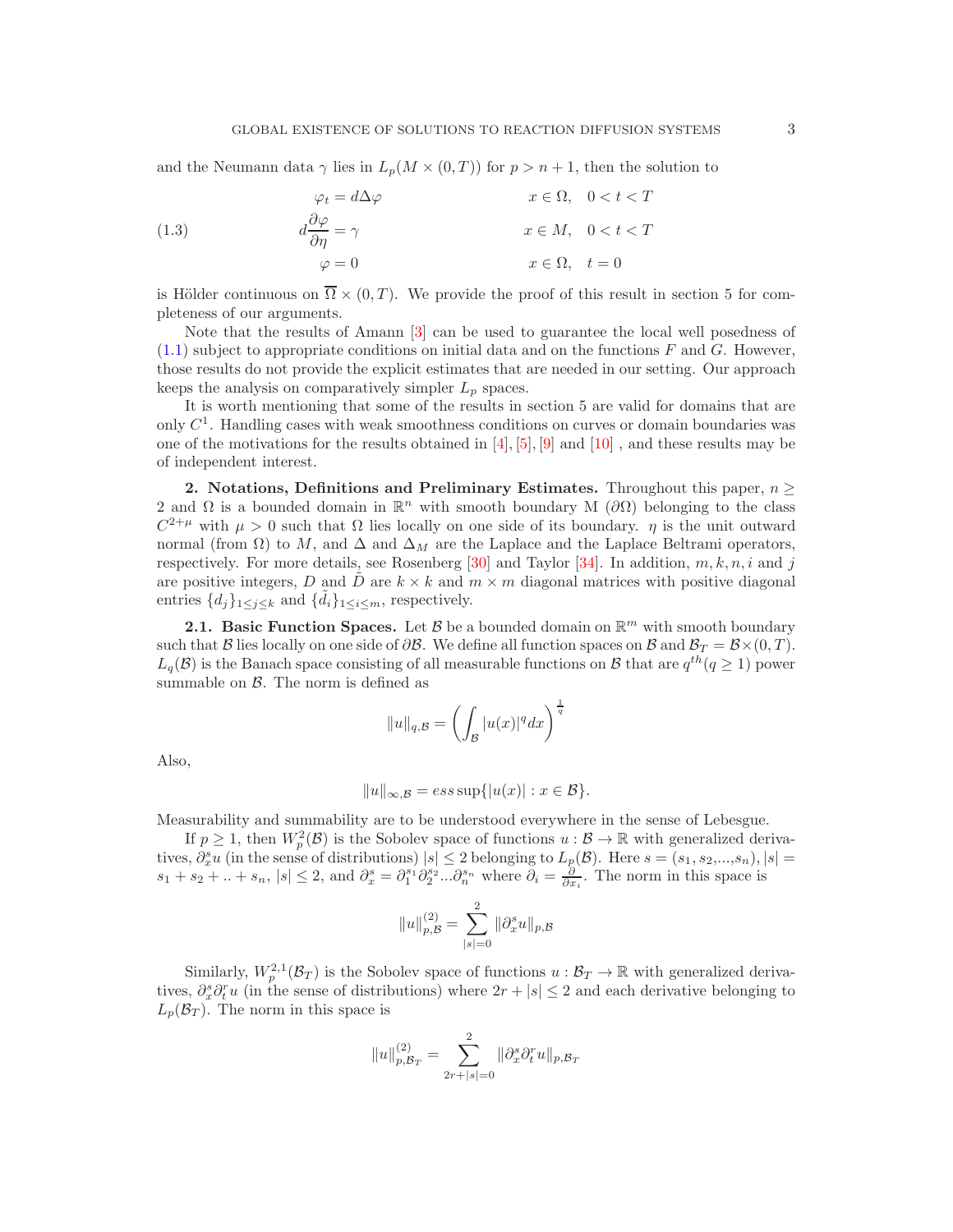In addition to  $W_p^{2,1}(\mathcal{B}_T)$ , we will encounter other spaces with two different ratios of upper indices,  $W_2^{1,0}(\mathcal{B}_T)$ ,  $W_2^{1,1}(\mathcal{B}_T)$ ,  $V_2(\mathcal{B}_T)$ ,  $V_2^{1,0}(\mathcal{B}_T)$ , and  $V_2^{1,\frac{1}{2}}(\mathcal{B}_T)$  as defined in [19].

We also introduce  $W_p^l(\mathcal{B})$ , where  $l > 0$  is not an integer, because initial data will be taken from these spaces. The space  $W_p^l(\mathcal{B})$  with nonintegral l, is a Banach space consisting of elements of  $W_p^{[l]}$  ([l] is the largest integer less than l) with the finite norm

$$
||u||_{p,\mathcal{B}}^{(l)} = \langle u \rangle_{p,\mathcal{B}}^{(l)} + ||u||_{p,\mathcal{B}}^{([l])}
$$

where

$$
||u||_{p,\mathcal{B}}^{([l])} = \sum_{s=0}^{[l]} ||\partial_x^s u||_{p,\mathcal{B}}
$$

and

$$
\langle u \rangle_{p,\mathcal{B}}^{(l)} = \sum_{s=[l]} \left( \int_{\mathcal{B}} dx \int_{\mathcal{B}} |\partial_x^s u(x) - \partial_y^s u(y)|^p \cdot \frac{dy}{|x - y|^{n + p(l - [l])}} \right)^{\frac{1}{p}}
$$

 $W_p^{l, \frac{1}{2}}(\partial \mathcal{B}_T)$  spaces with non integral l also play an important role in the study of boundary value problems with nonhomogeneous boundary conditions, especially in the proof of exact estimates of their solutions. It is a Banach space when  $p \geq 1$ , which is defined by means of parametrization of the surface  $\partial \mathcal{B}$ . For a rigorous treatment of these spaces, we refer the reader to page 81 of Chapter 2 of [19].

The use of the spaces  $W_p^{l, \frac{1}{2}}(\partial \mathcal{B}_T)$  is connected to the fact that the differential properties of the boundary values of functions from  $W_p^{2,1}(\mathcal{B}_T)$  and of certain of its derivatives,  $\partial_x^s \partial_t^r$ , can be exactly described in terms of the spaces  $W_p^{l, \frac{1}{2}}(\partial \mathcal{B}_T)$ , where  $l = 2 - 2r - s - \frac{1}{p}$ .

For  $0 < \alpha, \beta < 1$ ,  $C^{\alpha,\beta}(\overline{\mathcal{B}_T})$  is the Banach space of Hölder continuous functions u with the finite norm

$$
|u|_{\overline{\mathcal{B}}_T}^{(\alpha)} = \sup_{(x,t)\in\mathcal{B}_T} |u(x,t)| + [u]_{x,\mathcal{B}_T}^{(\alpha)} + [u]_{t,\mathcal{B}_T}^{(\beta)}
$$

where

$$
[u]_{x,\overline{\mathcal{B}}_T}^{(\alpha)} = \sup_{\substack{(x,t),(x',t)\in\mathcal{B}_T \\ x\neq x'}} \frac{|u(x,t)-u(x',t)|}{|x-x'|^{\alpha}}
$$

and

$$
[u]_{t,\overline{\mathcal{B}}_T}^{(\beta)} = \sup_{\substack{(x,t),(x,t') \in \mathcal{B}_T}} \frac{|u(x,t) - u(x,t')|}{|t - t'|^{\beta}}
$$

We shall denote the space  $C^{\frac{\alpha}{2}, \frac{\alpha}{2}}(\overline{\mathcal{B}}_T)$  by  $C^{\frac{\alpha}{2}}(\overline{\mathcal{B}}_T)$ .  $C(\mathcal{B}_T, \mathbb{R}^n)$  is the set of all continuous functions  $u : \mathcal{B}_T \to \mathbb{R}^n$ , and  $C^{1,0}(\mathcal{B}_T, \mathbb{R}^n)$  is the set of all continuous functions  $u : \mathcal{B}_T \to$  $\mathbb{R}^n$  for which  $u_{x_i}$  is continuous for all  $1 \leq i \leq n$ .  $C^{2,1}(\mathcal{B}_T, \mathbb{R}^n)$  is the set of all continuous functions  $u : \mathcal{B}_T \to \mathbb{R}^n$  having continuous derivatives  $u_{x_i}, u_{x_ix_j}$  and  $u_t$  in  $\mathcal{B}_T$ . Note that similar definitions can be given on  $\overline{B}_T$ . Moreover notations and definitions for Hölder and Sobolev Spaces on manifolds are similar to the ones used in the Handbook of Global analysis [17]. More developments on Sobolev spaces, Sobolev inequalities, and the notion of best constants may be found in [6], [7], [12] and [34].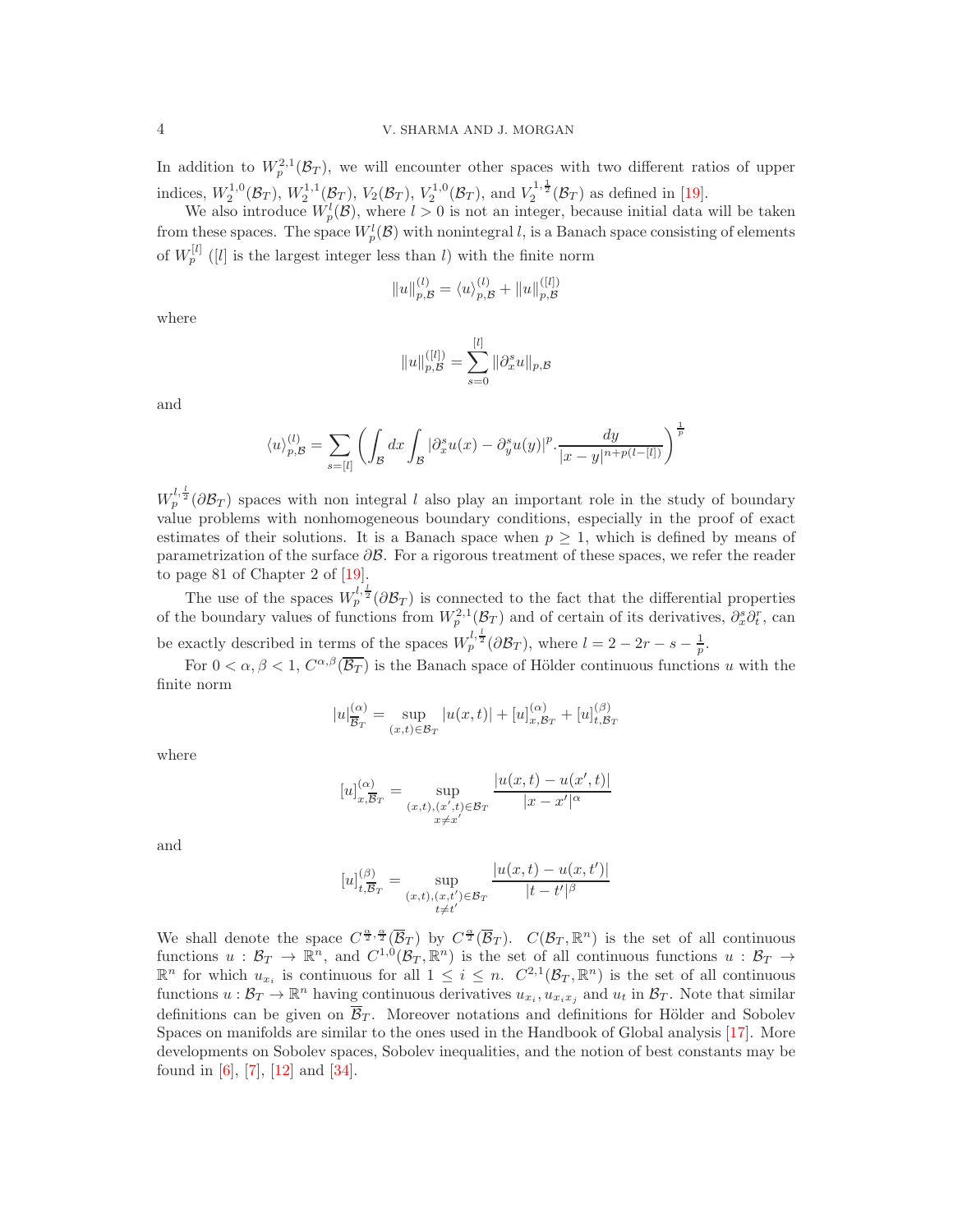2.2. Preliminary Estimates. For completeness of our arguments, we state the following results, which will help us obtain a priori estimates for the Cauchy problem on the manifold M, and prove the existence of solutions in  $W_p^{2,1}(M_T)$ . Lemmas 2.1, 2.4 and 2.6 can be found on page 341, Chapter 4 in  $[19]$ , as  $(2.24)$  and  $(2.25)$  on page 49 in  $[18]$ , and  $[12]$  respectively. Lemma 2.2 is stated as Lemma 3.3 in Chapter 2 of [19].

Let B be a bounded domain in  $\mathbb{R}^m$  with smooth boundary  $\partial \mathcal{B}$  belonging to the class  $C^{2+\mu}$ with  $\mu > 0$  such that B lies locally on one side of the boundary  $\partial \mathcal{B}$ . Let  $T > 0$  and  $p > 1$ . Suppose  $\Theta \in L_p(\mathcal{B}_T)$ ,  $w_0 \in W_p^2(\mathcal{B})$ ,  $\gamma \in W_p^{2-\frac{1}{p},1-\frac{1}{2p}}(\partial \mathcal{B}_T)$ . Also, let the coefficient matrix  $(a_{i,j})$  be symmetric and continuous on  $\mathcal{B}_T$ , and satisfy the uniform ellipticity condition. That is for some  $\lambda > 0$ 

$$
\sum_{i,j=1}^{n} a_{ij}(x,t)\xi_i\xi_j \ge \lambda |\xi|^2 \text{ for all } (x,t) \in \overline{\mathcal{B}_T} \text{ and for all } \xi \in \mathbb{R}^n
$$

Finally, let the coefficients  $a_i$  be continuous on  $\overline{\mathcal{B}_T}$ . Consider the problem

(2.1) 
$$
\frac{\partial w}{\partial t} - \sum_{i,j=1}^{n} a_{ij}(x,t) \frac{\partial^2 w}{\partial x_i \partial x_j} + \sum_{i=1}^{n} a_i(x,t) \frac{\partial w}{\partial x_i} = \Theta(x,t) \qquad (x,t) \in \mathcal{B}_T
$$

$$
w = \gamma(x,t) \qquad (x,t) \in \partial \mathcal{B}_T
$$

$$
w|_{t=0} = w_0(x) \qquad x \in \mathcal{B}
$$

LEMMA 2.1. Let  $p > 1$  with  $p \neq \frac{3}{2}$ , and in the case  $p > \frac{3}{2}$ , assume the compatibility condition of zero order,  $w_0|_{\partial \mathcal{B}} = \gamma|_{t=0}$ . Then (2.1) has a unique solution  $w \in W_p^{2,1}(\mathcal{B}_T)$ , and there exists  $C > 0$  depending on T, p and B, and independent of  $\Theta$ ,  $w_0$  and  $\gamma$  such that

$$
||w||_{p,\mathcal{B}_T}^{(2)} \leq C(||\Theta||_{p,\mathcal{B}_T} + ||w_0||_{p,\mathcal{B}}^{(2-\frac{2}{p})} + ||\gamma||_{p,\partial\mathcal{B}_T}^{(2-\frac{1}{p},1-\frac{1}{2p})})
$$

LEMMA 2.2. Suppose  $q \ge p$ ,  $2 - 2r - s - \left(\frac{1}{p} - \frac{1}{q}\right)(m+2) \ge 0$  and  $0 < \delta \le \min\{d; \sqrt{T}\}.$ Then there exists  $c_1, c_2 > 0$  depending on r, s, m, p and B such that

$$
||D_t^r D_x^s u||_{q,\mathcal{B}_T} \leq c_1 \delta^{2-2r-s-\left(\frac{1}{p}-\frac{1}{q}\right)(m+2)} ||u||_{p,\mathcal{B}_T}^{(2)} + c_2 \delta^{-(2r+s+\left(\frac{1}{p}-\frac{1}{q}\right)(m+2))} ||u||_{p,\mathcal{B}_T}
$$

for all  $u \in W_p^{2,1}(\mathcal{B}_\mathcal{T})$ . Moreover, if  $2 - 2r - s - \frac{(m+2)}{p} > 0$ , then for  $0 \leq \alpha < 2 - 2r - s - \frac{(m+2)}{p}$ there exist constants  $c_3$ ,  $c_4$  depending on  $r$ ,  $s$ ,  $m$ ,  $p$  and  $B$  such that

$$
|D_t^r D_x^s u|_{\mathcal{B}_T}^{(\alpha)} \le c_3 \delta^{2-2r-s-\frac{m+2}{p}-\alpha} \|u\|_{p,\mathcal{B}_T}^{(2)} + c_4 \delta^{-(2r+s+\frac{(m+2)}{p}+\alpha)} \|u\|_{p,\mathcal{B}_T}
$$

for all  $u \in W_p^{2,1}(\mathcal{B}_{\mathcal{T}})$ .

COROLLARY 2.3. Suppose the conditions of Lemma 2.1 are fulfilled and  $p > \frac{m+2}{2}$ . Then there exists  $\hat{c} > 0$  depending on m, p and B such that the solution of problem  $(2.1)$  is Hölder continuous, and

$$
|w|_{\mathcal{B}_T}^{(2-\frac{m+2}{p})} \leq \hat{c} ||w||_{p,\mathcal{B}_T}^{(2)}
$$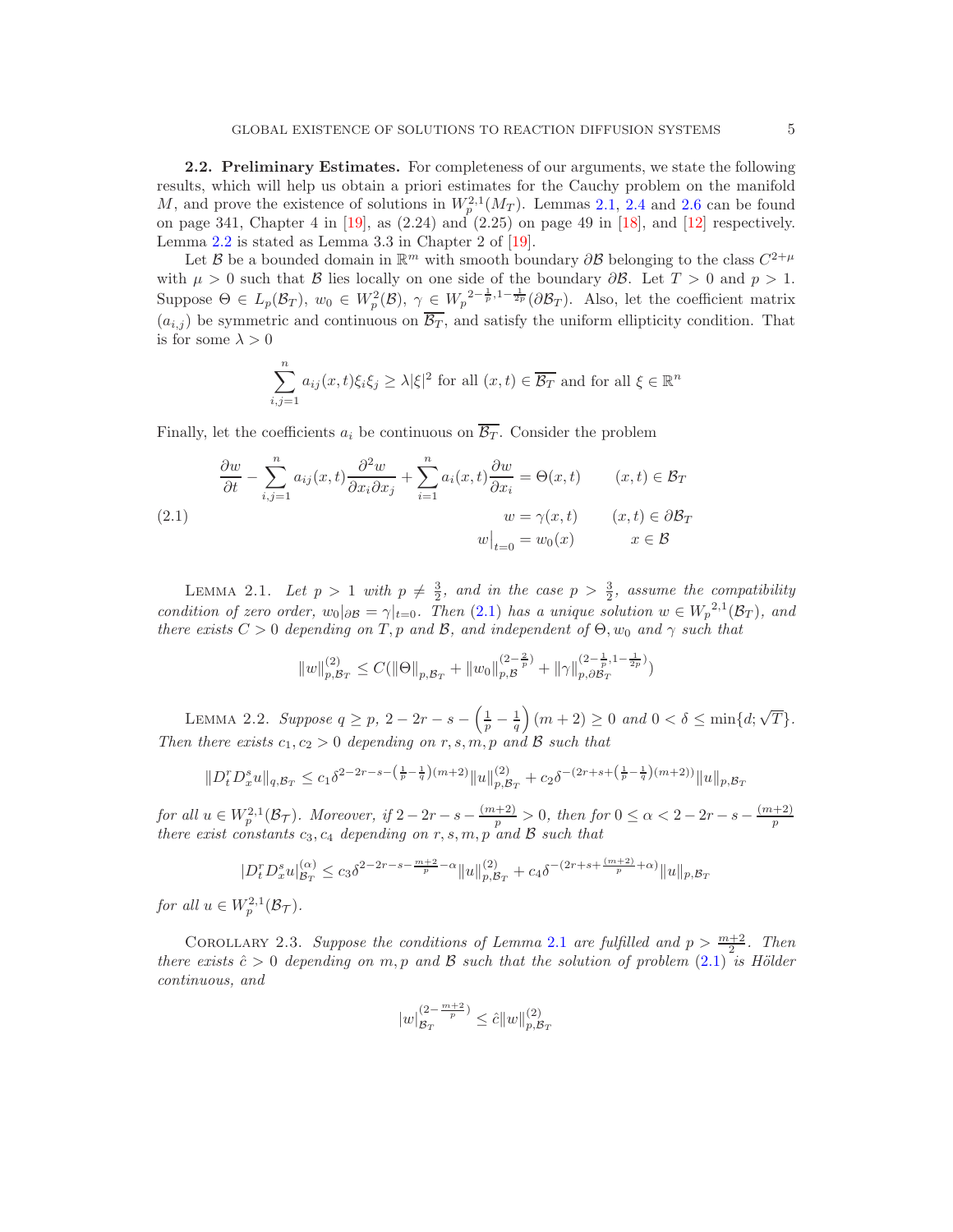LEMMA 2.4. Suppose  $1 < p < \infty$ . If  $p < m$  then  $W_p^1(\mathcal{B})$  embedds continuously into  $W_p^{(1-\frac{1}{p})}(\partial \mathcal{B})$  and  $L_q(\mathcal{B})$  for  $p \le q \le p^* = \frac{mp}{m-p}$ . Furthermore, if  $\epsilon > 0$  there exists  $C_{\epsilon} > 0$  such that

$$
||v||_{q,\mathcal{B}}^p \leq \epsilon ||v_x||_{p,\mathcal{B}}^p + C_{\epsilon} ||v||_{1,\mathcal{B}}^p
$$

for all  $v \in W_p^1(\mathcal{B})$ , and

$$
||v||_{2,\partial\mathcal{B}}^2 \leq \epsilon ||v_x||_{2,\mathcal{B}}^2 + C_{\epsilon} ||v||_{2,\mathcal{B}}^2
$$

for all  $v \in W_2^1(\mathcal{B})$ .

LEMMA 2.5. Let  $p > m$  and  $0 < \alpha < 1 - \frac{m}{p}$ . Then  $W_p^1(\mathcal{B})$  embedds compactly in  $C^{\alpha}(\overline{\mathcal{B}})$ .

LEMMA 2.6. Let M be a compact Riemannian manifold of dimension  $m \ge 1$  and  $p > m$ . Then the embedding  $W_p^1(M) \subset C^{\alpha}(M)$  is compact for all  $0 < \alpha < 1 - \frac{m}{p}$ .

The following result follows from the Gagliardo Nirenberg inequality in  $[8]$  on bounded  $C<sup>1</sup>$ domains, and Young's inequality on page 40 in [18].

LEMMA 2.7. Let  $\epsilon > 0$  and  $1 < p < \infty$ . Then there exists  $C_{\epsilon,p} > 0$  such that

$$
||v_x||_{p,\mathcal{B}} \le \epsilon ||v_{xx}||_{p,\mathcal{B}} + C_{\epsilon,p} ||v||_{p,\mathcal{B}}
$$

for all  $v \in W_p^2(\mathcal{B})$ .

3. Statements of Main Results. The primary concern of this work is the system

(3.1)  
\n
$$
u_{t} = D\Delta u + H(u)
$$
\n
$$
v_{t} = \tilde{D}\Delta_{M}v + F(u, v)
$$
\n
$$
u = G(u, v)
$$
\n
$$
u = u_{0}
$$
\n
$$
u = v_{0}
$$
\n
$$
x \in \Omega, \quad 0 < t < T
$$
\n
$$
x \in M, \quad 0 < t < T
$$
\n
$$
x \in M, \quad 0 < t < T
$$
\n
$$
x \in \Omega, \quad t = 0
$$
\n
$$
x \in M, \quad t = 0
$$

where D and  $\tilde{D}$  are  $k \times k$  and  $m \times m$  diagonal matrices with positive diagonal entries,  $F = (F_i)$ :<br>  $\mathbb{R}^k \times \mathbb{R}^m \to \mathbb{R}^m$ ,  $G = (G_j) : \mathbb{R}^k \times \mathbb{R}^m \to \mathbb{R}^k$  and  $H = (H_j) : \mathbb{R}^k \to \mathbb{R}^k$ , and  $u_0 = (u_{0j$  $v_0 = (v_{0i}) \in W_p^2(M)$  with  $p > n$ . Also,  $u_0$  and  $v_0$  satisfy the compatibility condition

$$
D\frac{\partial u_0}{\partial \eta} = G(u_0, v_0) \quad \text{on } M.
$$

REMARK 1. Since  $p > n$ ,  $u_0$  and  $v_0$  are Hölder continuous functions on  $\overline{\Omega}$  and M respectively (see [1],  $[8]$ ).

DEFINITION 3.1. A function  $(u, v)$  is said to be a solution of  $(3.1)$  if and only if

$$
u \in C(\overline{\Omega} \times [0,T), \mathbb{R}^k) \cap C^{1,0}(\overline{\Omega} \times (0,T), \mathbb{R}^k) \cap C^{2,1}(\Omega \times (0,T), \mathbb{R}^k)
$$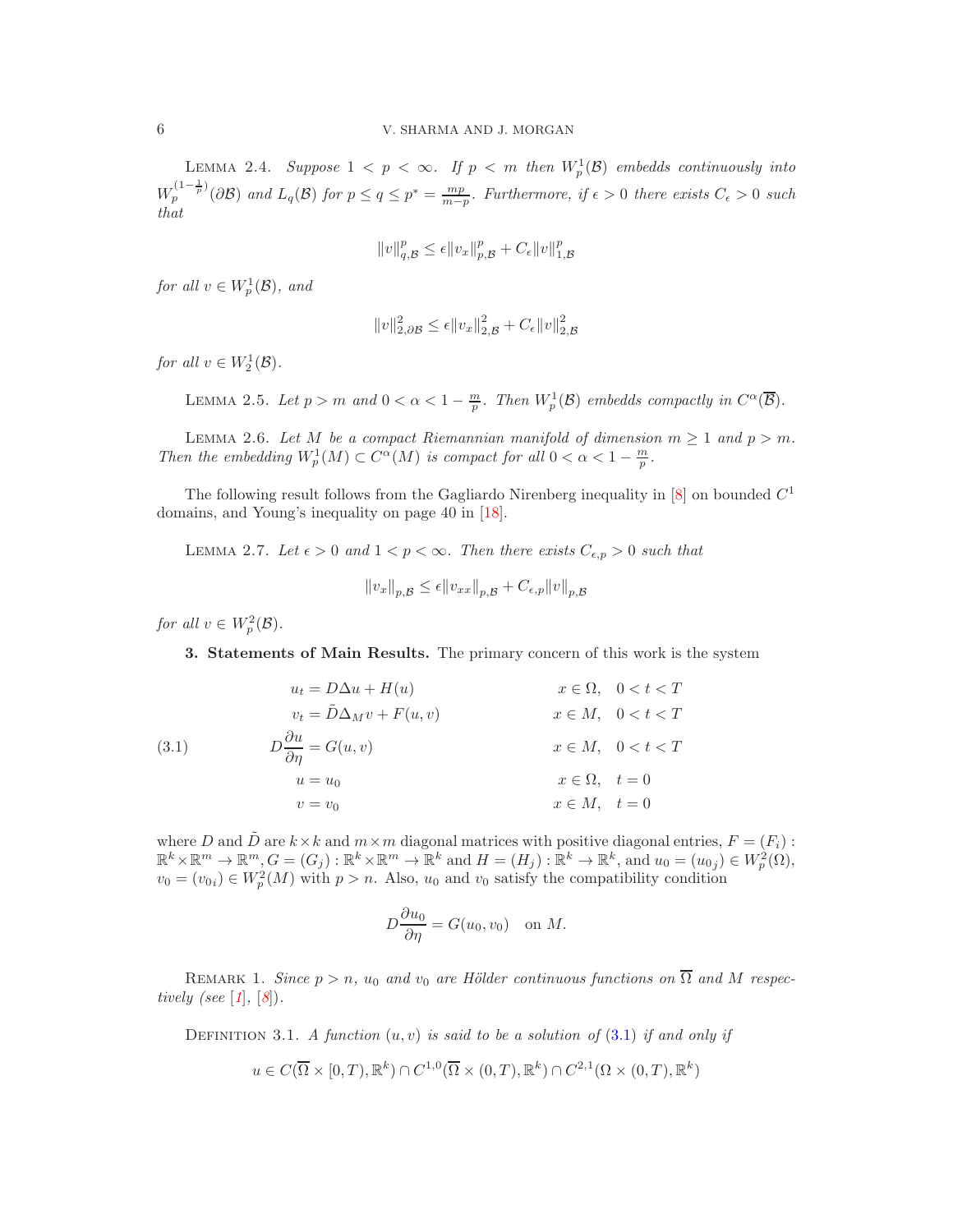and

$$
v \in C(M \times [0, T), \mathbb{R}^m) \cap C^{2,1}(M \times (0, T), \mathbb{R}^m)
$$

such that  $(u, v)$  satisfies (3.1). If  $T = \infty$ , the solution is said to be a global solution. Moreover, a solution  $(u, v)$  defined for  $0 \le t < b$  is a maximal solution of  $(3.1)$  if and only if  $(u, v)$  solves (3.1) with  $T = b$ , and if  $d > b$  and  $(\tilde{u}, \tilde{v})$  solves (3.1) for  $T = d$  then there exists  $0 < c < b$  such that  $(u(\cdot, c), v(\cdot, c)) \neq (\tilde{u}(\cdot, c), \tilde{v}(\cdot, c)).$ 

We say F, G and H are quasipositive if and only if  $F_i(\zeta,\xi) \geq 0$  whenever  $\xi \in \mathbb{R}^m_+$  and  $\zeta \in \mathbb{R}_+^k$  with  $\xi_i = 0$  for  $i = 1, ..., m$ , and  $G_j(\zeta, \xi) \geq 0$ ,  $H_j(\zeta) \geq 0$  whenever  $\xi \in \mathbb{R}_+^m$  and  $\zeta \in \mathbb{R}_+^k$ with  $\zeta_j = 0$ , for  $j = 1, ..., k$ .

The purpose of this study is to give sufficient conditions guaranteeing that (3.1) has a global solution. The following Theorems comprise local and global existence of the solution.

THEOREM 3.2. Suppose F, G and H are locally Lipschitz. Then there exists  $T_{\text{max}} > 0$ such that (3.1) has a unique, maximal solution  $(u, v)$  with  $T = T_{\text{max}}$ . Moreover, if  $T_{\text{max}} < \infty$ then

$$
\limsup_{t \to T_{\text{max}}^-} ||u(\cdot, t)||_{\infty, \Omega} + \limsup_{t \to T_{\text{max}}^-} ||v(\cdot, t)||_{\infty, M} = \infty
$$

In addition to the assumptions stated above, we say condition  $V_{i,j}$  holds for  $1 \leq j \leq k$  and  $1 \leq i \leq m$  if and only if

 $(V_{i,j}1)$  There exist  $\alpha, \beta, \sigma > 0$  such that

$$
\sigma F_i(\zeta, \nu) + G_j(\zeta, \nu) \le \alpha(\zeta_j + \nu_i + 1) \quad \text{and} \quad H_j(\zeta) \le \beta(\zeta_j + 1) \quad \text{for all} \quad \nu \in \mathbb{R}_{\ge 0}^m, \ \zeta \in \mathbb{R}_{\ge 0}^k
$$

 $(V_{i,j}2)$  There exists  $K_q > 0$  such that

$$
G_j(\zeta,\nu) \le K_g(\zeta_j + \nu_i + 1) \quad \text{for all} \quad \nu \in \mathbb{R}_{\ge 0}^m, \ \zeta \in \mathbb{R}_{\ge 0}^k
$$

 $(V_{i,j}3)$  There exists  $l \in \mathbb{N}$  and  $K_f > 0$  such that

$$
F_i(\zeta,\nu) \le K_f(|\zeta| + |\nu| + 1)^l \quad \text{for all} \quad \nu \in \mathbb{R}_{\ge 0}^m, \ \zeta \in \mathbb{R}_{\ge 0}^k
$$

REMARK 2.  $(V_{i,j}2)$  is related to the so-called linear "intermediate sums" condition used by Morgan in  $[21]$ ,  $[22]$  in the special case when the system has only two equations. This condition in [21], [22], as well as [23] pertains to interactions between the first m-1 equations in an m component system. Again, see [21], [22] and [23].  $(V_{i,j}1)$  helps control mass, and allows higher order nonlinearities in F, but requires cancellation of high-order positive terms by G.  $(V_{i,j}3)$ implies F is polynomially bounded above.

REMARK 3. We will show that  $(V_{i,j}1)$  provides  $L_1$  estimates for  $u_j$  on  $\Omega$  and  $M$ , and  $v_i$ on M.  $(V_{i,j}2)$  helps us bootstrap  $L_p$  estimates for  $u_j$  on  $M \times (0, T_{max})$  and  $\Omega \times (0, T_{max})$ , and  $v_i$  on  $M \times (0, T_{max})$ . Finally,  $(V_{i,j}2)$  and  $(V_{i,j}3)$  allow us to use  $L_p$  estimates to obtain sup norm estimates on  $u_j$  and  $v_i$ .

THEOREM 3.3. Suppose F, G and H are locally Lipschitz, quasi positive, and  $u_0, v_0$  are componentwise nonnegative functions. Also, assume that for each  $1 \leq j \leq k$  and  $1 \leq i \leq m$ , there exists  $l_i \in \{1, ..., k\}$  and  $k_j \in \{1, ..., m\}$  so that both  $V_{i,l_i}$  and  $V_{k_i,j}$  are satisfied. Then (3.1) has a unique component-wise nonegative global solution.

COROLLARY 3.4. Suppose  $k = m = 1, F, G$  and H are locally Lipschitz and quasipositive, and  $u_0, v_0$  are nonnegative functions. If  $V_{1,1}$  is satisfied, then (3.1) has a unique nonnegative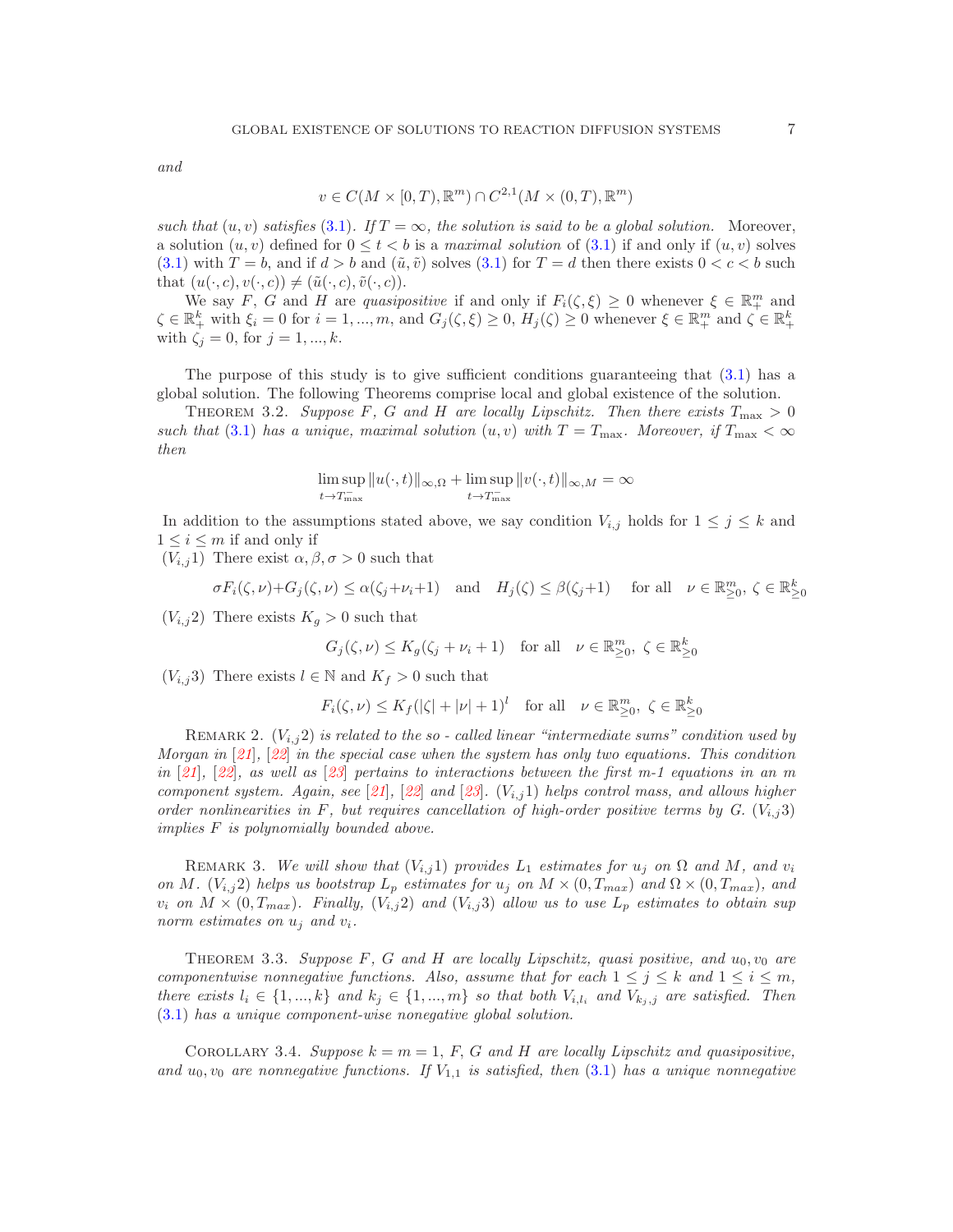global solution.

In the process of obtaining our results, we will derive  $W_p^{2,1}(M_T)$  estimates of the Cauchy problem on  $M_T$ , and Hölder estimates of the solution to the Neumann problem on  $\Omega_T$ . The Hölder estimates for the solution to the Neumann problem are given as a comment in Brown [4]. We give the statement as Theorem 3.6 below, and supply a proof in section 5. Let  $\ddot{d}$ ,  $d > 0$ . Consider the systems

(3.2) 
$$
\Psi_t = \tilde{d}\Delta_M \Psi + f \qquad (\xi, t) \in M \times (0, T)
$$

$$
\Psi\big|_{t=0} = \Psi_0 \qquad \xi \in M
$$

and

(3.3) 
$$
\varphi_t = d\Delta\varphi + \theta \qquad x \in \Omega, \quad 0 < t < T
$$

$$
d\frac{\partial\varphi}{\partial\eta} = \gamma \qquad x \in M, \quad 0 < t < T
$$

$$
\varphi = \varphi_0 \qquad x \in \Omega, \quad t = 0
$$

THEOREM 3.5. If  $1 < p < \infty$  and  $T > 0$ , then there exists  $\hat{C}_{p,T} > 0$  such that whenever  $\Psi_0 \in W_p^{2-\frac{2}{p}}(M)$  and  $f \in L_p(M_T)$ , there exists a unique solution  $\Psi \in W_p^{2,1}(M_T)$  of (3.2), and

$$
\|\Psi\|_{p,M_T}^{(2)} \leq \hat{C}_{p,T}(\|f\|_{p,M_T} + \|\Psi_0\|_{p,M}^{(2-\frac{2}{p})})
$$

THEOREM 3.6. Suppose  $p > n + 1$  and  $T > 0$  and  $\theta \in L_p(\Omega \times (0,T))$ ,  $\gamma \in L_p(M \times (0,T))$ and  $\varphi_0 \in W_p^2(\Omega)$  such that

$$
d\frac{\partial\varphi_0}{\partial\eta}=\gamma(x,0)\quad on\ M.
$$

Then there exists  $C_{p,T} > 0$  independent of  $\theta, \gamma$  and  $\varphi_0$  and a unique weak solution  $\varphi \in V_2^{1,\frac{1}{2}}(\Omega_T)$ of (3.3), such that if  $0 < \beta < 1 - \frac{n+1}{p}$  then

$$
|\varphi|^{(\beta)}_{\Omega_{\hat{T}}}\leq C_{p,T}(\|\theta\|_{p,\Omega_T}+\|\gamma\|_{p,M_T}+\|\varphi_0\|^{(2)}_{p,\Omega})
$$

The proofs of Theorems 3.5 and 3.6 are given in sections 4 and 5. The remaining results are proved in section 6, and examples are given in section 7.

4.  $W_p^{2,1}$  estimates for the Cauchy problem on a manifold. Let  $n \geq 2$  and M be a compact  $n-1$  dimensional Riemannian manifold without boundary. Consider (3.2) where  $\tilde{d} > 0, f \in L_p(M_T)$  and  $\Psi_0 \in W_p^{2-\frac{2}{p}}(M)$ . Searching the literature, we surprisingly could not find  $W_p^{2,1}(M_T)$  estimates for the solutions to (3.2). Tracing through the work in this direction, we found that Huisken and Polden [15] and [25], and J.J Sharples [31] give a result in the setting where  $p = 2$ . Using their  $W_2^{2,1}(M_T)$  estimate, we obtain  $W_p^{2,1}(M_T)$  a priori estimates for solutions of (3.2) for all  $p > 1$ . For  $a > 0$  and smooth functions  $f, g : M \times [0, \infty) \to \mathbb{R}$ , Polden considered weighted inner products:

$$
\langle f, g \rangle_{LL_a} = \int_0^\infty e^{-2at} \langle f(\cdot, t), g(\cdot, t) \rangle_{L^2(M)} dt
$$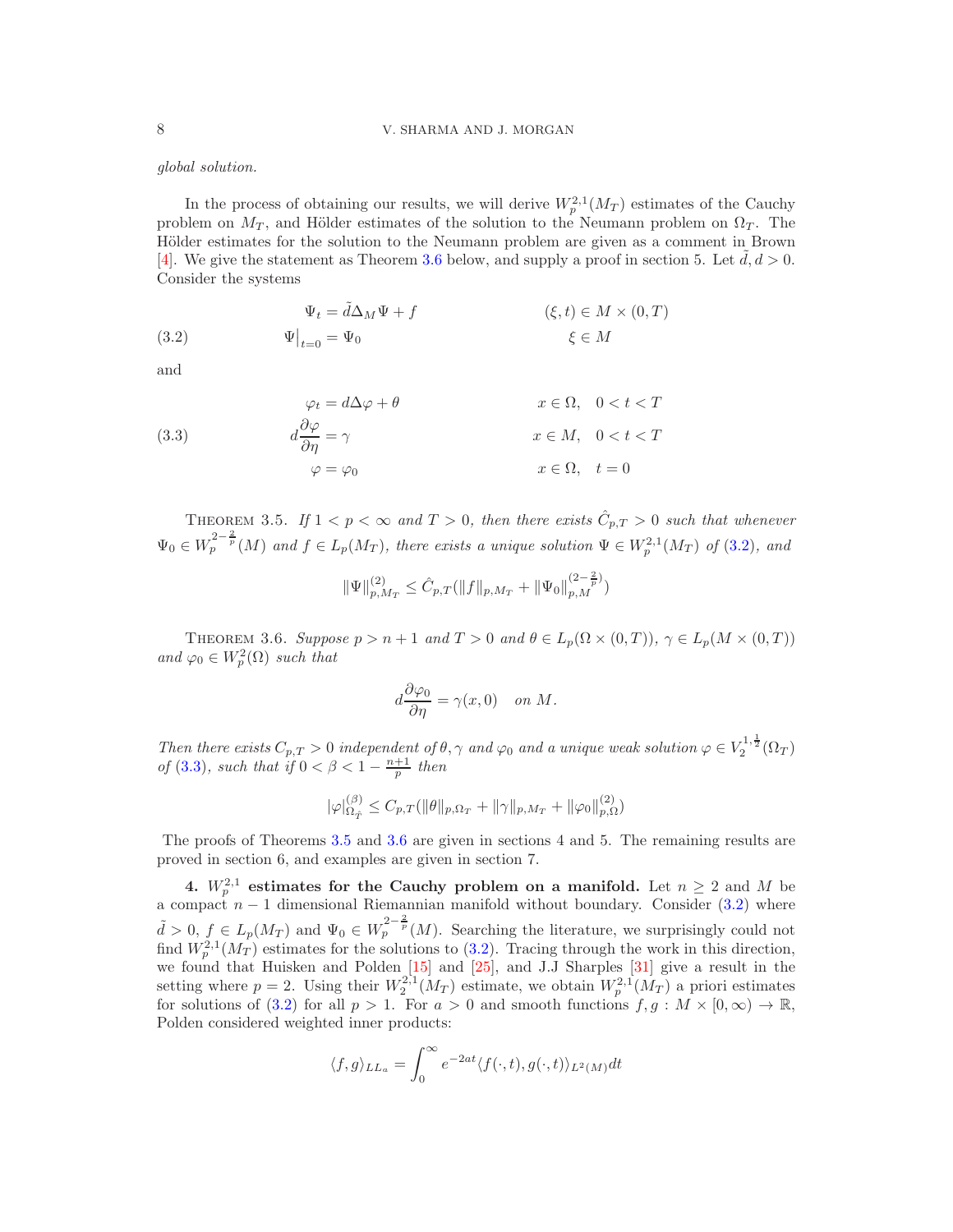$$
\langle f, g \rangle_{LW_a^1} = \int_0^\infty e^{-2at} \langle f(\cdot, t), g(\cdot, t) \rangle_{W_a^1(M)} dt
$$
  

$$
\langle f, g \rangle_{LW_a^2} = \int_0^\infty e^{-2at} \langle f(\cdot, t), g(\cdot, t) \rangle_{W_a^2(M)} dt
$$
  

$$
\langle f, g \rangle_{WW_a} = \langle f(\cdot, t), g(\cdot, t) \rangle_{LW_a^1} + \langle D_t f, D_t g \rangle_{LL_a}
$$

Where  $LL_a, LW_a$  and  $WW_a$  are the Hilbert spaces formed by the completion of  $C^{\infty}(M\times [0,\infty))$ in the corresponding norms, and  $WW_a^0$  is the completion of subspace of  $C^{\infty}(M \times [0, \infty))$  with compact support in  $WW_a$ . See [31] for the proof of the following result.

THEOREM 4.1. Suppose  $\Psi_0$  lies in  $W_2^1(M)$  and  $f \in LL_a(M \times [0, \infty))$ . Then for sufficiently large a, the system  $(3.2)$  has a unique weak solution in  $WW_a^0$ .

Furthermore using a priori estimates in [31], they showed that the solution belongs to  $W_2^{2,1}(M \times$  $[0, \infty)$ ).

THEOREM 4.2. Let  $\Psi \in WW_a$  be the unique solution of (3.2) with  $\Psi_0 \in W_2^1(M)$  and  $f \in LL_a(M_T)$ . Then  $\Psi \in LW_a^2$ , and there exists  $C > 0$  independent of  $\Psi_0$  and f such that

$$
\|\Psi\|_{L W^2_a}^2 \leq C(\|\Psi_0\|_{W^1_2(M)}^2 + \|f\|_{L L_a}^2)
$$

*Proof.* See Lemma 4.3 in [31].  $\Box$ 

The result below is an immediate consequence.

COROLLARY 4.3. Let  $0 < T < \infty$ . Suppose  $\Psi_0 \in W_2^1(M)$  and  $f \in L_2(M_T)$ . Then there exists a unique weak solution to (3.2) in  $W_2^{2,1}(M_T)$ , and there exists  $C > 0$  independent of  $\Psi_0$ and f such that

$$
\|\Psi\|_{W_2^{2,1}(M_T)}^2 \leq C(\|\Psi_0\|_{W_2^1(M)}^2 + \|f\|_{L_2(M_T)}^2)
$$

We will use the  $W_2^{2,1}(M_T)$  result to derive  $W_p^{2,1}(M_T)$  a priori estimates for solutions to  $(3.2)$  for all  $p > 1$ . To obtain these estimates, we transform the Cauchy problem defined locally on M to a bounded domain on  $\mathbb{R}^{n-1}$  and obtain the estimates over this bounded domain. Then we pull the resulting estimates back to the manifold. Repeating this process over every neighborhood on the manifold, and using compactness of the manifold, we get estimates over the entire manifold.

Let F be a subset of  $\mathbb{R}_+$  with following property:

 $p > 1$  belongs to F if and only if there exists  $C_{p,T} > 0$  such that whenever  $\Psi_0 \in W_p^{2-\frac{2}{p}}(M)$ and  $f \in L_p(M_T)$ , then there exists a unique  $\Psi \in W_p^{2,1}(M_T)$ , such that  $\Psi$  solves (3.2) and

$$
\|\Psi\|_{p,M_T}^{(2)} \le C_{p,T}(\|f\|_{p,M_T} + \|\Psi_0\|_{p,M}^{(2-\frac{2}{p})})
$$

Note: From Corollary 4.3,  $2 \in \mathcal{F}$ . Also note that we can prove Theorem 3.5 by showing  $\mathcal{F} = (1, \infty).$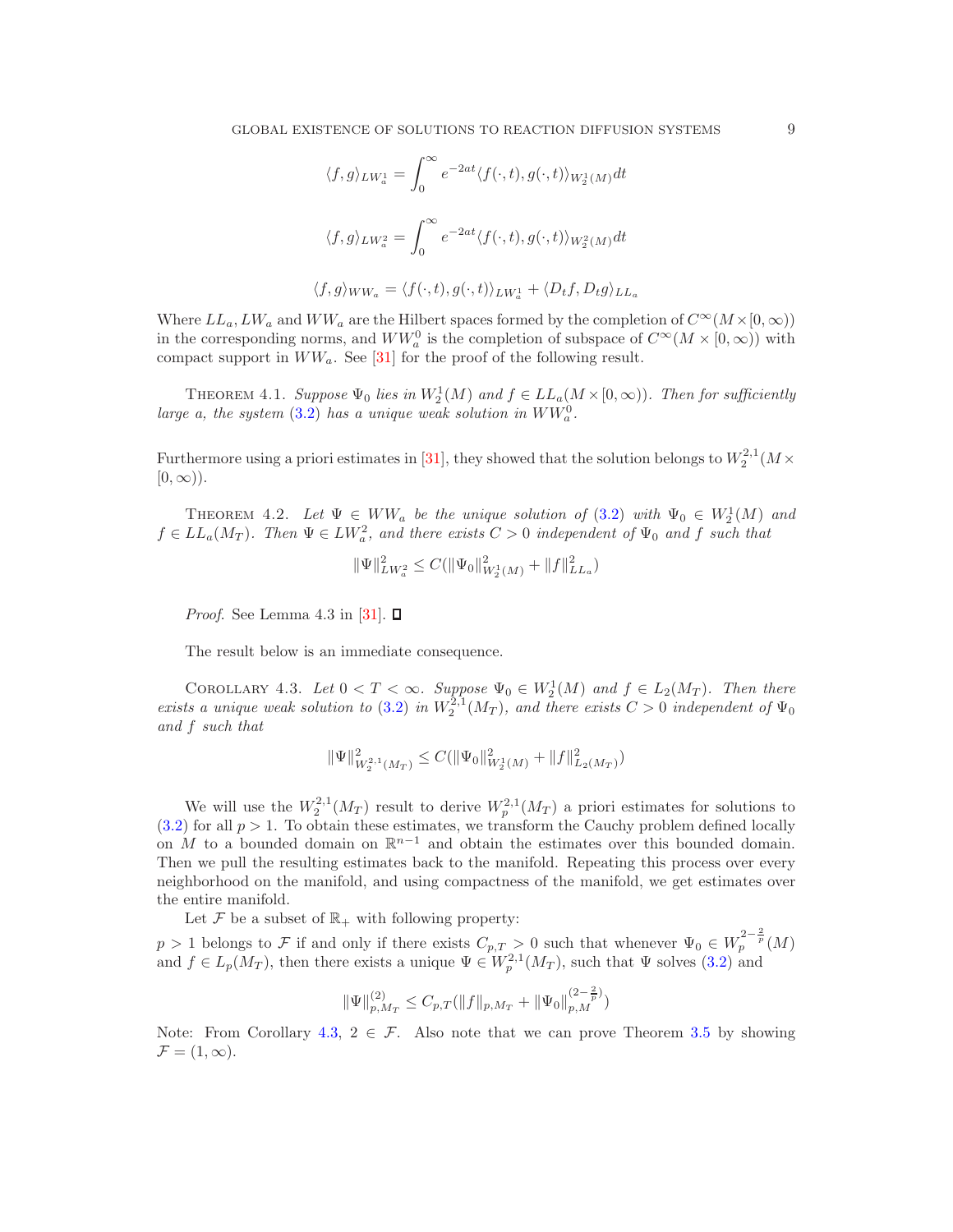LEMMA 4.4.  $[2,\infty) \subset \mathcal{F}$ .

*Proof.* We will show that if  $p \in \mathcal{F}$  then  $[p, p + \frac{1}{n-1}] \subset \mathcal{F}$ . To this end, let  $p \in \mathcal{F}$ and  $q \in [p, p + \frac{1}{n-1}]$  such that  $\Psi_0 \in W_q^{2-\frac{2}{q}}(M)$  and  $f \in L_q(M_T)$ . Then  $f \in L_p(M_T)$  and  $\Psi_0 \in W_p^{2-\frac{2}{p}}(M)$ . Since  $p \in \mathcal{F}$ , there exists  $C_{p,T} > 0$  independent of  $\Psi_0$  and f, and a unique  $\Psi \in W_p^{2,1}(M_T)$  solving (3.2) such that

(4.1) 
$$
\|\Psi\|_{p,M_T}^{(2)} \leq C_{p,T}(\|f\|_{p,M_T} + \|\Psi_0\|_{p,M}^{(2-\frac{2}{p})})
$$

Let  $B(0,1)$  be the open ball in  $\mathbb{R}^{n-1}$  of radius 1 centered at the origin. Now, M is a  $C^2$ manifold. Therefore, for each point  $\xi \in M$  there exists an open set  $V_{\xi}$  of M containing  $\xi$  and a  $C^2$  diffeomorphism  $\phi_{\xi}: B(0,1) \stackrel{\text{onto}}{\longrightarrow} V_{\xi}$ . Let  $\Phi = \Psi \circ \phi_{\xi}$ ,  $\tilde{f} = f \circ \phi_{\xi}$  and  $\Phi_0 = \Psi_0 \circ \phi_{\xi}$ . Using the Laplace Beltrami operator (defined in  $[30]$ ),  $(3.2)$  takes the form

(4.2) 
$$
\Phi_t = \frac{\tilde{d}}{\sqrt{\det g}} \partial_j (g^{ij} \sqrt{\det g} \partial_i \Phi) + \tilde{f}(x, t) \qquad x \in B(0, 1), \quad 0 < t < T
$$
\n
$$
\Phi = \Phi_0 \qquad x \in B(0, 1), \quad t = 0
$$

where g is the metric on M and  $g^{ij}$  is the i,  $j^{th}$  entry of the inverse of the matrix corresponding to metric g. That is, in the bounded region  $B(0, 1) \times (0, T)$ , we have

(4.3) 
$$
\mathcal{L}(\Phi) = \Phi_t - \sum_{i,j=1}^{n-1} a_{ij} \Phi_{x_i x_j} + \sum_{i=1}^{n-1} a_i \Phi_{x_i} = \tilde{f}
$$

$$
\Phi\big|_{t=0} = \Phi_0
$$

where,

$$
a_{ij} = \tilde{d} \ g^{ij}
$$

$$
a_i = \frac{-\tilde{d}}{\sqrt{det\ g}} \partial_j (g^{ij} \sqrt{det\ g})
$$

Note  $\Psi \in W_p^{2,1}(M_T)$  implies  $\Phi \in W_p^{2,1}(B(0,1) \times (0,T))$ . Take  $0 < 2r < 1$  and define a cut off function  $\psi \in C_0^{\infty}(\mathbb{R}^{n-1}, [0,1])$  such that,

(4.5) 
$$
\psi(x) = \begin{cases} 1 & \forall x \in B(0, r) \\ 0 & \forall x \in \mathbb{R}^{n-1} \setminus B(0, 2r) \end{cases}
$$

In  $Q = B(0, 2r)$ ,  $Q_T = B(0, 2r) \times (0, T)$  and  $S_T = \partial B(0, r) \times (0, T)$ ,  $w = \psi \Phi$  satisfies the equation

$$
\frac{\partial w}{\partial t} - \sum_{i,j=1}^{n-1} a_{ij} \frac{\partial^2 w}{\partial x_i \partial x_j} + \sum_{i=1}^{n-1} a_i \frac{\partial w}{\partial x_i} = \theta
$$
\n
$$
w = 0
$$
\n
$$
(x, t) \in Q_T
$$
\n
$$
w|_{t=0} = \psi \Phi_0
$$
\n
$$
(x, t) \in S_T
$$
\n
$$
t = 0, x \in Q
$$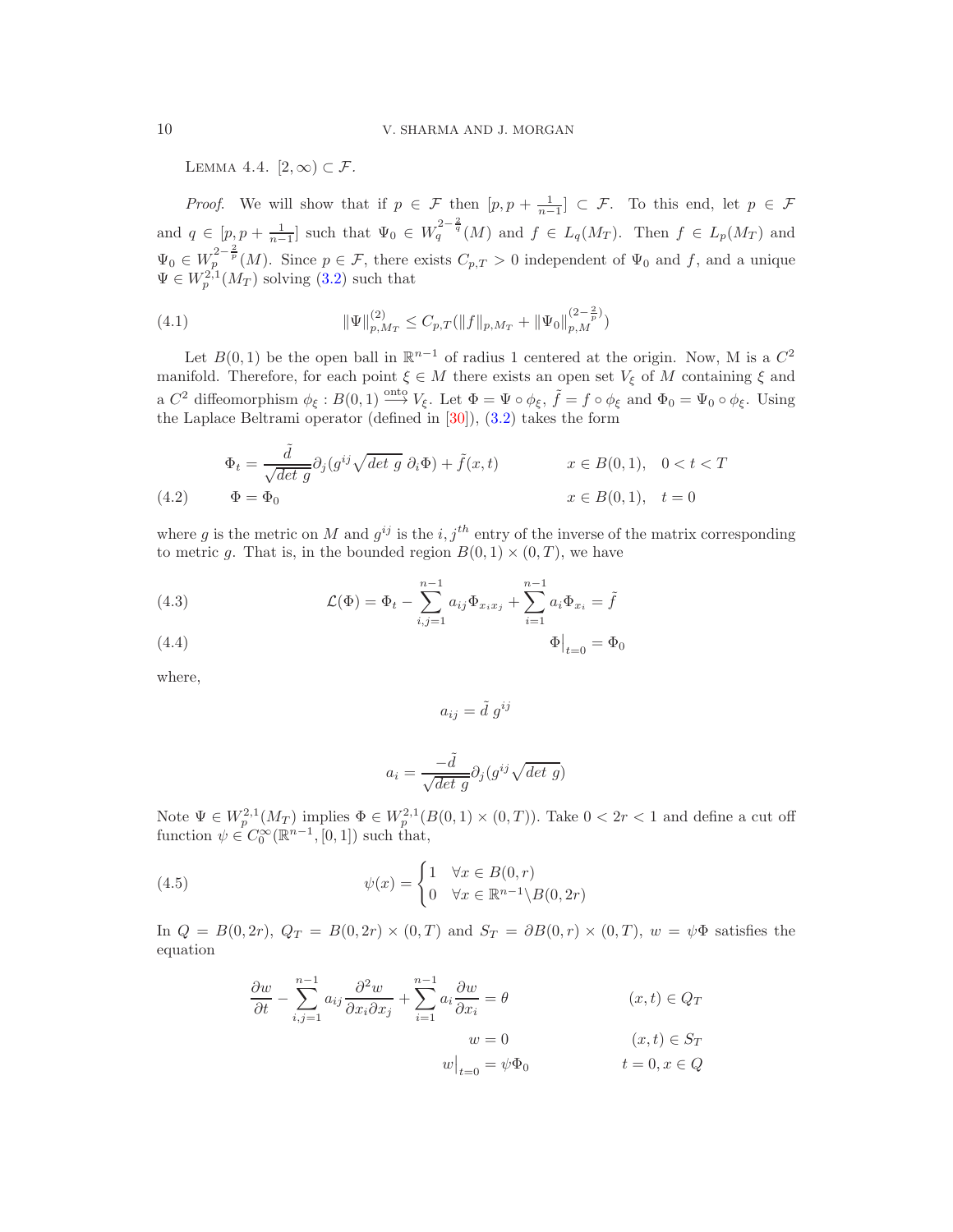where,

$$
\theta = \tilde{f}\psi - 2\sum_{i=1}^{n-1} a_{ij} \frac{\partial \Phi}{\partial x_i} \frac{\partial \psi}{\partial x_j} - \Phi \sum_{i,j=1}^{n-1} a_{ij} \frac{\partial^2 \psi}{\partial x_i \partial x_j} + \Phi \sum_{i=1}^{n-1} a_i \frac{\partial \psi}{\partial x_i}
$$

Since  $\psi \in C_0^{\infty}(\mathbb{R}^{n-1}, [0, 1])$  and  $\Phi \in W_p^{2,1}(B(0, 1) \times (0, T))$ , therefore  $\theta - \tilde{f}\psi \in W_p^{1,1}(Q_T)$ .

Case 1. Suppose  $p < n$ . From Lemma 2.4,  $\theta - \tilde{f}\psi \in L_{\min\{q, p + \frac{p^2}{n-p}\}}(Q_T)$ . In particular since  $p + \frac{1}{n-1} < p + \frac{p^2}{n-1}$  $\frac{p^2}{n-p}$ , and  $\tilde{f}\psi \in L_q(Q_T)$ , we have  $\theta \in L_q(Q_T)$ . As a result

$$
\|\theta\|_{q,Q_T} \le \|\tilde{f}\psi\|_{q,Q_T} + C_1 \|\Phi\|_{q,Q_T} + C_2 \|\Phi_x\|_{q,Q_T}
$$
  

$$
\le \|\tilde{f}\psi\|_{q,Q_T} + C_1 \|\Phi\|_{q,Q_T} + C_2 \|\Phi_x\|_{p,Q_T}^{(1)}
$$

where  $C_1, C_2 > 0$  are independent of f. Now in order to estimate  $\|\Phi_x\|_{p,q}^{(1)}$  $_{p,Q_T}^{(1)}$ , apply the change of variable

$$
\|\Phi_x\|_{p,Q_T}^{(1)} = \|\Psi_x| \det((\phi_{\xi}^{-1})')|\|_{p,(\phi_{\xi}(Q))_T}^{(1)}
$$

and using  $(4.1)$ , we get

$$
\|\theta\|_{q,Q_T} \le \|\tilde{f}\psi\|_{q,Q_T} + C_1 \|\Phi\|_{q,Q_T} + C_{2p,T}(\|f\|_{p,M_T} + \|\Psi_0\|_{p,M}^{(2-\frac{2}{p})})
$$

where  $C_{2p,T} > 0$  is independent of f and  $\Psi_0$ . At this point, we need an estimate on  $\|\Phi\|_{q,Q_T}$ . Again  $\|\Phi\|_{q,Q_T} = \|\Psi|\det((\phi_{\xi}^{-1})')\|\|_{q,(\phi_{\xi}(Q))_T}$  and from Lemma 2.4,

$$
\|\Psi|\det((\phi_{\xi}^{-1})')|\|_{q,(\phi_{\xi}(Q))_T} \leq \tilde{C} \|\Psi|\det((\phi_{\xi}^{-1})')|\|_{p,(\phi_{\xi}(Q))_T}^{(1)}
$$

Thus

(4.6) 
$$
\|\theta\|_{q,Q_T} \leq K_{p,T}(\|f\|_{p,M_T} + \|\Psi_0\|_{p,M}^{(2-\frac{2}{p})})
$$

where  $K_{p,T} > 0$  is independent of f and  $\Psi_0$ .

Since  $g_{i,j}$  are  $C^1$  functions on the compact manifold M,  $a_{i,j}$  and  $a_i$  satisfy the hypothesis (bounded continuous function in  $\overline{Q_T}$ ) of Lemma 2.1. Therefore using Lemma 2.1,

(4.7) 
$$
||w||_{q,Q_T}^{(2)} \leq C_{q,T}(||\theta||_{q,Q_T} + ||\psi \Phi_0||_{q,Q}^{(2-\frac{2}{q})})
$$

where  $C_{q,T} > 0$  is independent of  $\theta$  and  $\psi \Phi_0$ . Combining (4.6) and (4.7) we get,

$$
\|w\|_{q,Q_T}^{(2)} \le C_{q,T}(\|\theta\|_{q,Q_T} + \|\psi\Phi_0\|_{q,Q}^{(2-\frac{2}{q})})
$$
  

$$
\le \tilde{K}_{p,T}(\|f\|_{p,M_T} + \|\Psi_0\|_{p,M}^{(2-\frac{2}{p})} + \|\psi\Phi_0\|_{q,Q}^{(2-\frac{2}{q})})
$$

where  $\tilde{K}_{p,T} > 0$  is independent of  $f, \theta$  and  $\psi \Phi_0$ . Note that  $w = \Phi$  on  $W_T = B(0, r) \times (0, T)$ . Thus

(4.8) 
$$
\|\Phi\|_{q,W_T}^{(2)} \leq \tilde{K}_{p,T}(\|f\|_{p,M_T} + \|\Psi_0\|_{p,M}^{(2-\frac{2}{p})} + \|\psi\Phi_0\|_{q,Q}^{(2-\frac{2}{q})})
$$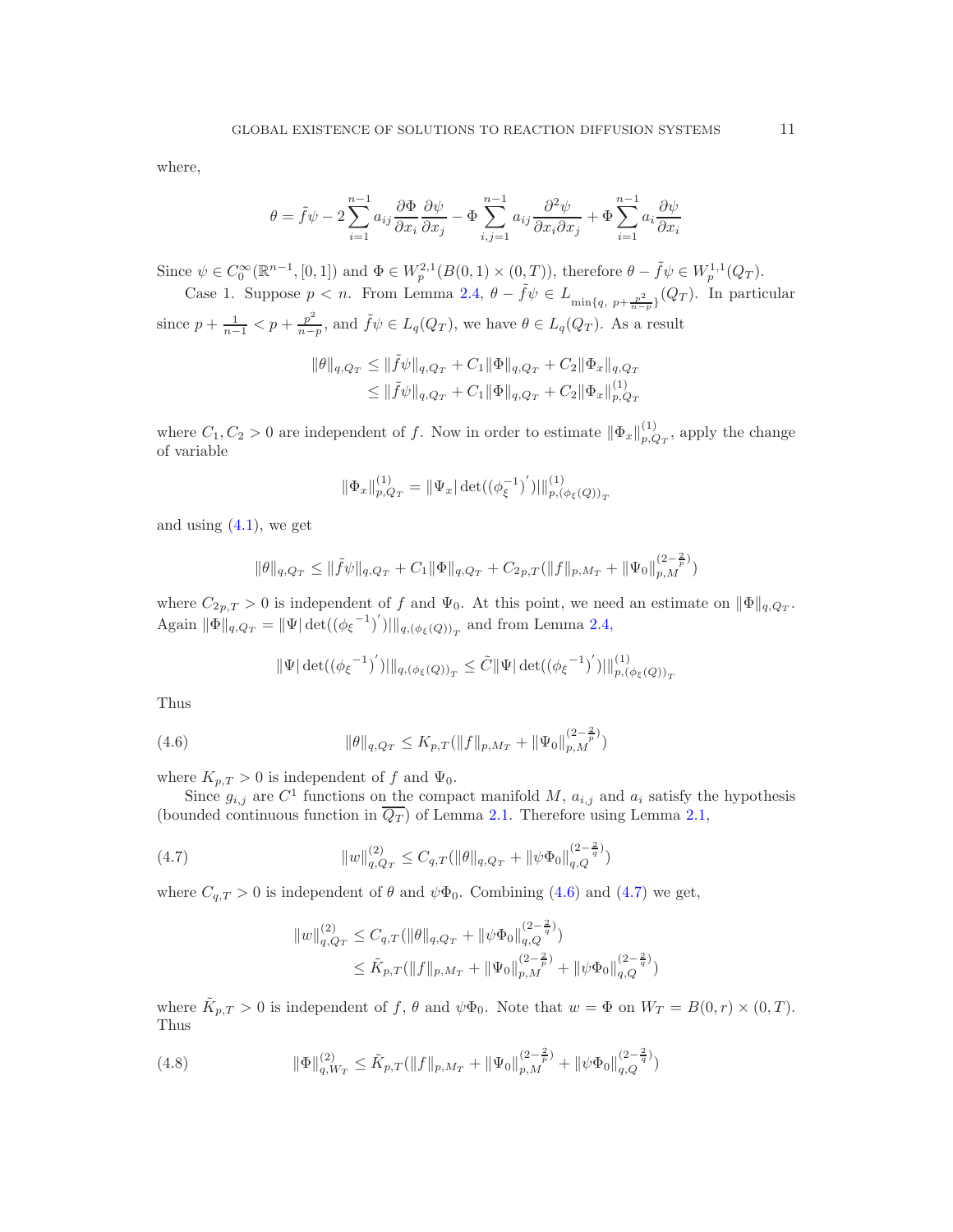Observe (4.8) is over  $B(0, r) \times (0, T) \subset \mathbb{R}^{n-1} \times \mathbb{R}_+$ . To get the estimate back on the manifold, apply the change of variable,  $\|\Phi\|_{q,W_T}^{(2)} = \|\Psi|\det((\phi^{-1})')\|_{q,\phi(W_T)}^{(2)}$  and using first mean value theorem of integration there exist  $\hat{\xi} \in \phi(W_T)$ , and  $\tilde{K}_{p,T,\hat{\xi}}$  such that

(4.9) 
$$
\|\Psi\|_{q,\phi(W_T)}^{(2)} \leq \tilde{K}_{p,T,\hat{\xi}}(\|f\|_{p,M_T} + \|\Psi_0\|_{p,M}^{(2-\frac{2}{p})} + \|\Psi_0\|_{q,\phi(Q)}^{(2-\frac{2}{q})})
$$

So far, an estimate in one open neighborhood of some point  $\xi \in M$  is obtained. As one varies the point  $\xi$  on M, there exist corresponding open neighborhoods  $V_{\xi}$  and a smooth diffemorphisms  $\phi_{\xi}: B(0,r) \longrightarrow V_{\xi}$ , which results in different  $\tilde{K}_{p,T,\hat{\xi}}$  for every  $V_{\xi}$ . Consider an open cover of M such that  $M = \bigcup_{\xi \in M} V_{\xi}$ . Since M is compact, there exists  $\{\xi_1, \xi_2, ..., \xi_N\}$  such that  $M \subset \bigcup_{\substack{\xi_j \in M \\ 1 \leq j \leq N}} V_{\xi_j}$  and  $\tilde{K}_{p,T,\hat{\xi}_j}$  corrresponding to each  $V_{\xi_j}$ . Let,  $C_{p,M,T} = \sum_{1 \leq j \leq N} \tilde{K}_{p,T,\hat{\xi}_j}$ . Inequality (4.9) implies

$$
\|\Psi\|_{q,M_T}^{(2)} \le C_{p,M,T} (\|f\|_{q,M_T} + \|\Psi_0\|_{q,M}^{(2-\frac{2}{q})})
$$

Thus  $[p, p + \frac{1}{n-1}] \subset \mathcal{F}$ .

Case 2. Suppose  $p \geq n$ .

By Lemma 2.4 and Theorem 4.12 in [1], if  $q \in [p, \infty)$ ,  $\Psi_0 \in W_q^{2-\frac{2}{q}}(M)$ , and  $f \in L_q(M_T)$ then  $\theta \in L_q(Q_T)$ , and proceeding similarly to Case 1, we get

$$
\|\Psi\|_{q,M_T}^{(2)} \le C_{q,M,T} (\|f\|_{q,M_T} + \|\Psi_0\|_{q,M}^{(2-\frac{2}{q})})
$$

where  $C_{q,M,T} > 0$  is independent of f,  $\theta$  and  $\psi \Phi_0$ . Hence  $[2,\infty) \subset \mathcal{F}$ .

**Proof of Theorem 3.5:** From Lemma 4.4, we have  $[2,\infty) \subset \mathcal{F}$ . It remains to show that  $(1, 2) \subset \mathcal{F}$ . Let  $1 \leq p \leq 2$ ,  $f \in L_p(M_T)$  and  $\Psi_0 \in W^{2-\frac{2}{p}}(M)$ . Since  $C^{\infty}(\overline{M_T})$  is dense in  $L_p(M_T)$  and  $C^{\infty}(\overline{M})$  is dense in  $W_p^{2-\frac{2}{p}}(M)$ , there exist a sequences of functions  ${f_k}\subseteq C^{\infty}(\overline{M_T})$  and  ${\Psi_0}_k \subseteq C^{\infty}(\overline{M})$  such that  $f_k$  converges to f in  $L_p(M_T)$  and  ${\Psi_0}_k$ converges to  $\Psi_0$  in  $W_p^{2-\frac{2}{p}}(M)$ . Define a sequence  ${\Psi_k}$  such that,

(4.10) 
$$
\Psi_{k_t} = \tilde{d}\Delta_M \Psi_k + f_k \qquad \xi \in M, \quad 0 < t < T
$$

$$
\Psi_k = \Psi_{0k} \qquad \xi \in M, \quad t = 0
$$

Now, transform system (4.10) over a bounded region in  $\mathbb{R}^{n-1}$ . Similar to the proof of Lemma 4.4, for each point  $\xi \in M$  there exists an open set  $V_{\xi}$  of M containing  $\xi$  and a  $C^2$  diffeomorphism  $\phi_{\xi}: B(0,1) \stackrel{\text{onto}}{\longrightarrow} V_{\xi}$ . Corresponding to each k, let  $\tilde{f}_k = f_k \circ \phi_{\xi}$ ,  $\Phi_{0k} = \Psi_{0k} \circ \phi_{\xi}$  and using the Laplace Beltrami operator,  $(4.10)$  on  $B(0, 1) \subset U$  takes the form

(4.11) 
$$
\Phi_{kt} = \frac{\tilde{d}}{\sqrt{\det g}} \partial_j (g^{ij} \sqrt{\det g} \partial_i \Phi_k) + \tilde{f}_k \qquad x \in B(0,1), \quad 0 < t < T
$$

$$
\Phi_k = \Phi_{0k} \qquad x \in B(0,1), \quad t = 0
$$

Consequently, in a bounded region  $B(0,1) \times (0,T)$  of the Euclidean space, we consider (4.11) in the nondivergence form defined in (4.3) for each  $\Phi_k$ , with f replaced by  $f_k$  and  $\Phi_0$  by  $\Phi_{0k}$ .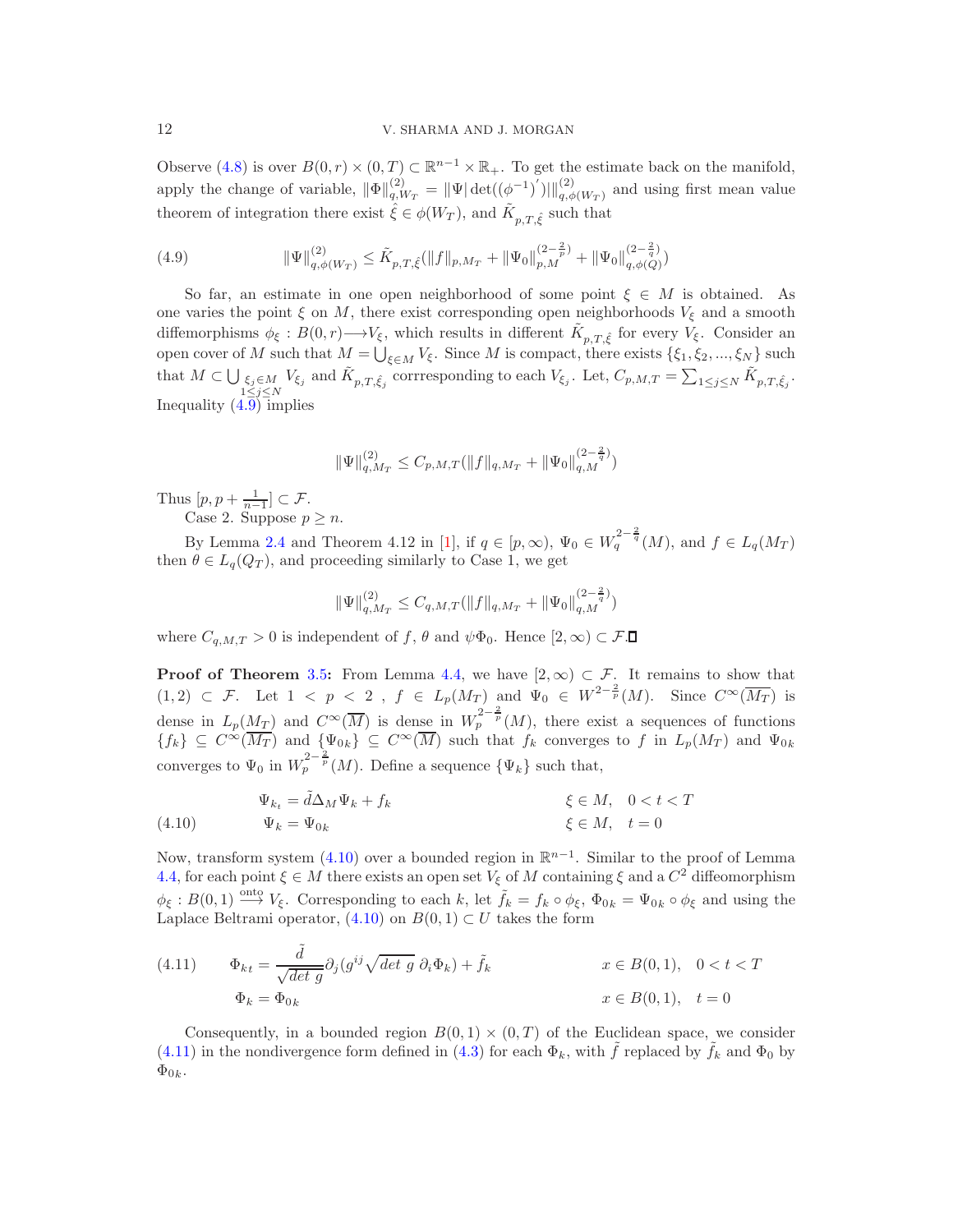Taking  $0 < 2r < 1$ , using a cut off function  $\psi \in C_0^{\infty}(\mathbb{R}^{n-1}, [0,1])$  defined in (4.5), and defining  $Q = B(0, 2r)$ ,  $Q_T = B(0, 2r) \times (0, T)$ ,  $S_T = \partial B(0, r) \times (0, T)$ , and  $w_k = \psi \Phi_k$ , we see that

$$
\frac{\partial w_k}{\partial t} - \sum_{i,j=1}^{n-1} a_{ij} \frac{\partial^2 w_k}{\partial x_i \partial x_j} + \sum_{i=1}^{n-1} a_i \frac{\partial w_k}{\partial x_i} = \theta_k \qquad (x, t) \in Q_T
$$

$$
w_k = 0 \qquad (x, t) \in S_T
$$

$$
w_k \Big|_{t=0} = \psi \Phi_{0k} \qquad t = 0, x \in Q
$$

where,

$$
\theta_k = \tilde{f}_k \psi - 2 \sum_{i=1}^{n-1} a_{ij} \frac{\partial \Phi_k}{\partial x_i} \frac{\partial \psi}{\partial x_j} - \Phi_k \sum_{i,j=1}^{n-1} a_{ij} \frac{\partial^2 \psi}{\partial x_i \partial x_j} + \Phi_k \sum_{i=1}^{n-1} a_i \frac{\partial \psi}{\partial x_i}
$$

Note that  $f_k$  and  $\Psi_{0k}$  are smooth functions. Therefore Lemma 4.4 guarantees  $\Phi_k \in W_q^{2,1}(Q_T)$ for all  $q \ge 2$ . Thus  $\theta_k \in L_q(Q_T)$  for all  $q \ge 2$ . Recall  $\psi \in C_0^{\infty}(\mathbb{R}^{n-1}, [0,1])$ . Using Lemma 2.7 for  $\epsilon > 0$ , there exists  $c_{\epsilon} > 0$  such that

$$
\|\theta_k\|_{p,Q_T} \le \|\tilde{f}_k \psi\|_{p,Q_T} + M_1 \|\Phi_k\|_{p,Q_T} + M_2 \|\Phi_{kx}\|_{p,Q_T}
$$
  
\n
$$
\le \|\tilde{f}_k\|_{p,Q_T} + M_1 \|\Phi_k\|_{p,Q_T}
$$
  
\n
$$
+ M_2(\epsilon \|\Phi_{kxx}\|_{p,Q_T} + c_{\epsilon} \|\Phi_k\|_{p,Q_T})
$$

Here  $M_1, M_2 > 0$  are independent of f and  $\Psi_0$ . At this point we need an estimate for  $\|\Phi_k\|_{p,Q_T}$ . From Lemma 2.4 for  $1 < p \le n < q$  there exists  $C_{\epsilon} > 0$  such that

$$
\|\Phi_k\|^p_{L_{\frac{pq}{q-p}}(Q_T)} \leq \epsilon (\|\Phi_{kx}\|^p_{p,Q_T} + \|\Phi_{k t}\|^p_{p,Q_T}) + C_{\epsilon}\|\Phi_{k}\|^p_{1,Q_T}
$$

Since  $p < \frac{pq}{q-p}$ , from Hölder's inequality,  $\epsilon$  and  $C_{\epsilon}$  get scaled to  $\tilde{\epsilon} > 0$  and  $C_{\tilde{\epsilon}} > 0$  (with  $\tilde{\epsilon} \to 0^+$ as  $\epsilon \to 0^+$ , and

(4.13) 
$$
\|\Phi_k\|_{p,Q_T} \le \tilde{\epsilon}(\|\Phi_{kt}\|_{p,Q_T} + \|\Phi_{kx}\|_{p,Q_T}) + C_{\tilde{\epsilon}} \|\Phi_k\|_{1,Q_T}
$$

From (4.12) and (4.13),

$$
\|\theta_k\|_{p,Q_T} \le (M_1 + M_2 c_{\epsilon}) (\tilde{\epsilon}(\|\Phi_{kt}\|_{p,Q_T} + \|\Phi_{kx}\|_{p,Q_T}) + C_{\tilde{\epsilon}} \|\Phi_k\|_{1,Q_T})
$$
  
+ 
$$
\|\tilde{f}_k\|_{p,Q_T} + M_2 \epsilon \|\Phi_{kxx}\|_{p,Q_T}
$$

Recall  $g_{i,j}$  are  $C^1$  functions on the compact manifold M. Therefore  $a_{i,j}$  and  $a_i$  satisfy the hypothesis (bounded continuous function in  $\overline{Q_T}$ ) of Lemma 2.1. Using Lemma 2.1 for  $p \neq \frac{3}{2}$ ,

(4.14) 
$$
||w_k||_{p,Q_T}^{(2)} \leq C_{p,T}(||\theta_k||_{p,Q_T} + ||\psi \Phi_{0k}||_{p,Q}^{(2-\frac{2}{p})})
$$

where  $C_{p,T}$  is independent of  $\theta$  and  $\psi\Phi_0$ . Combining (4.12) and (4.14), we get

$$
\|w_{k}\|_{p,Q_{T}}^{(2)} \leq C_{p,T}(\|\theta_{k}\|_{p,Q_{T}} + \|\psi\Phi_{0k}\|_{p,Q}^{(2-\frac{2}{p})})
$$
  
\n
$$
\leq C_{p,T}\{\|\tilde{f}_{k}\|_{p,Q_{T}} + M_{2}\epsilon\|\Phi_{kxx}\|_{p,Q_{T}}\n+ (M_{1} + M_{2}c_{\epsilon})(\tilde{\epsilon}(\|\Phi_{k,t}\|_{p,Q_{T}} + \|\Phi_{kx}\|_{p,Q_{T}}) + C_{\tilde{\epsilon}}\|\Phi_{k}\|_{1,Q_{T}})\n+ \|\psi\Phi_{0k}\|_{p,Q}^{(2-\frac{2}{p})}\}
$$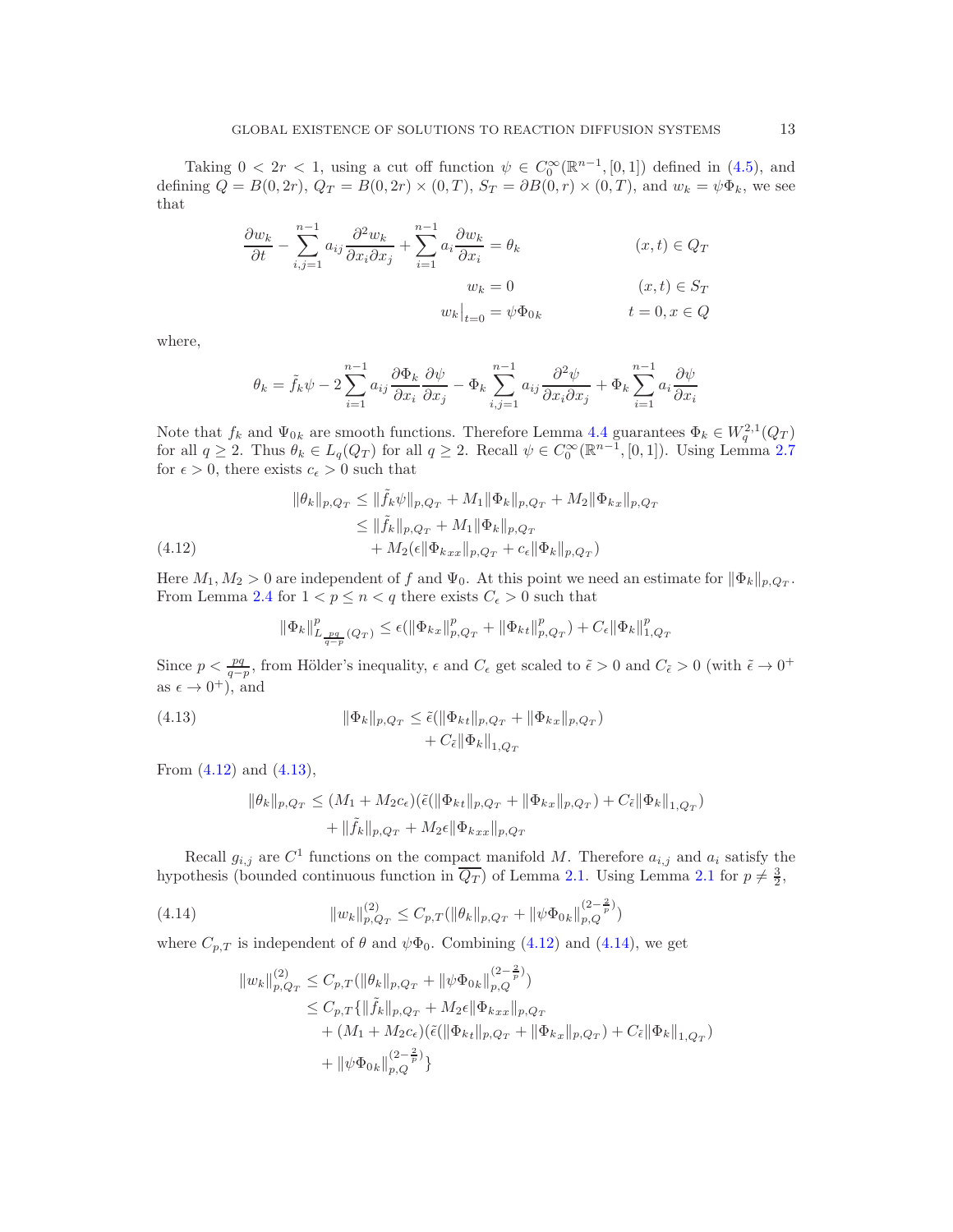Note that  $w_k = \Phi_k$  on  $W_T = B(0, r) \times (0, T)$ . Thus

$$
\|\Phi_k\|_{p,W_T}^{(2)} \le C_{p,T}\{\|\tilde{f}_k\|_{p,Q_T} + M_2\epsilon \|\Phi_{kxx}\|_{p,Q_T} + (M_1 + M_2c_\epsilon)(\tilde{\epsilon}(\|\Phi_{kt}\|_{p,Q_T} + \|\Phi_{kx}\|_{p,Q_T}) + C_{\tilde{\epsilon}}\|\Phi_k\|_{1,Q_T}) + \|\psi\Phi_{0k}\|_{p,Q}^{(2-\frac{2}{p})}\}
$$

Observe (4.15) is over  $B(0, r) \times (0, T) \subset \mathbb{R}^{n-1} \times \mathbb{R}_+$ . To get an estimate on the manifold, apply the change of variable,  $\|\Phi_k\|_{p, V}^{(2)}$  $\psi_{p,W_T}^{(2)} = \|\Psi_k|\det((\phi^{-1})')|\|_{p,\phi(W_T)}^{(2)}$  and using first mean value theorem of integration there exist  $\hat{\xi} \in \phi(W_T)$ , and  $\tilde{C}_{p,T,\hat{\xi}}$  such that

$$
\|\Psi_k\|_{p,\phi(W_T)}^{(2)} \le \tilde{C}_{p,\xi,T} \{\|f_k\|_{p,\phi(Q_T)} + M_2\epsilon \|\Psi_{kxx}\|_{p,\phi(Q_T)} + (M_1 + M_2c_{\epsilon}) (\tilde{\epsilon}(\|\Psi_{k,t}\|_{p,\phi(Q_T)} + \|\Psi_{kx}\|_{p,\phi(Q_T)}) + C_{\tilde{\epsilon}} \|\Psi_k\|_{1,(\phi(Q_T))}) + \|\Psi_{0k}\|_{p,\phi(Q)}^{(2-\frac{2}{p})}\}
$$

So, an estimate in an open neighborhood of a point  $\xi \in M$  can be obtained. As one varies the point  $\xi$  on M, there exist corresponding open neighborhoods  $V_{\xi}$  and a smooth diffemorphisms  $\phi_{\xi}: B(0,r) \longrightarrow V_{\xi}$ , which result in different  $\tilde{C}_{p,\hat{\xi},T}$  for every  $V_{\xi}$ . Consider an open cover of M such that  $M = \bigcup_{\xi \in M} V_{\xi}$ . Since M is compact, there exists  $\{\xi_1, \xi_2, ..., \xi_N\}$  such that  $M \subset$  $\bigcup_{\substack{\xi_j\in M\\1\leq j\leq N}}V_{\xi_j}$  and  $\tilde{C}_{p,\hat{\xi}_j,T}$  corrresponding to each  $V_{\xi_j}$ . Let  $\hat{C}_{p,T} = \sum_{1\leq j\leq N} \tilde{C}_{p,\hat{\xi}_j,T}$ . Inequality  $(4.16)$  implies

$$
\|\Psi_k\|_{p,M_T}^{(2)} \leq \hat{C}_{p,T}\{\|f_k\|_{p,M_T} + M_2\epsilon \|\Psi_{kxx}\|_{p,M_T} + (M_1 + M_2c_{\epsilon})(\tilde{\epsilon}(\|\Psi_{ktt}\|_{p,M_T} + \|\Psi_{kx}\|_{p,M_T}) + C_{\tilde{\epsilon}} \|\Psi_k\|_{1,M_T}) + \|\Psi_{0k}\|_{p,M}^{(2-\frac{2}{p})}\}
$$
\n(4.17)

Also, a simple calculation gives

$$
\|\Psi_k\|_{1,M_T} \le \|f_k\|_{1,M_T} + \|\Psi_{0k}\|_{1,M}
$$

Now, choose  $\epsilon > 0$  such that,

$$
\max\{\hat{C}_{p,T}M_2\epsilon, \quad \hat{C}_{p,T}\tilde{\epsilon}(M_1+M_2c_{\epsilon})\}<\frac{1}{2}
$$

For this choice of  $\epsilon$ , (4.17) gives the  $W_p^{2,1}$  estimates

$$
\|\Psi_k\|_{p,M_T}^{(2)} \le \hat{C}_{p,T}(\|f_k\|_{p,M_T} + C_{\epsilon}(\|f_k\|_{1,M_T} + \|\Psi_{0k}\|_{1,M}) + \|\Psi_{0k}\|_{p,M}^{(2-\frac{2}{p})})
$$
  
(4.18) 
$$
\|\Psi_k\|_{p,M_T}^{(2)} \le \hat{K}_{p,T}(\|f_k\|_{p,M_T} + \|\Psi_{0k}\|_{p,M}^{(2-\frac{2}{p})})
$$

where  $\hat{K}_{p,T} > 0$  is independent of  $f_k$  and  $\Psi_{0k}$ . It remains to show that the sequence  ${\Psi_k}$ converges to a function  $\Psi$  in  $W_p^{2,1}(M_T)$ , and  $\Psi$  solves (3.2). From linearity and (4.18), if  $m, l \in \mathbb{N}$  then  $\Psi_m - \Psi_l$  satisfies

$$
(\Psi_m - \Psi_l)_t = \tilde{d}\Delta_M(\Psi_m - \Psi_l) + f_m - f_l \qquad \xi \in M, \quad 0 < t < T
$$
  

$$
\Psi_m - \Psi_l = \Psi_{0m} - \Psi_{0l} \qquad \xi \in M, \quad t = 0
$$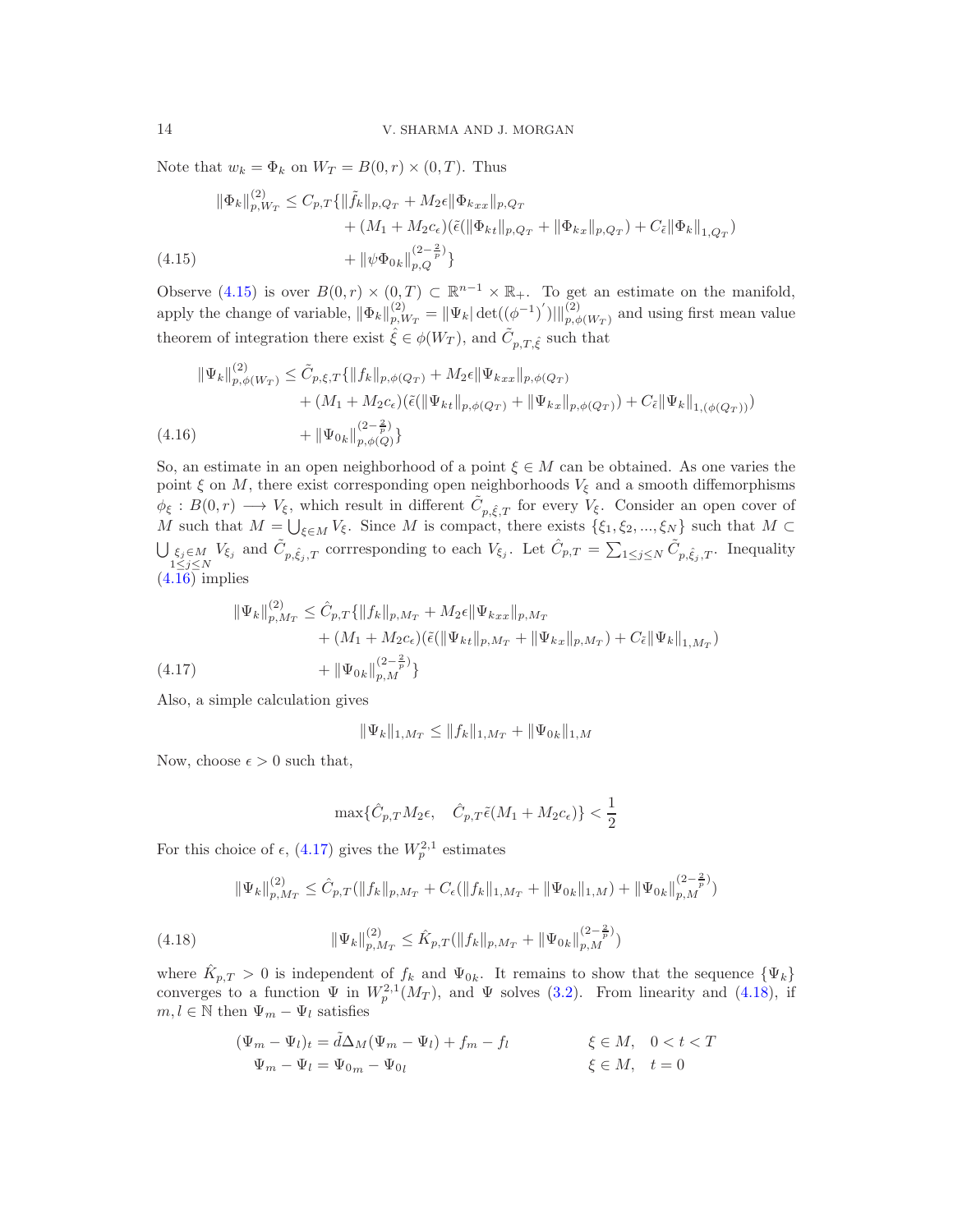and

$$
\|\Psi_m - \Psi_l\|_{p,M_T}^{(2)} \le \hat{K}_{p,T}(\|f_m - f_l\|_{p,M_T} + \|\Psi_{0m} - \Psi_{0l}\|_{p,M}^{(2-\frac{2}{q})})
$$

This implies  $\{\Psi_k\}$  is a Cauchy sequence in  $W_p^{2,1}(M_T)$ , so there is a function  $\psi \in W_p^{2,1}(M_T)$ such that  $\Psi_k \to \Psi$ . Then  $f_k$  converges to f in  $L_p(M_T)$ ,  $\Psi_{0k}$  converges to  $\Psi_0$  in  $W_p^{2-\frac{2}{p}}(M)$ , and  $\Psi_k$  converges to  $\Psi \in W^{2,1}_p(M_T)$ . Therefore  $\Psi$  solves (3.2), and (4.18) implies

$$
\|\Psi\|_{p,M_T}^{(2)} \leq \hat{K}_{p,T}(\|f\|_{p,M_T} + \|\Psi_0\|_{p,M}^{(2-\frac{2}{p})})
$$

Hence  $\mathcal{F} = (1, \infty)$ , and the proof of Theorem 3.5 is complete.

5. Hölder Estimates for the Neumann problem. The following result is a version of Theorem 9.1 with Neumann boundary conditions, referred to in chapter 4 of [19] on page 351.

LEMMA 5.1. Let  $p > 1$ . Suppose  $\theta \in L_p(\Omega \times (0,T))$ ,  $\varphi_0 \in W_p^{(2-\frac{2}{p})}(\Omega)$  and  $\gamma \in W_p^{1-\frac{1}{p},\frac{1}{2}-\frac{1}{2p}}(M \times$  $(0, T)$ ) with  $p \neq 3$ . In addition, when  $p > 3$  assume

$$
d\frac{\partial\varphi_0}{\partial\eta} = \gamma \quad on \ M \times \{0\}
$$

Then (3.3) has a unique solution  $\varphi \in W^{2,1}_p(\Omega \times (0,T))$  and there exists C dependent upon  $\Omega, p, T$ , and independent of  $\theta, \varphi_0$  and  $\gamma$  such that

$$
\|\varphi\|_{p,(\Omega\times(0,T))}^{(2)} \le C(\|\theta\|_{p,(\Omega\times(0,T))} + \|\varphi_0\|_{p,\Omega}^{(2-\frac{2}{p})} + \|\gamma\|_{p,(\partial\Omega\times(0,T))}^{(1-\frac{1}{p},\frac{1}{2}-\frac{1}{2p})})
$$

DEFINITION 5.2.  $\varphi$  is said to be a weak solution of system (3.3) from  $V_2^{1,\frac{1}{2}}(\Omega_T)$  if and only if

$$
-\int_0^T \int_{\Omega} \varphi \nu_t - \int_0^T \int_{\partial \Omega} d \nu \frac{\partial \varphi}{\partial \eta} + \int_0^T \int_{\Omega} d \nabla \nu \cdot \nabla \varphi - \int_0^T \int_{\Omega} \theta \nu
$$
  
= 
$$
\int_{\Omega} \nu(x,0) \varphi(x,0)
$$

for any  $\nu \in W_2^{1,1}(\Omega_T)$  that is equal to zero for  $t = T$ .

We also need a notion of solution of  $(1.3)$  which was first introduced in the study of Dirichlet and Neumann problems for the Laplace operator in a bounded  $C<sup>1</sup>$  domain by Fabes, Jodeit and Rivier  $[9]$ . They used Calderon's result in  $[5]$  on  $L^p$  continuity of Cauchy integral operators for  $C<sup>1</sup>$  curves. Further in [10], Fabes and Riviere constructed solutions to the initial Neumann problem for the heat equation satisfying the zero initial condition in the form of a single layer heat potential, when densities belong to  $L_p(M \times (0,T))$ ,  $1 < p < \infty$ . We will consider the solution to  $(1.3)$  in the sense of one which is constructed in  $[10]$ .

The following result plays a crucial role for that construction of solution to make sense, and is proved in [10].

PROPOSITION 5.3. Assume  $\Omega$  is a  $C^1$  domain and for  $Q \in M$ ,  $\eta_Q$  being the unit outward normal to M at Q. For  $0 < \epsilon < t$  set

$$
J_{\epsilon}(f)(Q,t) = \int_0^{t-\epsilon} \int_M \frac{\langle y - Q, \eta_Q \rangle}{(t-s)^{\frac{n}{2}+1}} \exp\left(-\frac{|Q-y|^2}{4(t-s)}\right) f(s,y) \, d\sigma \, ds
$$

Then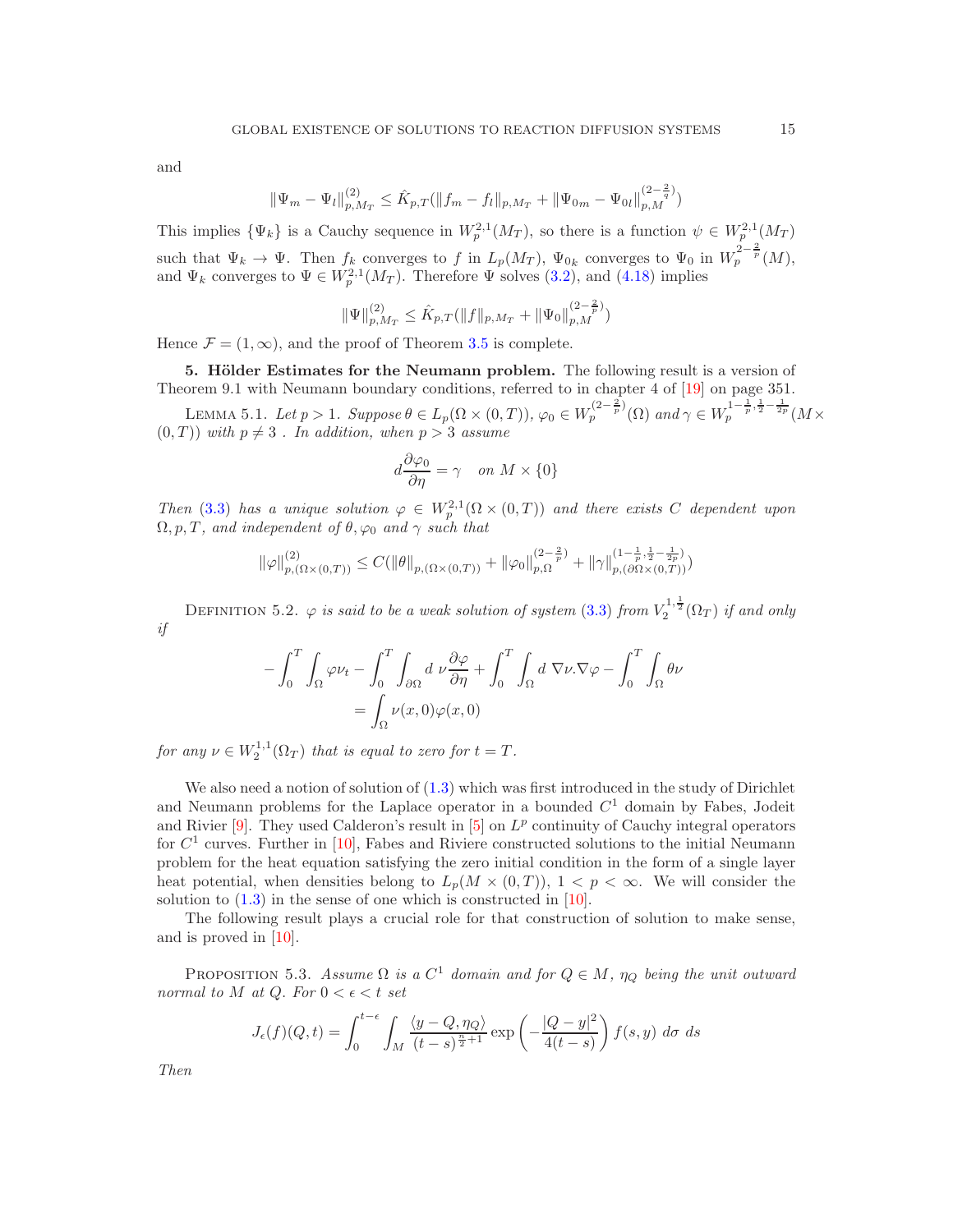#### 16 V. SHARMA AND J. MORGAN

1. For every  $1 < p < \infty$  there exists  $C_p > 0$  such that  $\sup_{0 \leq \epsilon \leq t} |J_{\epsilon}(f)(Q, t)| = J(f)(Q, t)$ satisfies

$$
||J(f)||_{L_p(M \times (0,T))} \le C_p ||f||_{L_p(M \times (0,T))} \text{ for all } f \in L_p(M \times (0,T))
$$

- 2.  $\lim_{\epsilon \to 0^+} J_{\epsilon}(f) = J(f)$  exists in  $L_p(M \times (0,T))$  and pointwise for almost every  $(Q, t) \in$  $(M \times (0,T))$  provided  $f \in L_p(M \times (0,T)), 1 < p < \infty$ .
- 3.  $c_nI + J$  is invertible on  $L_p(M \times (0,T))$  for each  $1 < p < \infty$  and  $c_n \neq 0$ .

We consider the case  $d = 1$  below. The extension to arbitrary  $d > 0$  is straightforward. For  $Q \in M$ ,  $(x, t) \in \Omega_T$  and  $t > s$ , consider

$$
W(t-s, x, Q) = \frac{\exp\left(\frac{-|x-Q|^2}{4(t-s)}\right)}{(t-s)^{\frac{n}{2}}}
$$
 and  $g(Q, t) = -2[-c_n I + J]^{-1} \gamma(Q, t)$ 

where  $c_n$  is given in [10].

DEFINITION 5.4.  $\varphi$  is said to be a classical solution of system (1.3) with  $d = 1$  and,  $\gamma \in L_p(M \times (0,T))$  for  $p > 1$  if and only if

$$
\varphi(x,t) = \int_0^t \int_M W(t-s,x,Q)g(Q,s) \, d\sigma \, ds \, \text{for all} \, (x,t) \in \Omega_T
$$

REMARK 4. When  $\theta = 0$  and  $\varphi(x, 0) = 0$ , the weak solution of (3.3) is the same as the classical solution of (1.3).

In order to prove the classical solution  $\varphi$  to (1.3) is Hölder continuous, let  $(x, T)$ ,  $(y, \tau) \in \Omega_T$ such that

$$
\varphi(x,T) = \int_0^T \int_M W(T-s,x,Q)g(Q,s) \, d\sigma \, ds
$$

and

$$
\varphi(y,\tau) = \int_0^{\tau} \int_M W(\tau - s, y, Q) g(Q, s) \, d\sigma \, ds
$$

Without loss of generality we assume  $0 < \tau < T$ . Consider the difference

$$
\varphi(x,T) - \varphi(y,\tau) = \int_0^{\tau} \int_M (W(T-s,x,Q) - W(\tau-s,y,Q))g(Q,s) \, d\sigma \, ds
$$

$$
+ \int_{\tau}^T \int_M W(T-s,x,Q)g(Q,s) \, d\sigma \, ds
$$

Lemmas 5.5, 5.6 and 5.7 provide estimates needed to prove  $\varphi$  is Hölder continuous. Throughout the proofs we assume  $p' = \frac{p}{p-1}$ .

LEMMA 5.5. Let  $p > n+1$ . Suppose  $(x, T)$ ,  $(y, \tau) \in \Omega_T$  with  $0 < \tau < T$  and  $\mathcal{R}^c = \{ (Q, s) \in$  $M \times (0, \tau) : |x - Q| + |T - s|^{\frac{1}{2}} < 2(|x - y| + |T - \tau|^{\frac{1}{2}}).$  Then for  $0 < a < 1 - \frac{n+1}{p}$  there exists  $K_1 > 0$  depending on p, n,  $\overline{\Omega}$ , T and independent of  $g \in L_p(M \times (0,T))$  such that

$$
\int_{\mathcal{R}^c} |(W(T-s, x, Q) - W(\tau - s, y, Q))g(Q, s)| d\sigma ds
$$
  

$$
\leq K_1 \left( |x - y| + |T - \tau|^{\frac{1}{2}} \right)^a \| g \|_{p, M \times [0, \tau]}
$$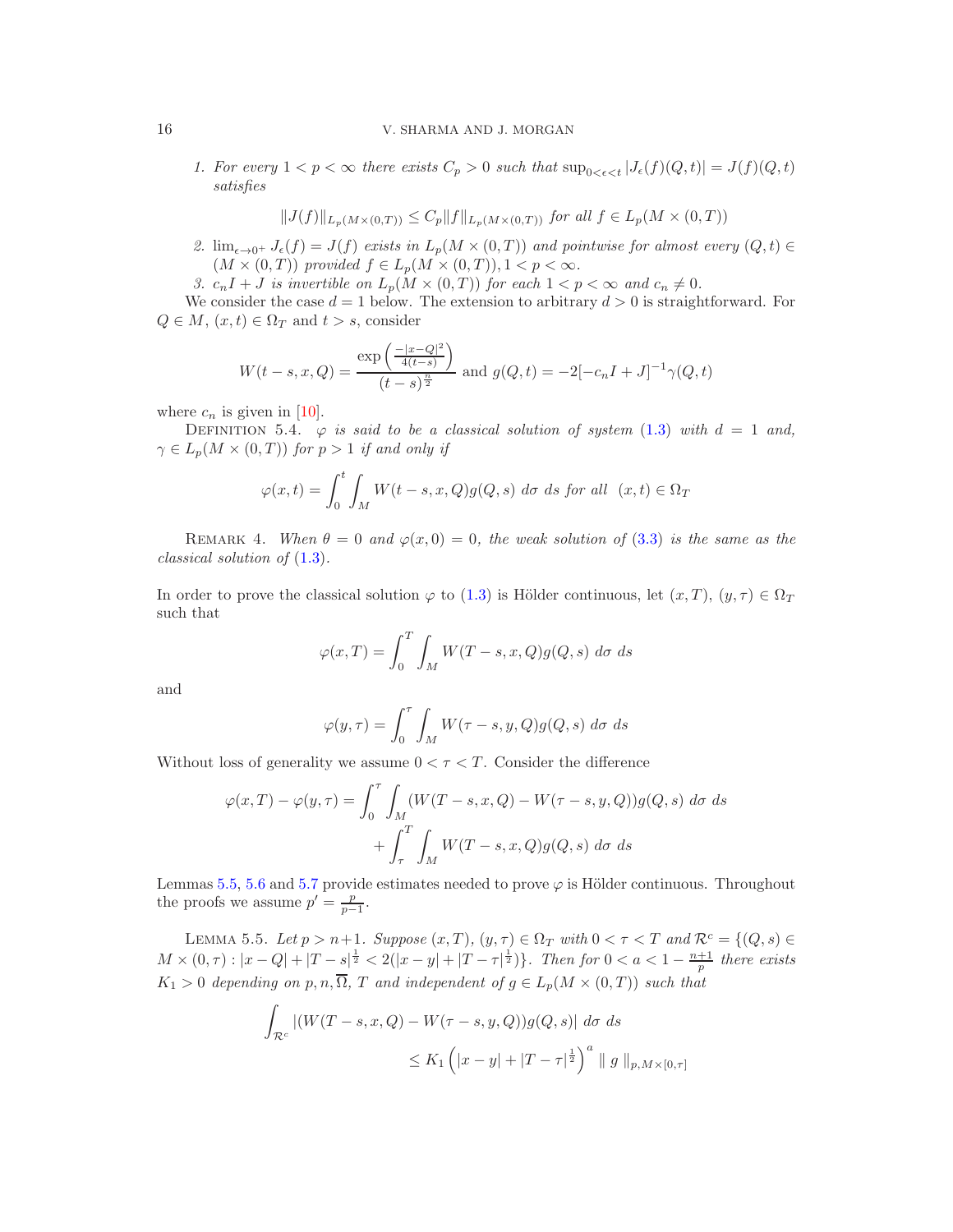Proof.

$$
\int_{\mathcal{R}^c} |(W(T-s,x,Q) - W(\tau-s,y,Q))g(Q,s)| d\sigma ds
$$
\n
$$
= \int_{\mathcal{R}^c} \left| \frac{\exp\left(\frac{-|x-Q|^2}{4(T-s)}\right)}{(T-s)^{\frac{n}{2}}} - \frac{\exp\left(\frac{-|y-Q|^2}{4(\tau-s)}\right)}{(\tau-s)^{\frac{n}{2}}} \right| |g(Q,s)| d\sigma ds
$$
\n
$$
\leq \left[ \left( \int_{\mathcal{R}^c} \left( \frac{\exp\left(\frac{-|x-Q|^2}{4(T-s)}\right)}{(T-s)^{\frac{n}{2}}} \right)^{p'} \right)^{\frac{1}{p'}} + \left( \int_{\mathcal{R}^c} \left( \frac{\exp\left(\frac{-|y-Q|^2}{4(\tau-s)}\right)}{(\tau-s)^{\frac{n}{2}}} \right)^{p'} \right)^{\frac{1}{p'}} \right] \|g\|_{p,\mathcal{R}^c}
$$

By hypothesis  $p > n + 1$ . Pick  $0 < \epsilon < \frac{p - (n+1)}{p-1}$ , set  $N = \frac{n-1-\epsilon}{2}$ . Then there exists  $c > 0$  such that  $w^N \cdot \exp(-w) \leq c \cdot N$  for all  $w \geq 0$ . Consequently,

$$
\begin{split}\n&\left[\left(\int_{\mathcal{R}^{c}}\frac{\exp\left(\frac{-p'|x-Q|^{2}}{4(T-s)}\right)}{(T-s)^{\frac{np'}{2}}}\right)^{\frac{1}{p'}}+\left(\int_{\mathcal{R}^{c}}\frac{\exp\left(\frac{-p'|y-Q|^{2}}{4(\tau-s)}\right)}{(\tau-s)^{\frac{np'}{2}}}\right)^{\frac{1}{p'}}\right]||g||_{p,\mathcal{R}^{c}} \\
&\leq \left[\left(\int_{\mathcal{R}^{c}}\frac{c\cdot N}{(T-s)^{\frac{np'}{2}}\left(\frac{p'|x-Q|^{2}}{4(T-s)}\right)^{N}}\right)^{\frac{1}{p'}}+\left(\int_{\mathcal{R}^{c}}\frac{c\cdot N}{(\tau-s)^{\frac{np'}{2}}\left(\frac{p'|y-Q|^{2}}{4(\tau-s)}\right)^{N}}\right)^{\frac{1}{p'}}\right]||g||_{p,\mathcal{R}^{c}} \\
&\leq c\left[C_{1}\left(\int_{0}^{\tau}(T-s)^{\frac{n-1-\epsilon-np'}{2}}ds\int_{A}\frac{1}{|x-Q|^{n-1-\epsilon}}d\sigma\right)^{\frac{1}{p'}}\right] \\
&+C_{2}\left(\int_{0}^{\tau}(\tau-s)^{\frac{n-1-\epsilon-np'}{2}}ds\int_{A}\frac{1}{|y-Q|^{n-1-\epsilon}}d\sigma\right)^{\frac{1}{p'}}\right]||g||_{p,\mathcal{R}^{c}}\n\end{split}
$$

where  $A = \{Q \in M : |x - Q| < 2|x - y| + |T - \tau|^{\frac{1}{2}}\}$ . Since  $|T - \tau| < |T - s|, \mathcal{R}^c \subset A \times (0, \tau)$ . Let  $\rho_y = |y - Q|$ ,  $\rho_x = |x - Q|$ . Notice that in  $A, 0 < \rho_x < 2|x - y| + |T - \tau|^{\frac{1}{2}}$  and  $0 < \rho_y < |x - y| + \rho_x < 3|x - y| + |T - \tau|^{\frac{1}{2}}$ . Therefore,

$$
\begin{split}\n&\left[C_{1}\left(\int_{0}^{\tau}(\tau-s)^{\frac{n-1-\epsilon-np'}{2}}ds\int_{A}\frac{1}{|y-Q|^{n-1-\epsilon}}d\sigma\right)^{\frac{1}{p'}}\right.\\&\left.+C_{2}\left(\int_{0}^{\tau}(\tT-s)^{\frac{n-1-\epsilon-np'}{2}}ds\int_{A}\frac{1}{|x-Q|^{n-1-\epsilon}}d\sigma\right)^{\frac{1}{p'}}\right]\parallel g\parallel_{p,\mathcal{R}^{c}}\\&\leq\left[\tilde{C}_{1}\left(\int_{0}^{\tau}(\tau-s)^{\frac{n-1-\epsilon-np'}{2}}ds\int_{0}^{3|x-y|+|T-\tau|^{\frac{1}{2}}}r^{\epsilon-1}dr\right)^{\frac{1}{p'}}\\&+\tilde{C}_{2}\left(\int_{0}^{\tau}(\tT-s)^{\frac{n-1-\epsilon-np'}{2}}ds\int_{0}^{2|x-y|+|T-\tau|^{\frac{1}{2}}}r^{\epsilon-1}dr\right)^{\frac{1}{p'}}\right]\parallel g\parallel_{p,\mathcal{R}^{c}}\n\end{split}
$$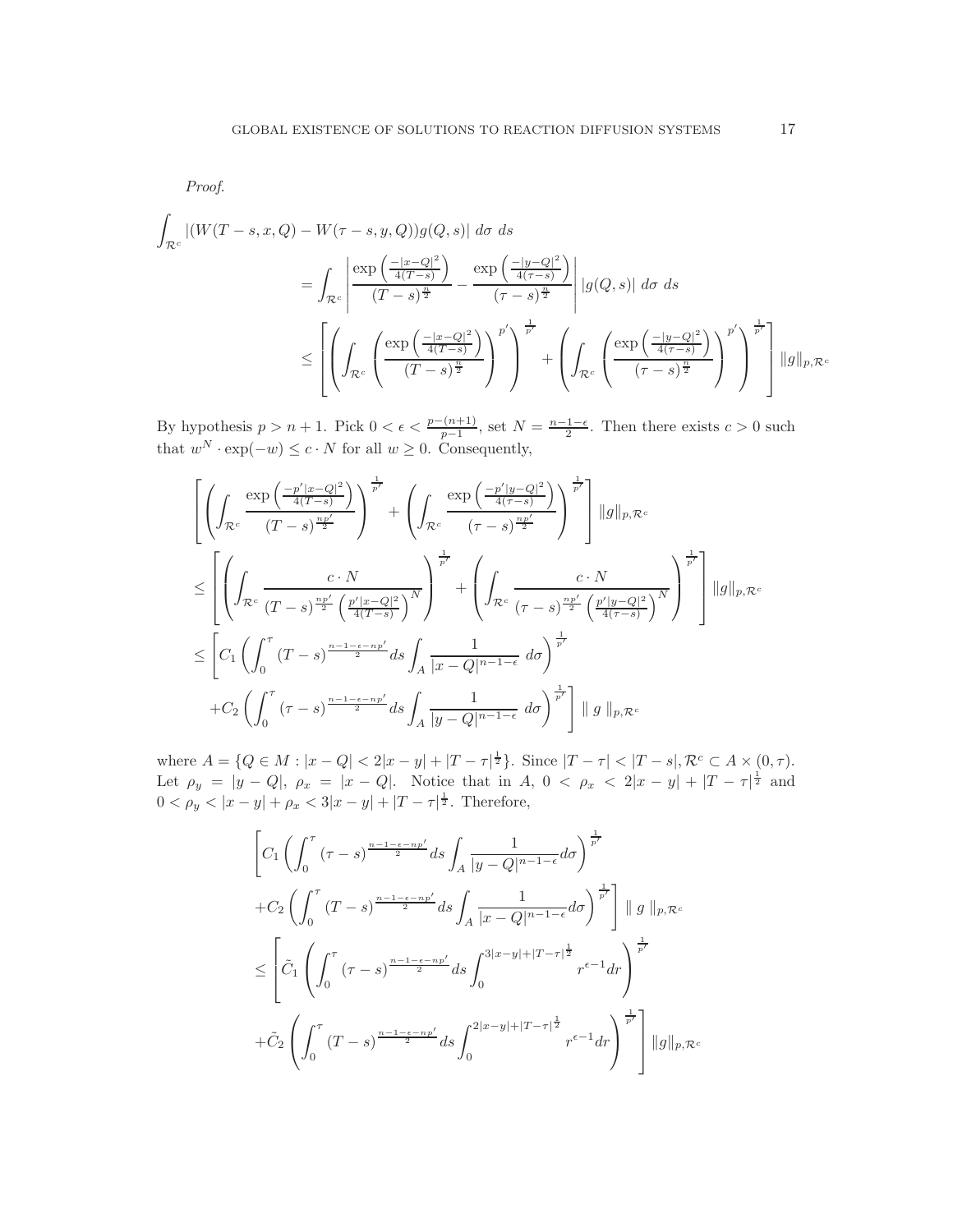$$
\leq \left[ \frac{\tilde{C}_{1}}{\epsilon^{\frac{1}{p'}}}(\tau)^{\frac{n+1-\epsilon-np'}{2p'}} \left( 3|x-y| + |T-\tau|^{\frac{1}{2}} \right)^{\frac{\epsilon}{p'}} +\frac{\tilde{C}_{2}}{\epsilon^{\frac{1}{p'}}} \left( T^{\frac{n+1-\epsilon-np'}{2}} - (T-\tau)^{\frac{n+1-\epsilon-np'}{2}} \right)^{\frac{1}{p'}} \left( 2|x-y| + |T-\tau|^{\frac{1}{2}} \right)^{\frac{\epsilon}{p'}} \right] ||g||_{p,\mathcal{R}^{c}}
$$

By hypothesis,  $p' < \frac{n+1-\epsilon}{n}$ . Therefore, there exists  $K_1 > 0$  depends on p, n and T such that

$$
\int_{\mathcal{R}^c} |(W(T-s, x, Q) - W(\tau - s, y, Q))g(Q, s)| d\sigma ds
$$
  

$$
\leq K_1 \left( |x - y| + |T - \tau|^{\frac{1}{2}} \right)^{\frac{\epsilon(p-1)}{p}} ||g||_{p, M \times [0, \tau]}.
$$

The result follows since  $0 < \epsilon < \frac{ap}{p-1}$  is arbitrary.

The proof of the following Lemma makes use of Brown's corollary to Theorem 3.1 in  $[4]$ . This also provides a proof for the remark made in [4] after Lemma 3.4.

LEMMA 5.6. Let  $p > n + 1$ . Suppose  $(x, T), (y, \tau) \in \Omega_T$  and  $\mathcal{R} = \{ (Q, s) \in M \times (0, \tau) :$  $2(|x-y|+|T-\tau|^{\frac{1}{2}}) < |x-Q|+|T-s|^{\frac{1}{2}}\}$ . Then for  $0 < a < 1-\frac{n+1}{p}$  there exists  $K_2 > 0$ depending on p, n,  $\Omega$ , T and independent of  $g \in L_p(M \times (0,T))$  such that,

$$
\int_{\mathcal{R}} |(W(T-s, x, Q) - W(\tau - s, y, Q))g(Q, s)| \, d\sigma \, ds
$$
  

$$
\leq K_2 \left( |x - y| + |T - \tau|^{\frac{1}{2}} \right)^a \|g\|_{p, M \times [0, \tau]}.
$$

Proof. Using the Theorem 3.1 in [4], we have

$$
\int_{\mathcal{R}} |(W(T-s, x, Q) - W(\tau - s, y, Q))g(Q, s)| d\sigma ds
$$
\n
$$
\leq \int_{\mathcal{R}} C \left( \frac{|T - \tau|^{\frac{1}{2}} + |x - y|}{|T - s|^{\frac{1}{2}} + |x - Q|} \right) (1 + (T - s)^{-\frac{n}{2}}) \exp \left( \frac{-|x - Q|^2}{4(T - s)} \right) |g(Q, s)| d\sigma ds
$$
\n
$$
\leq D_1 \left( \frac{1}{2} \right)^{1 - a} \int_{\mathcal{R}} \left( \frac{|T - \tau|^{\frac{1}{2}} + |x - y|}{|T - s|^{\frac{1}{2}} + |x - Q|} \right)^a \frac{\exp \left( \frac{-|x - Q|^2}{4(T - s)} \right)}{(T - s)^{\frac{n}{2}}} |g(Q, s)| d\sigma ds
$$
\n
$$
\leq \tilde{D}_1 \int_{\mathcal{R}} \frac{1}{|x - Q|^a} \frac{\exp \left( \frac{-|x - Q|^2}{4(T - s)} \right)}{(T - s)^{\frac{n}{2}}} |g(Q, s)| d\sigma ds
$$

where  $D_1 = C(T^{\frac{n}{2}} + 1)$  and  $\tilde{D}_1 = D_1 \left(\frac{1}{2}\right)^{1-a} \left(|T - \tau|^{\frac{1}{2}} + |x - y|\right)^a$ . By hypothesis,  $n + 1 (n+a)p' > 0$ . Pick  $0 < \epsilon < (n+1) - (n+a)p'$  and set  $N = \frac{n-1-\epsilon-ap'}{2}$ . Then there exists  $c > 0$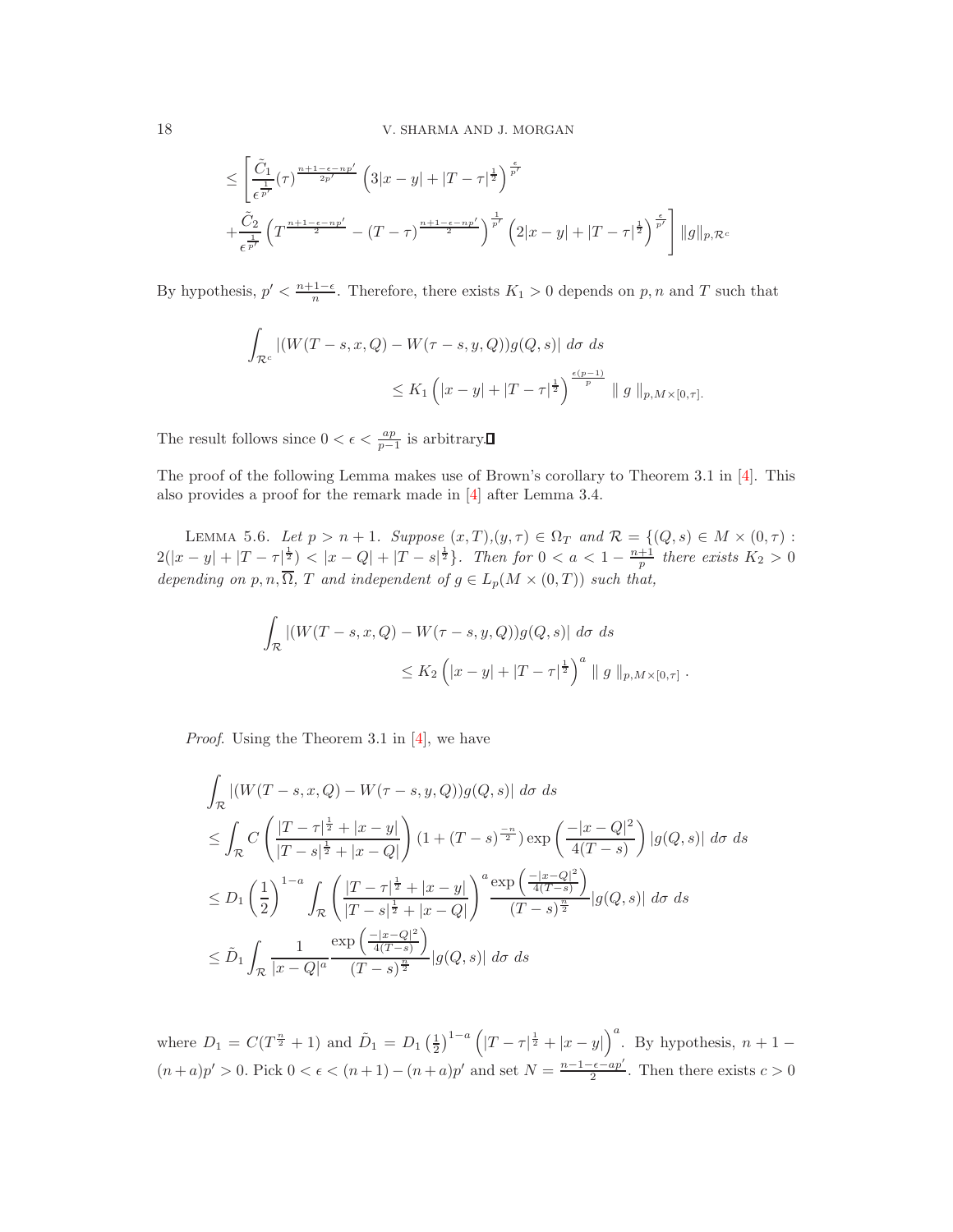such that  $w^N \cdot \exp(-w) \leq c \cdot N$  for all  $w \geq 0$ . Consequently,

$$
\tilde{D}_{1}\left(\int_{\mathcal{R}}\frac{1}{|x-Q|^{ap'}}\frac{\exp\left(\frac{-p'|x-Q|^{2}}{4(T-s)}\right)}{(T-s)^{\frac{np'}{2}}}d\sigma ds\right)^{\frac{1}{p'}} \parallel g\parallel_{p,\mathcal{R}}
$$
\n
$$
\leq \tilde{D}_{1}\left(\int_{\mathcal{R}}\frac{1}{|x-Q|^{ap'}}\frac{c\cdot N}{(T-s)^{\frac{np'}{2}}\left(\frac{p'|x-Q|^{2}}{4(T-s)}\right)^{N}}\right)^{\frac{1}{p'}} \parallel g\parallel_{p,\mathcal{R}}
$$
\n
$$
\leq \tilde{c}\tilde{D}_{1}\left(\int_{0}^{\tau}\int_{M}\frac{(T-s)^{\frac{n-1-\epsilon-ap'}{2}}}{(T-s)^{\frac{np'}{2}}}\frac{1}{|x-Q|^{n-1-\epsilon}}d\sigma ds\right)^{\frac{1}{p'}} \parallel g(s,Q)\parallel_{p,M\times[0,\tau]}
$$
\n
$$
\leq \tilde{c}\tilde{D}_{1}\left(\int_{0}^{\tau}(T-s)^{\frac{n-1-\epsilon-ap'-np'}{2}}ds\cdot \int_{M}\frac{1}{|x-Q|^{n-1-\epsilon}}d\sigma\right)^{\frac{1}{p'}} \parallel g\parallel_{p,M\times[0,\tau]}
$$

Then by change of variable, there exists  $C, \alpha > 0$  such that

$$
\tilde{D}_1 \left( \int_0^{\tau} (T - s)^{\frac{n - 1 - \epsilon - ap' - np'}{2}} ds \cdot \int_M \frac{1}{|x - Q|^{n - 1 - \epsilon}} d\sigma \right)^{\frac{1}{p'}} || g ||_{p, M \times [0, \tau]} \n\leq C \tilde{D}_1 \left( (T)^{\frac{n - 1 - \epsilon - ap' - np'}{2}} + 1 \cdot \int_0^{\alpha} \frac{1}{r^{1 - \epsilon}} dr \right)^{\frac{1}{p'}} || g ||_{p, M \times [0, \tau]}
$$

The result follows.  $\Box$ 

LEMMA 5.7. Let  $p > n + 1$ , and suppose  $(x, T), (y, \tau) \in \Omega_T$ . Then for  $0 < a < \frac{1}{2} - \frac{n+1}{2p}$ there exists  $K_3 > 0$ , depending on p, n,  $\Omega$  and T, and independent of  $g \in L_p(M \times (0,T))$  such that,

$$
\int_{\tau}^{T} \int_{M} |W(T-s,x,Q)g(Q,s)| \, d\sigma \, ds \leq K_3 (T-\tau)^a \parallel g \parallel_{p,M \times [\tau,T]}
$$

*Proof.* By hypothesis  $p > n + 1$ . Pick  $0 < \epsilon < n + 1 - np'$  and set  $N = \frac{n-1-\epsilon}{2}$ . Then there exists  $c > 0$  such that  $w^N \cdot \exp(-w) \leq c \cdot N$  for all  $w \geq 0$ . Consequently,

$$
\int_{\tau}^{T} \int_{M} |W(T-s,x,Q)g(Q,s)| \,d\sigma \,ds
$$
\n
$$
\leq \int_{\tau}^{T} \int_{M} \frac{\exp\left(\frac{-|x-Q|^2}{4(T-s)}\right)}{(T-s)^{\frac{n}{2}}} |g(Q,s)| \,d\sigma \,ds
$$
\n
$$
\leq C_3 \int_{\tau}^{T} \int_{M} \frac{\tilde{C}(T-s)^{\frac{n-1-\epsilon}{2}}}{(T-s)^{\frac{n}{2}}} \cdot \frac{1}{|x-Q|^{n-1-\epsilon}} |g(Q,s)| \,d\sigma \,ds
$$
\n
$$
\leq C_3 \left(\int_{\tau}^{T} (T-s)^{\frac{n-1-\epsilon-np'}{2}} ds \cdot \int_{M} \frac{1}{|x-Q|^{n-1-\epsilon}} d\sigma\right)^{\frac{1}{p'}} ||g||_{p,M \times [\tau,T]}
$$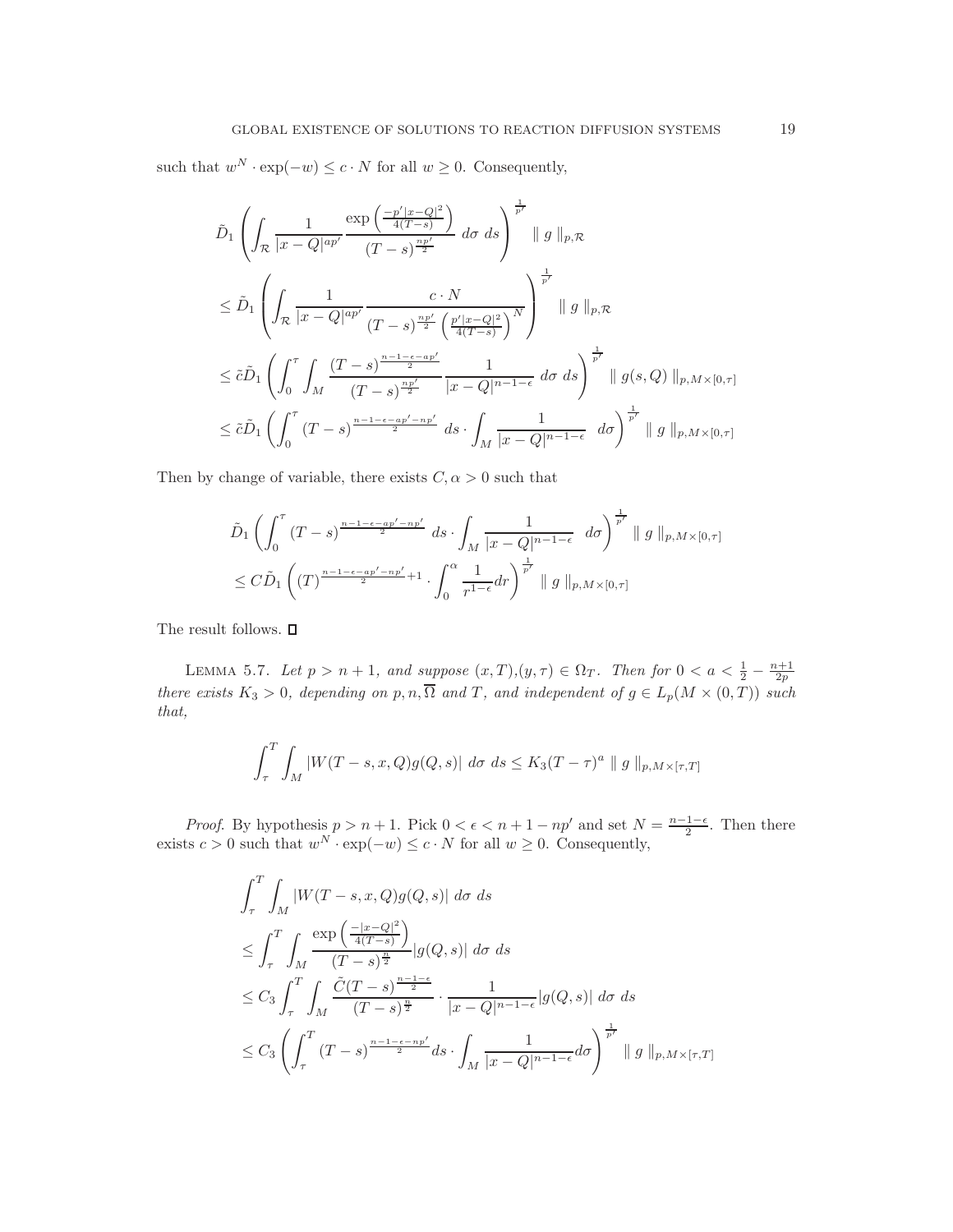Similarly, by change of variable there exist  $\tilde{C}_3, \alpha > 0$  such that

$$
C_3 \left( \int_{\tau}^{T} (T - s)^{\frac{n - 1 - \epsilon - np'}{2}} ds \cdot \int_{M} \frac{1}{|x - Q|^{n - 1 - \epsilon}} d\sigma \right)^{\frac{1}{p'}} || g ||_{p, M \times [\tau, T]} \n\leq \tilde{C}_3 \left( |(T - \tau)^{\frac{n - 1 - \epsilon - np'}{2}} + 1 | \cdot \int_{0}^{\alpha} \frac{1}{r^{1 - \epsilon}} dr \right)^{\frac{1}{p'}} || g ||_{p, M \times [\tau, T]} \n\leq K_3 (T - \tau)^{\frac{n + 1 - \epsilon - np'}{2p'}} || g ||_{p, M \times [\tau, T]}
$$

where  $K_3 > 0$ , depends on p, n,  $\overline{\Omega}$  and T, and independent of  $g \in L_p(M \times (0,T))$ . The result follows since  $0 < \epsilon < n + 1 - np'$  is arbitrary, and  $\frac{n+1-np'}{2p'} = \frac{1}{2} - \frac{n+1}{2p}$ .

PROPOSITION 5.8. Suppose  $\gamma \in L_p(M \times (0,T))$  for  $p > n+1$ . Then the classical solution of (1.3) is Hölder continuous on  $\overline{\Omega} \times (0, \hat{T})$  with Hölder exponent  $0 < a < 1 - \frac{n+1}{p}$ , and there exists  $\tilde{K}_p > 0$ , depending on p, n,  $\overline{\Omega}$  and T, and independent of  $\gamma$  such that

$$
|\varphi(x,T) - \varphi(y,\tau)| \le \tilde{K}_p \Big( |T - \tau|^{\frac{1}{2}} + |x - y| \Big)^a \parallel \gamma \parallel_{p,M \times (0,T)}
$$

for all  $(x, T), (y, \tau) \in \Omega_T$ .

*Proof.* We prove this proposition for  $d = 1$ . The extension to arbitrary  $d > 0$  follows from a simple change of variables. Let  $\Omega$  be an open subset of  $\Omega$  with smooth boundary such that the closure of  $\Omega$  is contained in  $\Omega$ . It is straightforward matter to apply cut-off functions and Theorem 9.1 in [19] to obtain an estimate for  $\varphi$  in  $W_p^{2,1}(\tilde{\Omega} \times (0,T))$ . Moreover, there exists  $L_{p,\tilde{\Omega},T}$  independent of  $\gamma$  such that

$$
\|\varphi\|_{p,\tilde{\Omega}_T}^{(2)} \le L_{p,\tilde{\Omega},T} \|\gamma\|_{p,M_T}
$$

Since  $p > n + 1$ ,  $W_p^{2,1}(\tilde{\Omega} \times (0,T))$  embeds continuously into the space of Hölder continuous functions (see  $[19]$ ). As a result we have Hölder continuity of the solution to  $(1.3)$  away from  $M_T$ . We want to extend this behavior to points near  $M_T$ .

Pick points  $(x, T)$ ,  $(y, \tau) \in \Omega_T$ . We know from Fabes and Riviere [10] that the solution of  $(1.3)$  is given by

$$
\varphi(x,T) = \int_0^T \int_M W(T-s,x,Q)g(Q,s) \, d\sigma \, ds
$$

where  $W(T - s, x, Q) =$  $\exp\left(\frac{-|x-Q|^2}{4(T-s)}\right)$  $\frac{\binom{4(1-s)}{4(1-s)}-1}{(T-s)^{\frac{n}{2}}}, g(Q, t) = [I+J]^{-1} \gamma(Q, t)$  and

$$
J(g)(Q,t) = \lim_{\epsilon \to 0^+} \int_0^{t-\epsilon} \int_M \frac{\langle y - Q, \eta_Q \rangle}{(t-s)^{\frac{n}{2}+1}} \exp\left(-\frac{|Q - y|^2}{4(t-s)}\right) g(s, y) \, d\sigma \, ds
$$

for almost every  $Q \in M$  (for smooth manifold it is true for all Q),  $\eta_Q$  being the unit outward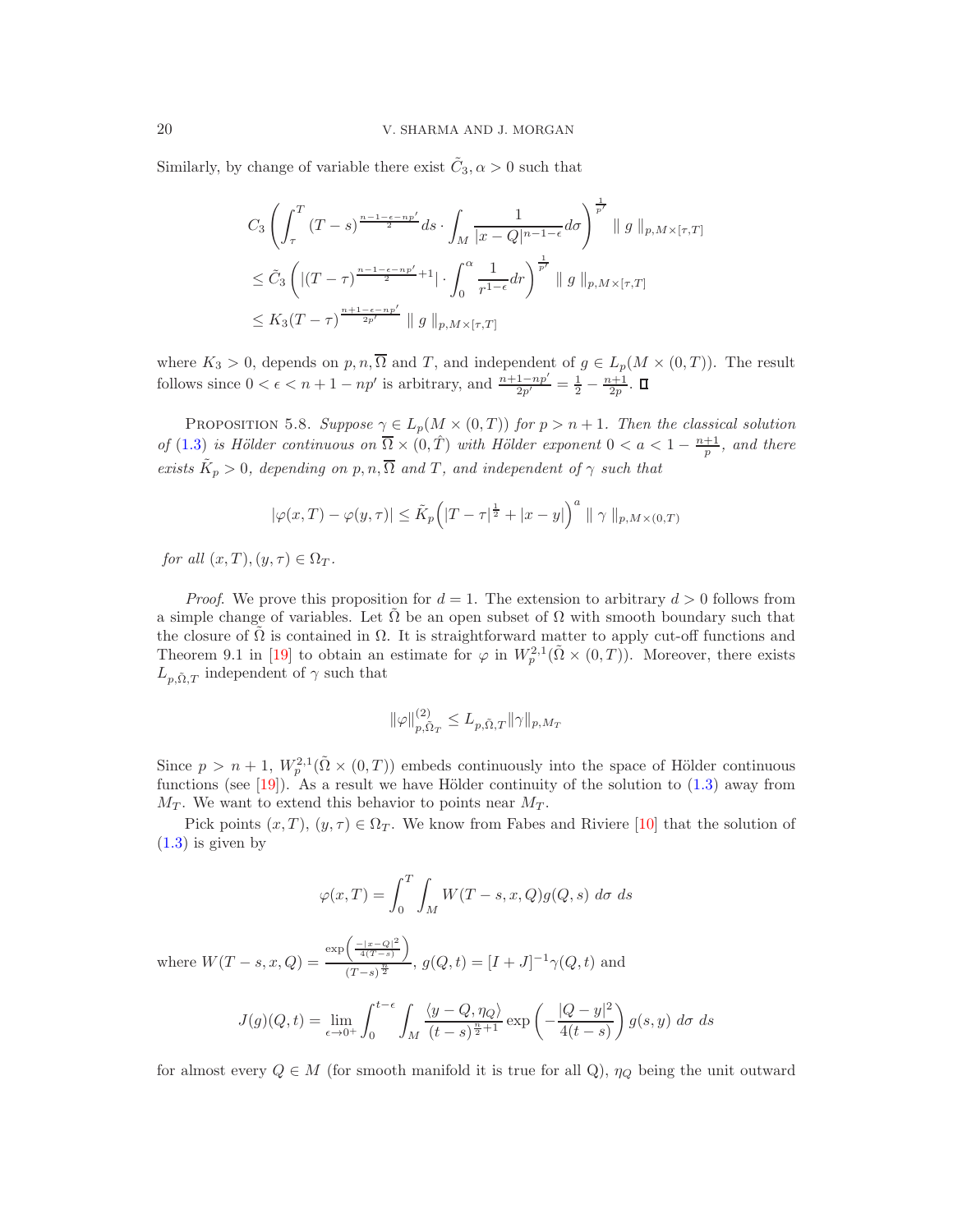normal to  $M$  at  $Q$ .

$$
|\varphi(x,T) - \varphi(y,\tau)| = |\int_0^{\tau} \int_M (W(T-s,x,Q) - W(\tau-s,y,Q))g(Q,s) \, d\sigma \, ds
$$
  
+ 
$$
\int_{\tau}^T \int_M W(T-s,x,Q)g(Q,s) \, d\sigma \, ds|
$$
  

$$
\leq |\int_{\mathcal{R}^c} (W(T-s,x,Q) - W(\tau-s,y,Q))g(Q,s) \, d\sigma \, ds|
$$
  
+ 
$$
|\int_{\mathcal{R}} (W(T-s,x,Q) - W(\tau-s,y,Q))g(Q,s) \, d\sigma \, ds|
$$
  
+ 
$$
\int_{\tau}^T \int_M C(1 + (T-s)^{\frac{-n}{2}}) \exp\left(\frac{-|x-Q|^2}{4(T-s)}\right) |g(Q,s)| \, d\sigma \, ds
$$

Where  $\mathcal{R}$  and  $\mathcal{R}^c$  are given in Lemmas 5.6 and 5.7. Now using Lemma 5.5, Lemmas 5.6 and 5.7 for  $0 < a < 1 - \frac{n+1}{p}$ , there exists  $K_1, K_2, K_3 > 0$  depending on  $p, n, \overline{\Omega}, T$  and independent of  $g \in L_p(M \times (0,T))$ , such that

$$
|\varphi(x,T) - \varphi(y,\tau)| \le K_1 \left( |x - y| + |T - \tau|^{\frac{1}{2}} \right)^a \| g \|_{p,M \times (0,\tau)}
$$
  
+  $K_2 \left( |T - \tau|^{\frac{1}{2}} + |x - y| \right)^a \| g \|_{p,M \times (0,\tau)}$   
+  $K_3 (T - \tau)^{\frac{n+1-\epsilon-np'}{2p'}} \| g \|_{p,M \times (\tau,T)}$ 

So,

$$
|\varphi(x,T) - \varphi(y,\tau)| \le \tilde{K}_p \Big( |T - \tau|^{\frac{1}{2}} + |x - y| \Big)^a \parallel g \parallel_{p,M \times (0,T)}
$$

Now we combine Hölder estimates and Theorem 9.1 in chapter 4 of [19] to get the existence of a Hölder continuous solution to system  $(3.3)$  for any finite time  $T > 0$ .

Proof of Theorem 3.6: Chapter 4, Theorem 5.1 in [19] implies (3.3) has the unique weak solution. In order to get Hölder estimates, we break  $(3.3)$  into two sub systems. To this end, consider

(5.1)  
\n
$$
\varphi_{2t} = d\Delta\varphi_2 + \theta \qquad x \in \Omega, \quad 0 < t < T
$$
\n
$$
d\frac{\partial\varphi_2}{\partial \eta} = d\frac{\partial\varphi_0}{\partial \eta} \qquad x \in M, \quad 0 < t < T
$$
\n
$$
\varphi_2 = \varphi_0 \qquad x \in \Omega, \quad t = 0
$$
\n
$$
\varphi_{1t} = d\Delta\varphi_1 \qquad x \in \Omega, \quad 0 < t < T
$$

(5.2) 
$$
d \frac{\partial \varphi_1}{\partial \eta} = \gamma - d \frac{\partial \varphi_0}{\partial \eta} \qquad x \in M, \quad 0 < t < T
$$

$$
\varphi_1 = 0 \qquad x \in \Omega, \quad t = 0
$$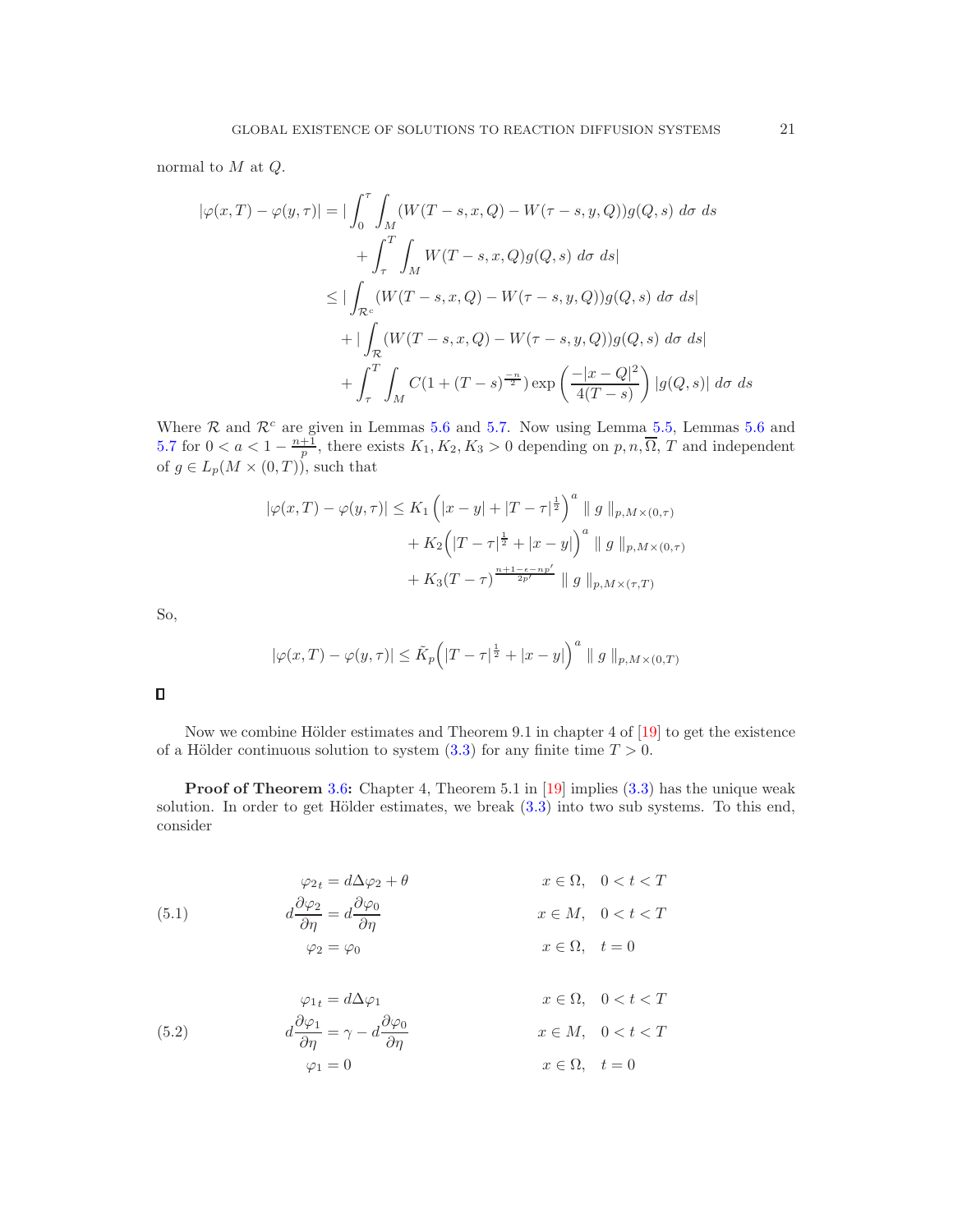From Lemma 5.1 there exists a unique solution of  $(5.1)$  in  $W_p^{2,1}(\Omega \times (0,T))$ , and a constant  $C_1(T, p) > 0$  independent of  $\theta$  and  $\varphi_0$  such that

$$
\|\varphi_2\|_{p,\Omega\times(0,T)}^{(2)} \le C_1(T,p)(\|\theta\|_{p,\Omega\times(0,T)} + \|\frac{\partial\varphi_0}{\partial\eta}\|_{p,(\partial\Omega\times(0,T))}^{(1-\frac{1}{p},\frac{1}{2}-\frac{1}{2p})}) + \|\varphi_0\|_{p,\Omega}^{(2)}
$$

Using proposition 5.8, there exists  $C_2(T, 0) > 0$  independent of  $\gamma$  and  $\varphi_0$  so that the unique weak solution to (5.2) satisfies,

$$
|\varphi_1|_{\Omega \times (0,T)}^{(\beta)} \le C_2(T,p) \left[ \|\gamma\|_{p,M \times (0,T)} + \|\frac{\partial \varphi_0}{\partial \eta}\|_{p,M \times (0,T)} \right]
$$

where  $0 < \beta < 1 - \frac{n+1}{p}$ . By linearity,  $\varphi = \varphi_1 + \varphi_2$  solves (3.3). Moreover, for  $p > n+1$ ,  $W^{2,1}_p(\Omega\times(0,T))$  embeds continuously into  $C^{\beta,\frac{\beta}{2}}(\overline{\Omega}_T)$ . So, there exists  $C(T,p)>0$  independent of  $\theta$ ,  $\gamma$  and  $\varphi_0$  such that

(5.3) 
$$
|\varphi|_{\Omega \times (0,T)}^{(\beta)} \leq C(T,p)(\|\theta\|_{p,\Omega \times (0,T)} + \|\gamma\|_{p,M \times (0,T)} + \|\varphi_0\|_{p,\Omega}^{(2)})
$$

REMARK 5. We will use these Hölder estimates to obtain sup norm estimates, and local existence results for (3.1).

#### 6. Proof of Theorems 3.2 and 3.3.

## 6.1. Local Existence.

THEOREM 6.1. Suppose  $F, G$  and  $H$  are Lipschitz. Then  $(3.1)$  has a unique global solution.

*Proof.* Let  $T > 0$ , Fix  $(u_0, v_0) \in W_p^2(\Omega) \times W_p^2(\Omega)$  such that they satisfy the compatibility condition

(6.1) 
$$
D\frac{\partial u_0}{\partial \eta} = G(u_0, v_0) \text{ on } M.
$$

Set

$$
X = \{(u, v) \in C(\overline{\Omega} \times [0, T]) \times C(M \times [0, T]) : u(x, 0) = 0, \forall x \in \overline{\Omega}, v(x, 0) = 0, \forall x \in M\}
$$

Note  $(X, \|\cdot\|_{\infty})$  is a Banach space. Let  $(u, v) \in X$ . Now consider

(6.2) 
$$
U_t = D\Delta U + H(u + u_0)
$$

$$
V_t = \tilde{D}\Delta_M V + F(u + u_0, v + v_0)
$$

$$
V_t = \tilde{D}\Delta_M V + F(u + u_0, v + v_0)
$$

$$
x \in M, \quad 0 < t < T
$$

$$
x \in M, \quad 0 < t < T
$$

$$
U = u_0
$$

$$
V = v_0
$$

$$
x \in M, \quad t = 0
$$

From Theorems 3.5 and 3.6, (6.2) possesses a unique weak solution  $(U, V) \in V_2^{1, \frac{1}{2}}(\Omega_T) \times$  $W_p^{2,1}(M_T)$ . Furthermore, from embeddings,  $(U, V) \in C(\overline{\Omega} \times [0, T]) \times C(M \times [0, T])$ . Define

$$
S: X \to X
$$
 via  $S(u, v) = (U - u_0, V - v_0),$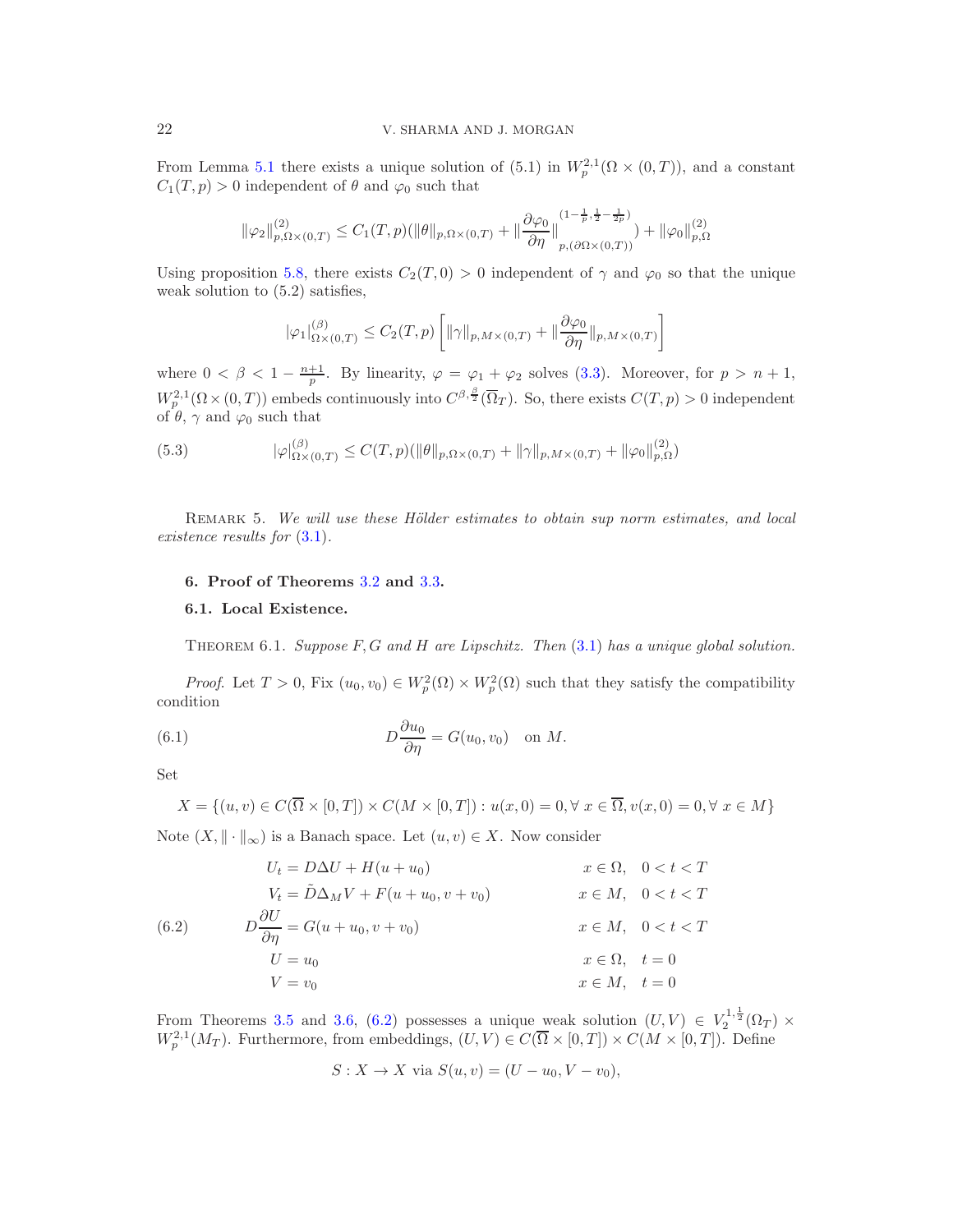where  $(U, V)$  solves (6.2). We will see that S is continuous and compact. Let  $(u, v)$ ,  $(\tilde{u}, \tilde{v}) \in X$ . Then

$$
S(u, v) - S(\tilde{u}, \tilde{v}) = (U - \tilde{U}, V - \tilde{V})
$$

Using linearity,  $(U-\tilde{U},V-\tilde{V})$  solves

$$
U_t - \tilde{U}_t = D\Delta(U - \tilde{U}) + H(u + u_0) - H(\tilde{u} + u_0)
$$
  
\n
$$
V_t - \tilde{V}_t = \tilde{D}\Delta_M(V - \tilde{V}) + F(u + u_0, v + v_0) - F(\tilde{u} + u_0, \tilde{v} + v_0)
$$
  
\n
$$
x \in \Omega, \quad 0 < t < T
$$
  
\n
$$
D\frac{\partial(U - \tilde{U})}{\partial \eta} = G(u + u_0, v + v_0) - G(\tilde{u} + u_0, \tilde{v} + v_0)
$$
  
\n
$$
x \in M, \quad 0 < t < T
$$
  
\n
$$
U - \tilde{U} = 0
$$
  
\n
$$
V - \tilde{V} = 0
$$
  
\n
$$
x \in M, \quad t = 0
$$

From Theorem 3.6, if  $p > n + 1$  there exists K independent of  $H, G, F, u, v, \tilde{u}, \tilde{v}$  such that

$$
||U - \tilde{U}||_{\infty,\Omega_T} + ||V - \tilde{V}||_{\infty,M_T} \le K (||F(u + u_0, v + v_0) - F(\tilde{u} + u_0, \tilde{v} + v_0)||_{p,M_T} + ||G(u + u_0, v + v_0) - G(\tilde{u} + u_0, \tilde{v} + v_0)||_{p,M_T} + ||H(u + u_0) - H(\tilde{u} + u_0)||_{p,\Omega_T})
$$

Using the boundedness of  $\Omega$  and M, there exists  $\tilde{K} > 0$  such that

$$
||U - \tilde{U}||_{\infty,\Omega_T} + ||V - \tilde{V}||_{\infty,M_T} \leq \tilde{K} (||F(u + u_0, v + v_0) - F(\tilde{u} + u_0, \tilde{v} + v_0)||_{\infty,M_T} + ||G(u + u_0, v + v_0) - G(\tilde{u} + u_0, \tilde{v} + v_0)||_{\infty,M_T} + ||H(u + u_0) - H(\tilde{u} + u_0)||_{\infty,\Omega_T})
$$

Since, F, G, H are Lipschitz functions there exists  $\tilde{M} > 0$  such that

$$
||U - \tilde{U}||_{\infty, \Omega_T} + ||V - \tilde{V}||_{\infty, M_T} \leq \tilde{M}(||u - \tilde{u}||_{\infty, \overline{\Omega}_T} + ||v - \tilde{v}||_{\infty, M_T})
$$

Therefore S is continuous with respect to the sup norm. Moreover, for  $p > n+1$ , from Theorem 3.5, 3.6, and Lemma 2.6, there exists  $\hat{C}(T, p) > 0$ , independent of  $F(u+u_0, v+v_0), G(u+u_0, v+v_0)$  $(v_0)$ ,  $H(u + u_0)$ ,  $u_0$  and  $v_0$  such that for all  $0 < \alpha < 1 - \frac{n}{p}$ ,  $0 < \beta < 1 - \frac{n+1}{p}$ ,

(6.3) 
$$
|U|_{\Omega_T}^{(\beta)} + |V|_{M_T}^{(\alpha)} \leq \hat{C}(T, p)(\|H(u + u_0)\|_{p, \Omega_T} + \|G(u + u_0, v + v_0)\|_{p, M_T} + \|F(u + u_0, v + v_0)\|_{p, M_T} + \|v_0\|_{p, M}^{(2)} + \|u_0\|_{p, \Omega}^{(2)})
$$

Using  $(6.3)$ , S maps bounded sets in X to precompact sets, and hence S is compact with respect to the sup norm. Now we show S has a fixed point. To this end, we show that the set  $A=\{(u, v) \in X : (u, v) = \lambda S(u, v) \text{ for some } 0 \leq \lambda \leq 1\}$  is bounded in X with respect to the sup norm. Let  $(u, v) \in A$ . Then there exists  $0 < \lambda \leq 1$  such that  $(\frac{u}{\lambda}, \frac{v}{\lambda}) = S(u, v)$ . Therefore if  $(\hat{u}, \hat{v}) = (u + \lambda u_0, v + \lambda v_0)$  then

| $\hat{u}_t = D\Delta \hat{u} + \lambda H(u + u_0)$                    |                          | $x \in \Omega$ , $0 < t < T$ |
|-----------------------------------------------------------------------|--------------------------|------------------------------|
| $\hat{v}_t = \tilde{D}\Delta_M \hat{v} + \lambda F(u + u_0, v + v_0)$ |                          | $x \in M$ , $0 < t < T$      |
| $D\frac{\partial \hat{u}}{\partial n} = \lambda G(u + u_0, v + v_0)$  |                          | $x \in M$ , $0 < t < T$      |
| $\hat{u} = \lambda u_0$                                               | $x \in \Omega$ , $t = 0$ |                              |
| $\hat{v} = \lambda v_0$                                               | $x \in M$ , $t = 0$      |                              |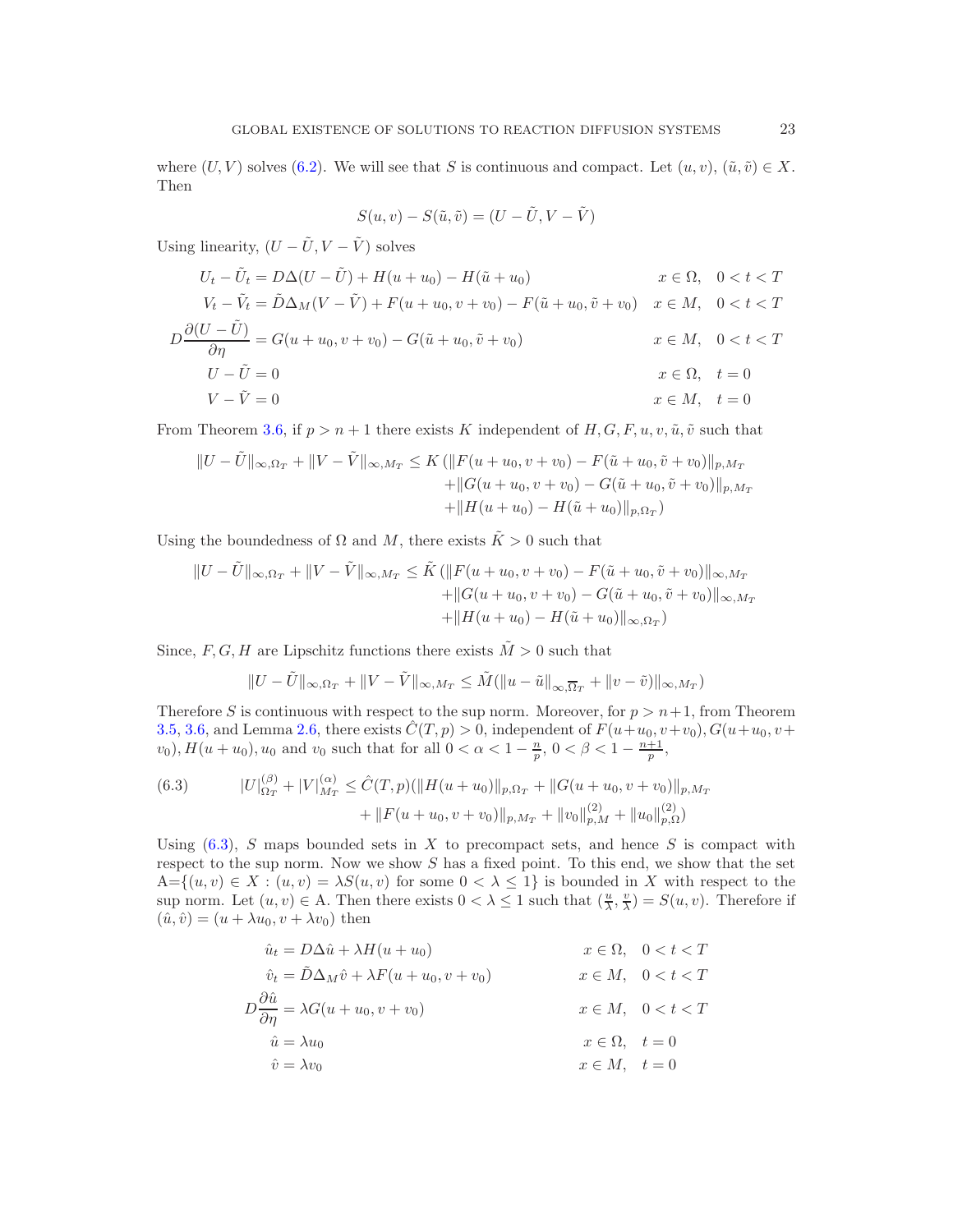From Theorem 3.6 and H, F and G being Lipschitz, there exists  $N > 0$  such that  $\|(\hat{u}, \hat{v})\|_{\infty} \leq N$ , with N independent of  $\lambda, u$  and v. Since  $\|(u, v)\|_{\infty} \leq \|(\hat{u}, \hat{v})\|_{\infty} \leq N$ , hence boundedness of the set is accomplished. Thus, applying Schaefer's theorem (see  $[8]$ ), we conclude S has a fixed point  $(U, V)$ . Further,  $(U + u_0, V + v_0)$  is a solution of (3.1). Moreover, bootstrapping the regularity of this solution using well known estimates, we obtained a solution to (3.1) according to Definition 3.1.

Finally, we show the solution of  $(3.1)$  is unique. Suppose  $(u, v), (\hat{u}, \hat{v})$  solve  $(3.1)$ . Then,  $(u - \hat{u}, v - \hat{v})$  satisfies

| $u_t - \hat{u}_t = D\Delta(u - \hat{u}) + H(u) - H(\hat{u})$                       | $x \in \Omega$ , $t > 0$ |  |
|------------------------------------------------------------------------------------|--------------------------|--|
| $v_t - \hat{v}_t = \tilde{D}\Delta_M(v - \hat{v}) + F(u, v) - F(\hat{u}, \hat{v})$ | $x \in M$ , $t > 0$      |  |
| $D\frac{\partial (u-\hat{u})}{\partial n}=G(u,v)-G(\hat{u},\hat{v})$               | $x \in M$ , $t > 0$      |  |
| $u - \hat{u} = 0$                                                                  | $x \in \Omega$ , $t = 0$ |  |
| $v - \hat{v} = 0$                                                                  | $x \in M$ , $t = 0$      |  |

Taking the dot product of the  $v_t - \hat{v}_t$  equation with  $(v - \hat{v})$ , and the  $u_t - \hat{u}_t$  equation with  $(u - \hat{u})$ , and integrating over M and  $\Omega$  respectively, yields

$$
\frac{1}{2} \frac{d}{dt} (\|v - \hat{v}\|_{2,M}^2 + \|u - \hat{u}\|_{2,\Omega}^2) + D \|\nabla(u - \hat{u})\|_{2,\Omega}^2
$$
\n
$$
\leq \|v - \hat{v}\|_{2,M} \|F(u, v) - F(\hat{u}, \hat{v})\|_{2,M} + \|u - \hat{u}\|_{2,\Omega} \|H(u) - H(\hat{u})\|_{2,\Omega}
$$
\n
$$
+ \|u - \hat{u}\|_{2,M} \|G(u, v) - G(\hat{u}, \hat{v})\|_{2,M}
$$
\n
$$
\leq K \|v - \hat{v}\|_{2,M} (\|u - \hat{u}\|_{2,M} + \|v - \hat{v}\|_{2,M})
$$
\n
$$
+ K \|u - \hat{u}\|_{2,M} (\|u - \hat{u}\|_{2,M} + \|v - \hat{v}\|_{2,M}) + K \|u - \hat{u}\|_{2,\Omega}^2
$$
\n
$$
\leq K (\|v - \hat{v}\|_{2,M}^2 + \|u - \hat{u}\|_{2,M}^2)
$$
\n
$$
+ 2K \|u - \hat{u}\|_{2,M} \|v - \hat{v}\|_{2,M} + K \|u - \hat{u}\|_{2,\Omega}^2
$$
\n
$$
\leq 2K (\|v - \hat{v}\|_{2,M}^2 + \|u - \hat{u}\|_{2,M}^2) + K \|u - \hat{u}\|_{2,\Omega}^2
$$

From Lemma 2.4, for  $p = 2$  and  $\epsilon = \frac{d_{min}}{2K} = \frac{\min\{d_j:1\leq j\leq k\}}{2K}$  $\frac{j!1\leq j\leq k}{2K}$ , we have

(6.4) 
$$
||u - \hat{u}||_{2,M}^2 \le \frac{d_{min}}{2K} ||\nabla(u - \hat{u})||_{2,\Omega}^2 + \tilde{C}_{\epsilon} ||u - \hat{u}||_{2,\Omega}^2
$$

Using  $(6.4)$ 

$$
\frac{1}{2}\frac{d}{dt}\left(\|v-\hat{v}\|_{2,M}^2 + \|u-\hat{u}\|_{2,\Omega}^2\right) \le 2K\|v-\hat{v}\|_{2,M}^2 + K(1+2\tilde{C}_{\epsilon})\|u-\hat{u}\|_{2,\Omega}^2
$$
  

$$
\le C_{\epsilon,k}\left(\|v-\hat{v}\|_{2,M}^2 + \|u-\hat{u}\|_{2,\Omega}^2\right)
$$

Observe,  $(u - \hat{u}) = (v - \hat{v}) = 0$  at  $t = 0$  and  $(||u - \hat{u}||_{2,\Omega}^2 + ||v - \hat{v}||_{2,M}^2) \ge 0$ . Therefore, applying Gronwall's inequality,  $v = \hat{v}$  and  $u = \hat{u}$ . Hence system (3.1) has the unique global solution.  $\Box$ 

**Proof of Theorem 3.2:** Recall that  $u_0 \in W_p^2(\Omega)$  and  $v_0 \in W_p^2(M)$  with  $p > n$ , and  $u_0, v_0$ satisfies the compatibility condition for  $p > 3$ . From Sobolev imbedding (see [11], [19]),  $u_0, v_0$ are bounded functions. Therefore there exists  $\tilde{r} > 0$  such that  $||u_0(\cdot)||_{\infty,\Omega} \leq \tilde{r}$ ,  $||v_0(\cdot)||_{\infty,M} \leq \tilde{r}$ .

For each  $r > \tilde{r}$ , we define cut off functions  $\phi_r \in C_0^{\infty}(\mathbb{R}^k, [0,1])$  and  $\psi_r \in C_0^{\infty}((\mathbb{R}^k \times$  $\mathbb{R}^m$ ,  $[0,1]$ ) such that  $\phi_r(z) = 1$  for all  $|z| \leq r$ , and  $\phi_r(z) = 0$  for all  $|z| > 2r$ . Similarly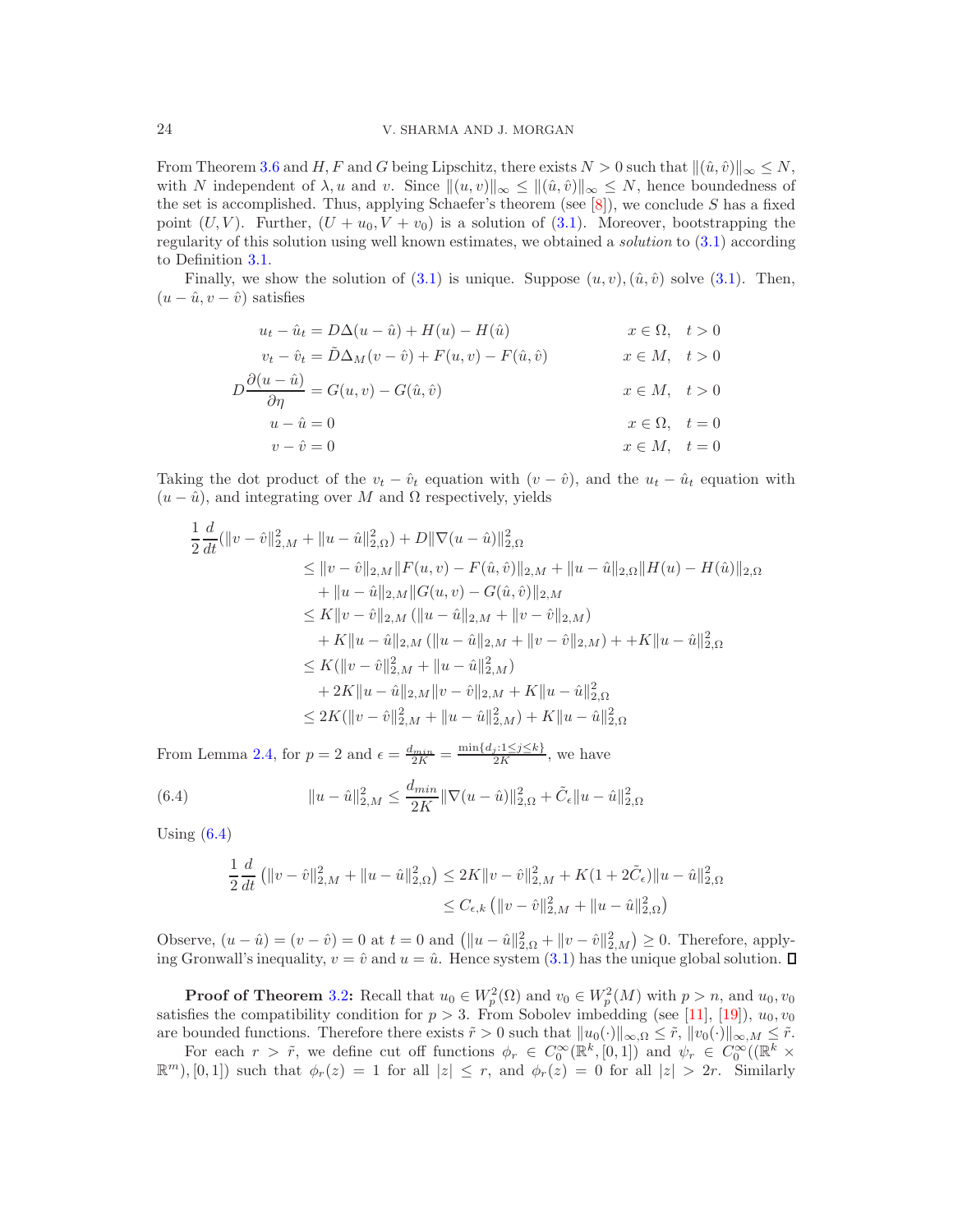$\psi_r(z,w) = 1$  when  $|z| \leq r$  and  $|w| \leq r$ , and  $\psi_r(z,w) = 0$  when  $|z| > 2r$ , or  $|w| > 2r$ . In addition, we define  $H_r = H\phi_r$ ,  $F_r = F\psi_r$  and  $G_r = G\psi_r$ . From construction,  $H_r(z)$  $H(z), F_r(z, w) = F(z, w)$  and  $G_r(z, w) = G(z, w)$  when  $|z| \leq r$  and  $|w| \leq r$ . Also, there exists  $M_r > 0$  such that  $H_r$ ,  $G_r$  and  $F_r$  are Lipschitz functions with Lipschitz coefficient  $M_r$ . Consider the "restricted" system

(6.5)  
\n
$$
u_{t} = D\Delta u + H_{r}(u)
$$
\n
$$
v_{t} = \tilde{D}\Delta_{M}v + F_{r}(u, v)
$$
\n
$$
u = G_{r}(u, v)
$$
\n
$$
u = u_{0}
$$
\n
$$
u = v_{0}
$$
\n
$$
x \in \Omega, \quad t > 0
$$
\n
$$
x \in M, \quad t > 0
$$
\n
$$
x \in \Omega, \quad t = 0
$$
\n
$$
x \in \Omega, \quad t = 0
$$
\n
$$
x \in M, \quad t = 0
$$

From Theorem 6.1, (6.5) has a unique global solution  $(u_r, v_r)$ . If  $||u(\cdot, t)||_{\infty, \Omega}, ||v(\cdot, t)||_{\infty, M} \le$ r for all  $t \geq 0$ , then  $(u_r, v_r)$  is a global solution to (3.1). If not, there exists  $T_r > 0$  such that

$$
||u_r(\cdot, t)||_{\infty,\Omega} + ||v_r(\cdot, t)||_{\infty,M} \le r \quad \forall t \in [0, T_r]
$$

and for all  $\tau > T_r$  there exists t such that  $T_r < t < \tau$ , and  $x \in \overline{\Omega}$  and  $z \in M$ , such that

$$
|u_r(x,t)| + |v_r(z,t)| > r
$$

Note that  $T_r$  is increasing with respect to r. Let  $T_{\text{max}} = \lim_{r \to \infty} T_r$ . Now we define  $(u, v)$  as follows. Given  $0 < t < T_{\text{max}}$ , there exists  $r > 0$  such that  $t < T_r \le T_{\text{max}}$ . For all  $x \in \overline{\Omega}$ ,  $u(x,t) = u_r(x,t)$ , and for all  $x \in M$ ,  $v(x,t) = v_r(x,t)$ . Furthermore  $(u, v)$  solves (3.1) with  $T = T_{\text{max}}$ . Also, uniqueness of  $(u_r, v_r)$  implies uniqueness of  $(u, v)$ . It remains to show that the solution of (3.1) is maximal and if  $T_{\text{max}} < \infty$  then

$$
\limsup_{t \to T_{\text{max}}^-} ||u(\cdot, t)||_{\infty, \Omega} + \limsup_{t \to T_{\text{max}}^-} ||v(\cdot, t)||_{\infty, M} = \infty.
$$

Suppose  $T_{\text{max}} < \infty$  and set,

$$
\limsup_{t \to T_{\text{max}}^-} ||u(\cdot, t)||_{\infty, \Omega} + \limsup_{t \to T_{\text{max}}^-} ||v(\cdot, t)||_{\infty, M} = R.
$$

If  $R = \infty$  then  $(u, v)$  is a maximal solution. If  $R < \infty$  there exists  $L > 0$  such that

$$
||u||_{\infty,\Omega\times(0,T_{\max})}+||v||_{\infty,M\times(0,T_{\max})}\leq L.
$$

As a result,  $T_{2L} > T_{\text{max}}$ , contradicting the construction of  $T_{2L}$ .  $\Box$ 

Now we prove that under some extra assumptions that the solution to  $(3.1)$  is componentwise nonnegative. Consider the system

(6.6)  
\n
$$
u_t = D\Delta u + H(u^+) \qquad x \in \Omega, \quad 0 < t < T
$$
\n
$$
v_t = \tilde{D}\Delta_M v + F(u^+, v^+) \qquad x \in M, \quad 0 < t < T
$$
\n
$$
D\frac{\partial u}{\partial \eta} = G(u^+, v^+) \qquad x \in M, \quad 0 < t < T
$$
\n
$$
u = u_0 \qquad x \in \Omega, \quad t = 0
$$
\n
$$
v = v_0 \qquad x \in M, \quad t = 0
$$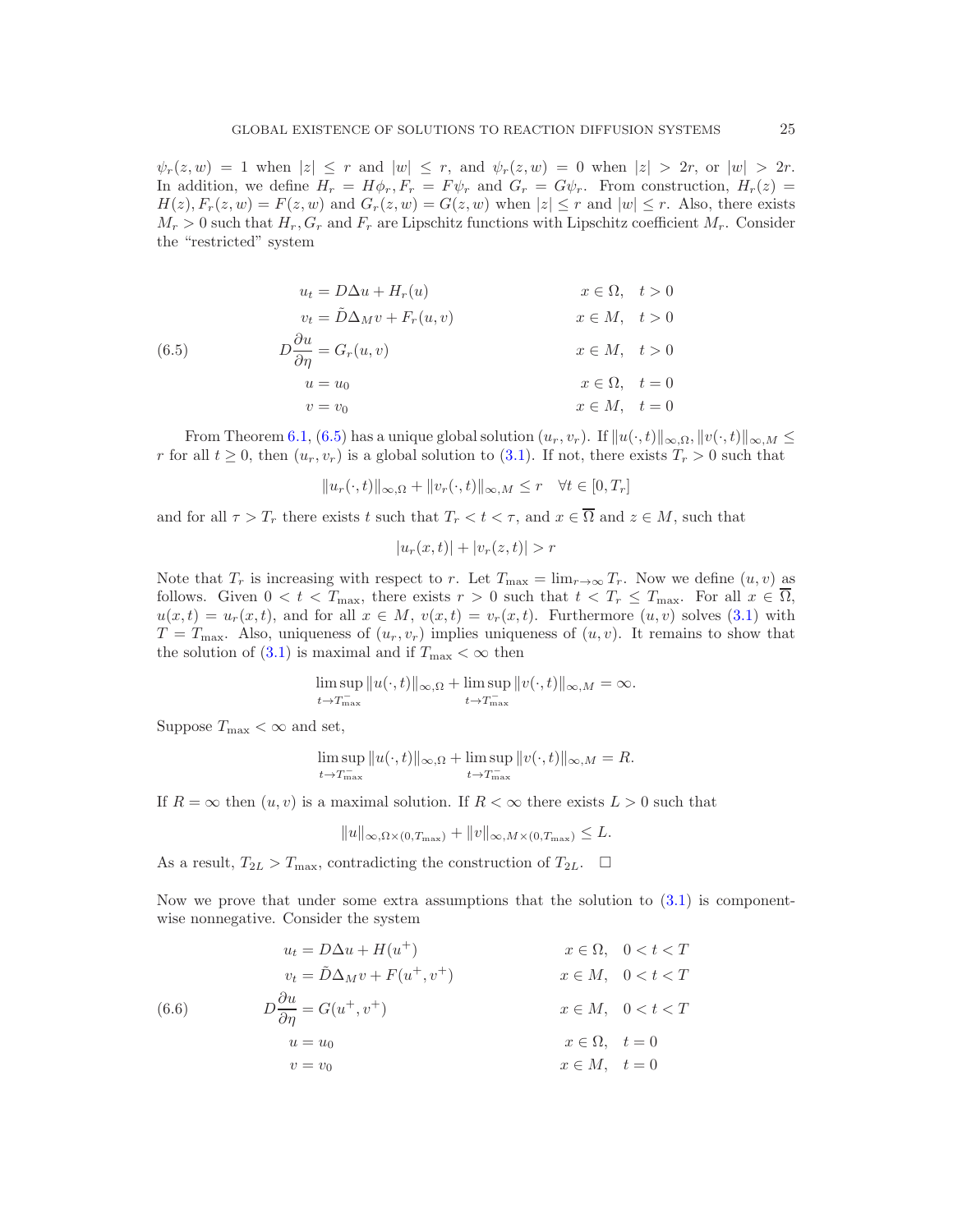where  $u^{+} = \max(u, 0)$  and  $u^{-} = -\min(u, 0)$ .

PROPOSITION  $6.2.$  Suppose  $F, G$  and  $H$  are locally Lipschitz, quasi positive functions, and  $u_0, v_0$  are componentwise nonnegative functions. Then  $(6.6)$  has a unique componentwise nonnegative solution.

*Proof.* Note that  $F(u^+, v^+)$ ,  $G(u^+, v^+)$  and  $H(u^+)$  are locally Lipschitz functions of u and v. Therefore from Theorem 3.2 there exists a unique maximal solution to  $(6.6)$  on  $(0, T_{\text{max}})$ . Consider (6.6) componentwise. Multiply the  $v_{it}$  equation by  $v_i^-$  and the  $u_{jt}$  equation by  $u_j^-$ ,

(6.7) 
$$
v_i^- \frac{\partial v_i}{\partial t} = \tilde{d}_i v_i^- \Delta_M v_i + v_i^- F_i(u^+, v^+)
$$

(6.8) 
$$
u_j^- \frac{\partial u_j}{\partial t} = d_j u_j^- \Delta u_j + u_j^- H_j(u^+)
$$

Since  $w^{-} \frac{dw}{dt} = \frac{-1}{2} \frac{d}{dt} (w^{-})^2$ ,

$$
\frac{1}{2}\frac{\partial}{\partial t}(v_i^-)^2 + \frac{1}{2}\frac{\partial}{\partial t}(u_j^-)^2 = -\tilde{d}_iv_i^- \Delta_M v_i - v_i^- F_i(u^+, v^+)
$$

$$
- d_j u_j^- \Delta u_j - u_j^- H_j(u^+)
$$

Integrating (6.7) and (6.8) over M and  $\Omega$  respectively, gives

$$
\frac{1}{2}\frac{d}{dt}\|v_i^-(\cdot,t)\|_{2,M}^2 + \frac{1}{2}\frac{d}{dt}\|u_j^-(\cdot,t)\|_{2,\Omega}^2 + \tilde{d}_i \int_M |\nabla v_i^-|^2 \,d\sigma + d_j \int_\Omega |\nabla u_j^-|^2 \,dx
$$
  
= 
$$
-\int_\Omega u_j^- H_j(u^+) \,dx - \int_M u_j^- G_j(u^+,v^+) \,d\sigma - \int_M v_i^- F_i(u^+,v^+) \,d\sigma
$$

Since F, G and H are quasi-positive and  $\tilde{d}_i, d_j > 0$ ,

$$
\frac{1}{2}\frac{d}{dt}\|v_i^-(\cdot,t)\|_{2,M}^2 + \frac{1}{2}\frac{d}{dt}\|u_j^-(\cdot,t)\|_{2,\Omega}^2 \le 0
$$

Therefore, the solution  $(u, v)$  is componentwise nonnegative.  $\Box$ 

COROLLARY  $6.3$ . Suppose  $F, G$  and  $H$  are locally Lipschitz, quasi positive functions, and  $u_0, v_0$  are componentwise nonnegative functions. Then the unique solution  $(u, v)$  of  $(3.1)$  is componentwise nonnegative.

Proof. From Theorem 3.2 and Proposition 6.2, there exists a unique, componentwise nonnegative and maximal solution  $(u, v)$  to (6.6). In fact  $(u, v)$  also solves (3.1). The result follows.  $\Box$ 

6.2. Bootstrapping Strategy. The following system will play a central role in duality arguments.

(6.9a)  
\n
$$
\Psi_t = -\tilde{d}\Delta_M\Psi - \tilde{\vartheta}
$$
\n
$$
\Psi = 0
$$
\n
$$
\varphi_t = -d\Delta\varphi - \vartheta
$$
\n
$$
\varphi_t = -d\Delta\varphi - \vartheta
$$
\n
$$
\varphi_t = \varphi
$$
\n
$$
\varphi_t = -d\Delta\varphi - \vartheta
$$
\n
$$
\varphi_t = \varphi
$$
\n
$$
\varphi = 0
$$
\n(6.9b)  
\n
$$
\varphi = 0
$$
\n
$$
\varphi = 0
$$
\n
$$
\varphi = 0
$$
\n
$$
\varphi = 0
$$
\n
$$
\varphi = 0
$$
\n
$$
\varphi = 0
$$
\n
$$
\varphi = 0
$$
\n
$$
\varphi = 0
$$
\n
$$
\varphi = 0
$$
\n
$$
\varphi = 0
$$
\n
$$
\varphi = 0
$$
\n
$$
\varphi = 0
$$
\n
$$
\varphi = 0
$$
\n
$$
\varphi = 0
$$
\n
$$
\varphi = 0
$$
\n
$$
\varphi = 0
$$
\n
$$
\varphi = 0
$$
\n
$$
\varphi = 0
$$
\n
$$
\varphi = 0
$$
\n
$$
\varphi = 0
$$
\n
$$
\varphi = 0
$$
\n
$$
\varphi = 0
$$
\n
$$
\varphi = 0
$$
\n
$$
\varphi = 0
$$
\n
$$
\varphi = 0
$$
\n
$$
\varphi = 0
$$
\n
$$
\varphi = 0
$$
\n
$$
\varphi = 0
$$
\n
$$
\varphi = 0
$$
\n
$$
\varphi = 0
$$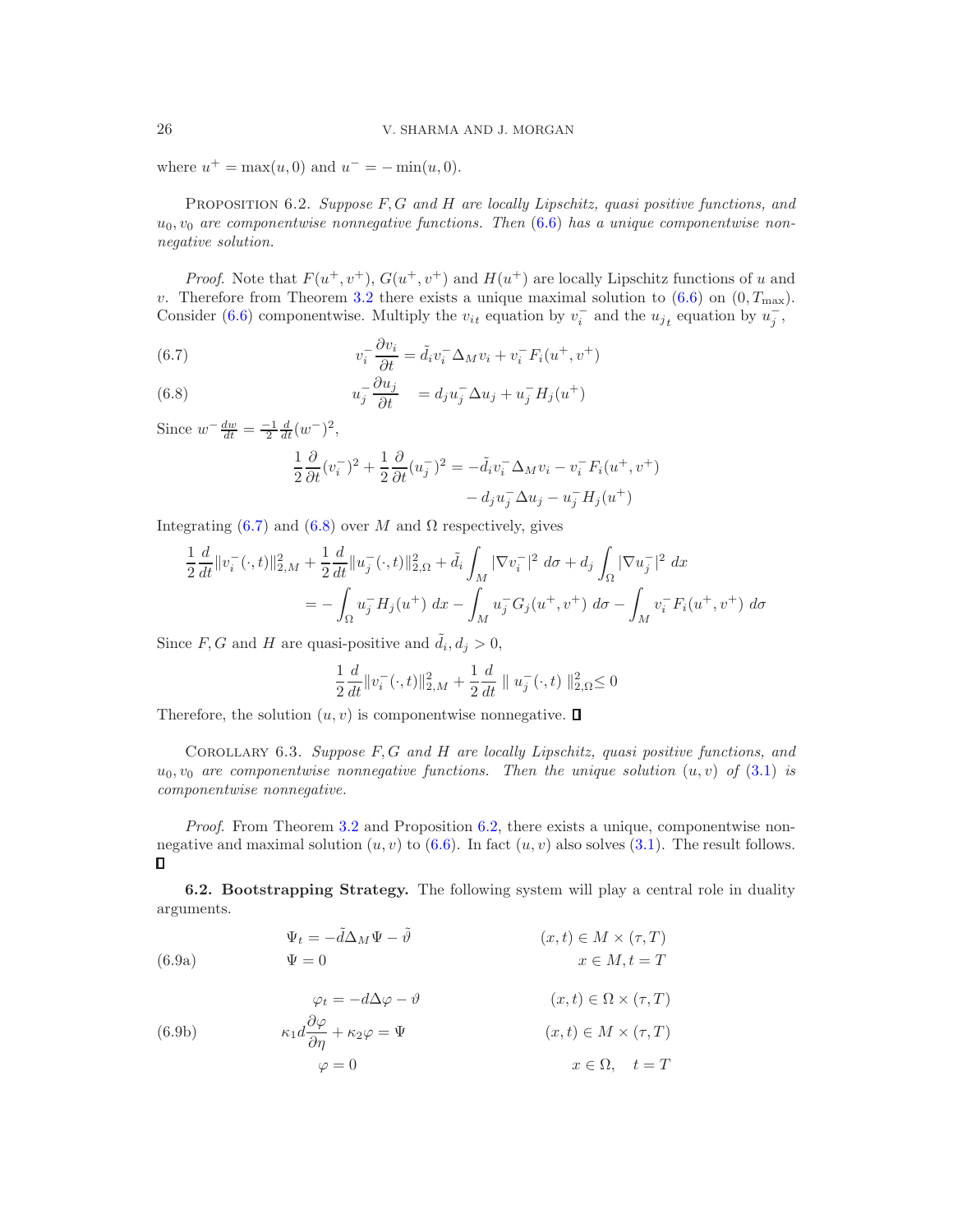Here,  $p > 1$ ,  $0 < \tau < T$ ,  $\hat{\theta} \in L_p(M \times (\tau, T))$  and  $\hat{\theta} \ge 0$ , and  $\theta \in L_p(\Omega \times (\tau, T))$  and  $\theta \ge 0$ . Also  $d > 0$ ,  $\tilde{d} > 0$ , and  $\kappa_1, \kappa_2 \in \mathbb{R}$  such that  $\kappa_1 \geq 0$  and  $\kappa_1 \kappa_2 \neq 0$ . Lemmas 6.4 to 6.8 provide helpful estimates.

LEMMA 6.4. (6.9a) has a unique nonnegative solution  $\Psi \in W_p^{2,1}(M \times (\tau,T))$  and there exists  $C_{p,T} > 0$  independent of  $\hat{\vartheta}$  such that

$$
\|\Psi\|_{p,M\times(\tau,T)}^{(2)} \leq C_{p,T} \|\tilde{\theta}\|_{p,M\times(\tau,T)}
$$

*Proof.* The result follows from Theorem 3.5 and the comparison principle.  $\Box$ 

LEMMA 6.5. Let  $p > 1$ ,  $\kappa_1 \geq 0$  and if  $\kappa_1 = 0$  then  $\kappa_2 > 0$ . Suppose  $\Psi$  is the unique nonnegative solution of (6.9a). Then (6.9b) has a unique nonnegative solution  $\varphi \in W^{2,1}_p(\Omega \times (\tau,T))$ . Moreover, there exists  $C_{p,T} > 0$  independent of  $\vartheta$  and  $\tilde{\vartheta}$  and dependent on d,  $\tilde{d}$ ,  $\kappa_1$  and  $\kappa_2$  such that

$$
\|\varphi\|_{p,(\Omega\times(\tau,T))}^{(2)} \leq C_{p,T}(\|\tilde{\theta}\|_{p,M\times(\tau,T)} + \|\theta\|_{p,\Omega\times(\tau,T)})
$$

Proof. The result follows from Lemma 6.4, Sobolev embedding and similar arguments of proof on page 342, section 9 of chapter 4 in [19], and the comparison principle.  $\Box$ 

REMARK 6. If  $p > n + 2$  and  $\kappa_1 > 0$ , then  $\nabla \varphi$  is Hölder continuous in x and t. See the Corollary after Theorem 9.1, (page  $342$ ) chapter 4 of [19].

LEMMA 6.6. Suppose  $l > 0$  is a non integral number,  $\kappa_1 > 0$ ,  $d > 0$ ,  $\vartheta \in C^{l, \frac{l}{2}}(\overline{\Omega} \times [\tau, T]),$  $\tilde{\vartheta} \in C^{l, \frac{l}{2}}(M \times [\tau, T]), \varphi(x, T) \in C^{2+l}(\overline{\Omega}) \text{ and } \Psi \in C^{l+1, \frac{(l+1)}{2}}(M \times [\tau, T]).$  Then (6.9b) has a unique solution in  $C^{l+2,\frac{l}{2}+1}(\overline{\Omega}\times[\tau,T])$ . Moreover there exists  $c>0$  independent of  $\Psi$  and  $\vartheta$ such that

$$
|\varphi|^{(l+2)}_{\Omega\times[\tau,T]}\leq c\left(|\vartheta|^{(l)}_{\Omega\times[\tau,T]}+|\Psi|^{(l+1)}_{M\times(\tau,T)}\right)
$$

*Proof.* See Theorem 5.3 in chapter 4 of [19].  $\Box$ 

LEMMA 6.7. Suppose  $1 < p < \infty$ ,  $\kappa_1 > 0$ , and r, s are positive integers. If  $q \ge p$  and  $2-2r-s-\left(\frac{1}{p}-\frac{1}{q}\right)(n+2)\geq 0$  then there exists  $K>0$  depending on  $\Omega, r, s, n, p$  such that

$$
||D_t^r D_x^s \varphi||_{q, \Omega \times (\tau, T)} \le \tilde{K} ||\varphi||_{p, \Omega \times (\tau, T)}^{(2)}
$$

for all  $\varphi \in W_p^{2,1}(\Omega \times (\tau, T)).$ 

*Proof.* See Lemma 3.3 in chapter 2 of [19].  $\Box$ 

LEMMA 6.8. Suppose  $1 < p < \infty$ ,  $\kappa_1 > 0$ , and  $r, s, m$  are positive integers satisfying  $2r + s < 2m - \frac{2}{p}$ . There exists  $c > 0$  independent of  $\varphi \in W_p^{2m,m}(\Omega \times (\tau, T))$  such that )

$$
D_t^r D_x^s \varphi|_{t=\tau} \in W_p^{\ 2m-2r-s-\frac{2}{p}}(\Omega) \ \text{and} \ \|\varphi\|_{p,\Omega}^{(2m-2r-s-\frac{2}{p})} \leq c \|\varphi\|_{p,\Omega \times (\tau,T)}^{(2m)}
$$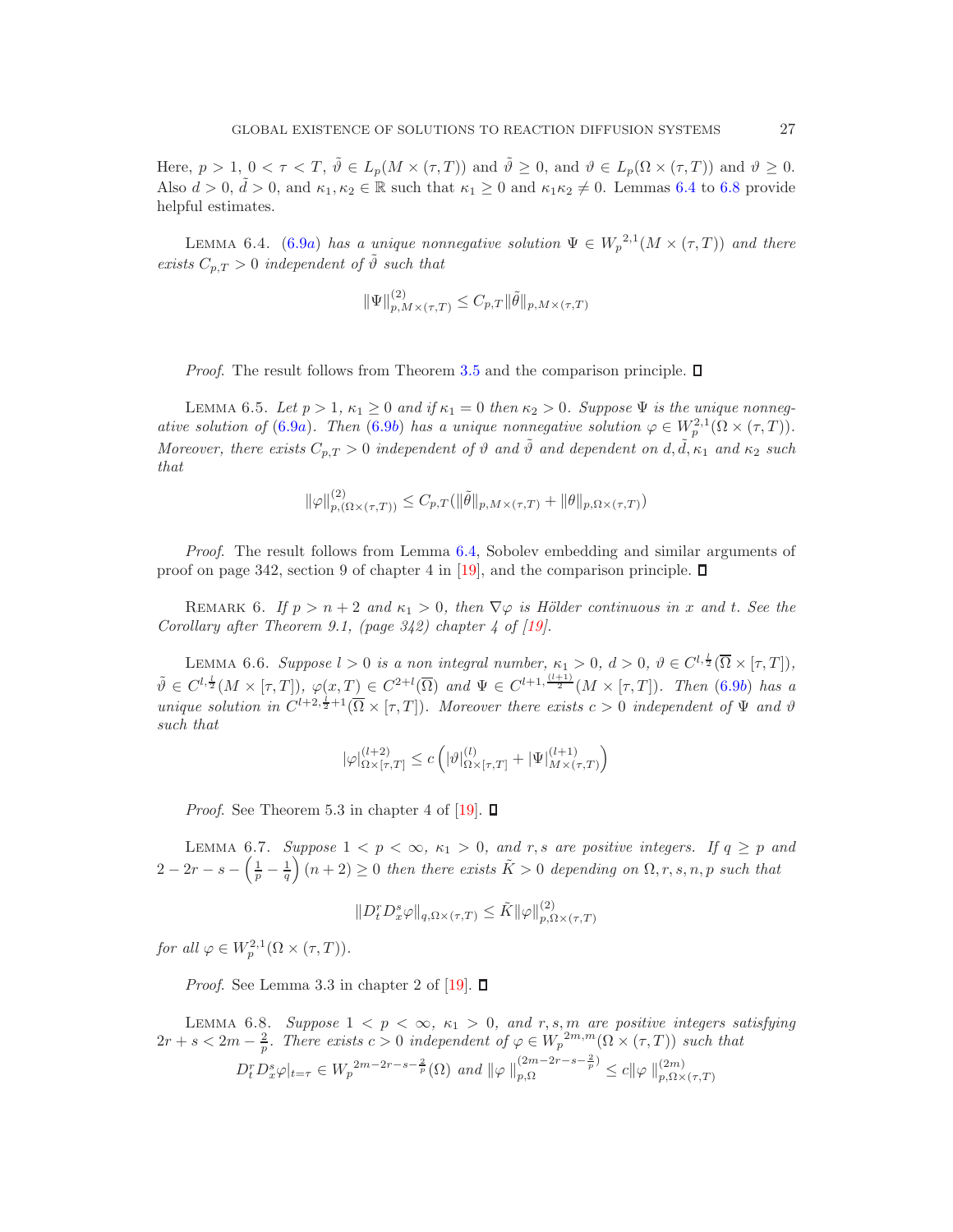In addition, when  $2r + s < 2m - \frac{1}{p}$ ,

$$
D_t^r D_x^s \varphi|_{M \times (\tau, T)} \in W_p^{2m - 2r - s - \frac{1}{p}, \ m - r - \frac{s}{2} - \frac{1}{2p}}(M \times (\tau, T))
$$
  
and  $||\varphi||_{p, M \times (\tau, T)}^{(2m - 2r - s - \frac{1}{p})} \le c ||\varphi||_{p, \Omega \times (\tau, T)}^{(2m)}$   
*Proof.* See Lemma 3.4 in chapter 2 of [19].  $\Box$ 

LEMMA 6.9. Let  $p > 1$ ,  $\kappa_1 = 0$  and suppose  $0 \le \vartheta \in L_p(\Omega \times (\tau, T))$ , and  $\Psi$  is a unique solution of (6.9a). Then  $\Psi \in W_p^{2-\frac{1}{p},1-\frac{1}{2p}}(M \times (\tau,T))$ , and (6.9b) has a unique solution  $\varphi \in$  $W_p^{2,1}(\Omega \times (\tau,T))$ . Moreover, there exists  $C_{p,T} > 0$  independent of  $\vartheta$  and dependent on d, and  $\kappa_2$  such that

$$
\|\varphi\|_{p,\Omega\times(\tau,T)}^{(2)} \leq C_{p,T}(\|\vartheta\|_{p,\Omega\times(\tau,T)} + \|\tilde{\vartheta}\|_{p,M\times(\tau,T)})
$$

Proof. The result follows from Theorem 9.1 in chapter 4 of [19], Lemma 6.4, and Sobolev embedding.  $\square$ 

REMARK 7. If  $p > \frac{n+2}{2}$ ,  $\kappa_1 = 0$  and  $\varphi$  satisfies system (6.9b), then  $\varphi$  is a Hölder continuous function in x and t. See the Corollary after Theorem 9.1, chapter 4 of [19].

REMARK 8. By Lemma 6.4, Lemma 6.5, Lemma 6.8, and Sobolev embedding, we have  $\varphi(\cdot,\tau) \in W_p^{2-\frac{2}{p}}(\Omega), \ \Psi(\cdot,\tau) \in W_p^{2-\frac{2}{p}}(M)$ , and there exists  $c > 0$  independent of  $\varphi$ ,  $\Psi$  such that

$$
\|\varphi(\cdot,\tau)\|_{p,\Omega}^{(2-\frac{2}{p})} \le c(\|\vartheta\|_{p,\Omega\times(\tau,T)} + \|\tilde{\vartheta}\|_{p,M\times(\tau,T)})
$$

$$
\|\Psi(\cdot,\tau)\|_{p,M}^{(2-\frac{2}{p})} \leq c \|\vartheta\|_{p,\Omega \times (\tau,T)}
$$

respectively. Moreover, if  $p > n$  there exists  $c > 0$  independent of  $\varphi$ ,  $\Psi$  such that

$$
\|\varphi\|_{\infty,\Omega\times(\tau,T)} \le c \|\varphi(\cdot,\tau)\|_{p,\Omega}^{(2-\frac{2}{p})}
$$
  

$$
\|\Psi\|_{\infty,M\times(\tau,T)} \le c \|\Psi(\cdot,\tau)\|_{p,M}^{(2-\frac{2}{p})}
$$

respectively.

LEMMA 6.10. Let  $1 < p < n + 2$  and  $1 < q \leq \frac{(n+1)p}{n+2-p}$  $\frac{(n+1)p}{n+2-p}$ . There exists a constant  $\hat{C} > 0$ depending on  $p, T - \tau, M$  and n such that if  $\varphi \in W_p^{2,1}(\Omega \times (\tau, T))$ , then

$$
\left\|\frac{\partial\varphi}{\partial\eta}\right\|_{q,M\times(\tau,T)}\leq\hat{C}\|\varphi\|^{(2)}_{p,\Omega\times(\tau,T)}
$$

*Proof.* It suffices to consider the case when  $\varphi$  is smooth in  $\overline{\Omega} \times [\tau, T]$ , as such functions are dense in  $W_p^{2,1}(\Omega \times (\tau, T))$ . M is a  $C^{2+\mu}$ ,  $n-1$  dimensional manifold  $(\mu > 0)$ . Therefore, for every  $\hat{\xi} \in M$  there exists  $\epsilon_{\hat{\xi}} > 0$ , an open set  $V \subset \mathbb{R}^n$  containing 0, and a  $C^{2+\mu}$  diffeomorphism  $\psi: V \to B(\hat{\xi}, \epsilon_{\hat{\xi}})$  such that  $\psi(\mathbf{0}) = \hat{\xi}, \psi(\{x \in V : x_n > 0\}) = B(\hat{\xi}, \epsilon_{\hat{\xi}}) \cap \Omega$  and  $\psi(\{x \in V : x_n = 0\})$  $(0) = B(\hat{\xi}, \epsilon_{\hat{\xi}}) \cap M$ . Since  $\psi$  is a  $C^2$  diffeomorphism,  $(\psi^{-1})_n$ , the nth component of  $\psi^{-1}$ , is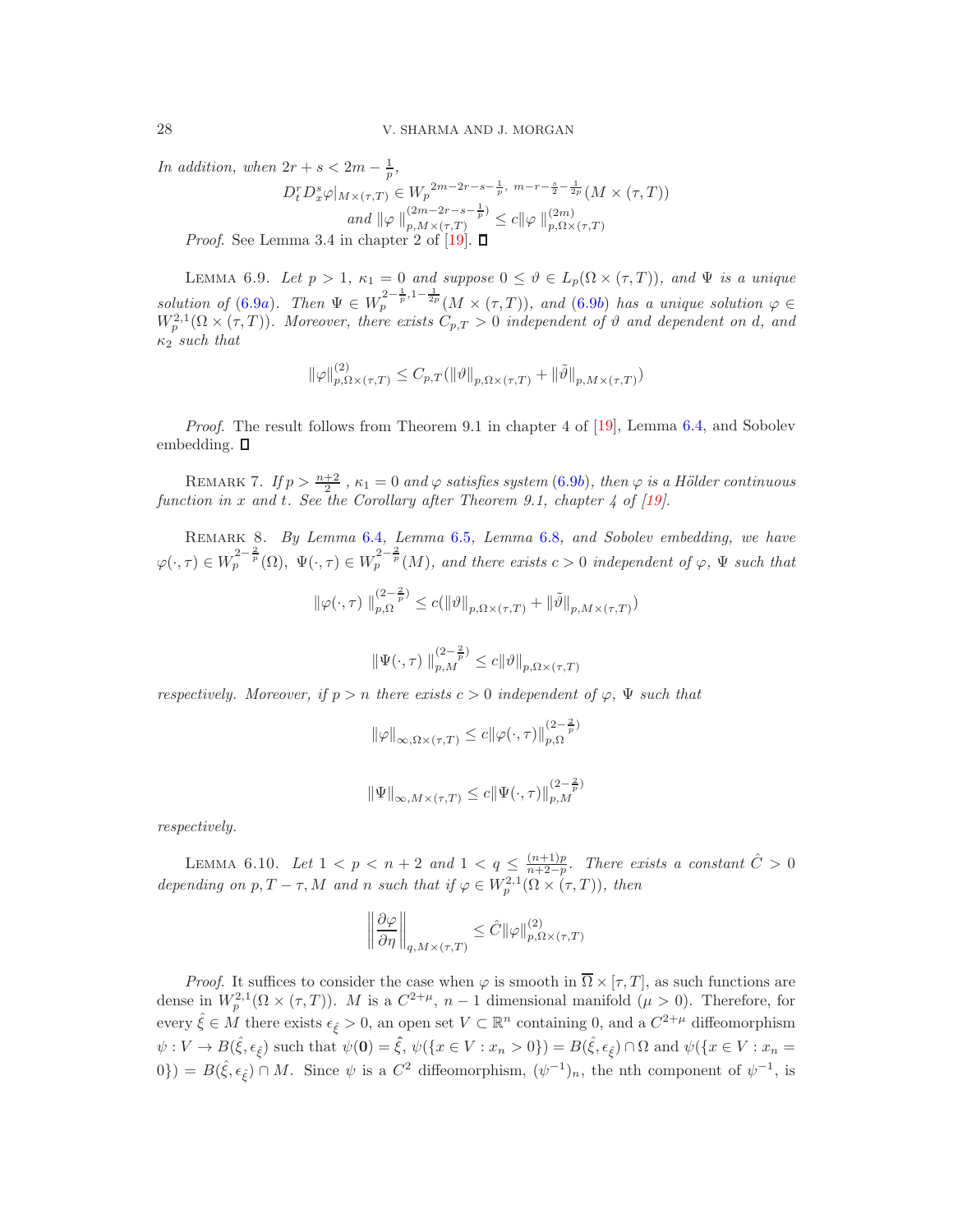differentiable in  $B(\hat{\xi}, \epsilon_{\hat{\xi}})$ , and by definition of  $\psi$ ,  $(\psi^{-1})_n(\xi) = 0$  if and only if  $\xi \in B(\hat{\xi}, \epsilon_{\hat{\xi}}) \cap M$ . Further,  $\nabla(\psi^{-1})_n(\xi)$  is nonzero and orthogonal to  $B(\hat{\xi}, \epsilon_{\hat{\xi}}) \cap M$  at each  $\xi \in B(\hat{\xi}, \epsilon_{\hat{\xi}}) \cap M$ . Without loss of generality, we assume the outward unit normal is given by

$$
\eta(\xi) = \frac{\nabla(\psi^{-1})_n(\xi)}{|(\nabla\psi^{-1})_n(\xi)|} \quad \forall \xi \in B(\hat{\xi}, \epsilon_{\hat{\xi}}) \cap M
$$

We know,

$$
\frac{\partial \varphi}{\partial \eta}(\xi, t) = \nabla_{\xi} \varphi(\xi, t) \cdot \eta(\xi) \quad \forall (\xi, t) \in B(\hat{\xi}, \epsilon_{\hat{\xi}}) \cap M \times (\tau, T).
$$

Now in order to transform  $\frac{\partial \varphi(\xi,t)}{\partial \eta}$  back to  $\mathbb{R}^n$ , pick  $L > 0$ , such that  $E = [-L, L] \times [-L, L] \times ... \times [-L, L]$  $(n-1)$  times  $\times [0, L] \subset V$ , and define  $\tilde{\varphi}$  such that  $\tilde{\varphi}(x,t) = \int_0^{\mathcal{X}_n}$  $\int_0^{\cdot} \nabla_x \varphi(\psi(x', z), t)^T D(\psi(x', z)) \eta(\psi(x', z)) dz \quad \forall x = (x', z) \in E$ 

where  $x' \in [-L, L] \times [-L, L] \times \ldots \times [-L, L]$  $(n-1)$  times We know  $\varphi \in W_p^{2,1}(\Omega \times (\tau, T))$ . Therefore from

Lemma 6.7, there exists  $0 < \alpha < L$  and  $K_{\hat{\xi}} > 0$ , depending on  $\Omega, n, p$  such that

(6.9) 
$$
\int_{S_{\alpha}} \left| \frac{\partial \tilde{\varphi}((x', \alpha), t)}{\partial x_n} \right|^r d\sigma dt < K_{\hat{\xi}} ||\varphi||_{p, \Omega \times (\tau, T)}^{(2)} \quad \forall \ 1 < r \leq \frac{(n+2)p}{n+2-p}
$$

where  $S_{\alpha} = E|_{x_n=\alpha} \times (\tau, T)$  and  $S_{x_n} = E|_{0 \le x_n \le \alpha} \times (\tau, T)$ . Using the fundamental theorem of calculus,

$$
\int_{E \times (\tau,T)} \left| \frac{\partial \tilde{\varphi}((x',0),t)}{\partial x_n} \right|^q \, d\sigma \, dt \le \int_{S_{\alpha}} \left| \frac{\partial \tilde{\varphi}((x',\alpha),t)}{\partial x_n} \right|^q \, d\sigma \, dt
$$

$$
+ q \int_{S_{x_n}} \left| \frac{\partial \tilde{\varphi}((x',s),t)}{\partial x_n} \right|^{q-1} \cdot \left| \frac{\partial^2 \tilde{\varphi}((x',s),t)}{\partial x_n^2} \right| \, d\sigma \, dt
$$

Using  $(6.9)$ ,

$$
\int_{E \times (\tau,T)} \left| \frac{\partial \tilde{\varphi}((x',0),t)}{\partial x_n} \right|^q \, d\sigma \, dt \leq K_{\hat{\xi}}(\|\varphi\|_{p,\Omega \times (\tau,T)}^{(2)})^q
$$
\n
$$
+ q \int_{S_{x_n}} \left| \frac{\partial \tilde{\varphi}((x',s),t)}{\partial x_n} \right|^{q-1} \cdot \left| \frac{\partial^2 \tilde{\varphi}((x',s),t)}{\partial x_n^2} \right| \, d\sigma \, dt
$$

Applying Hölder inequality,

$$
\int_{E \times (\tau,T)} \left| \frac{\partial \tilde{\varphi}((x',0),t)}{\partial x_n} \right|^q d\sigma dt \leq K_{\hat{\xi}}(\|\varphi\|_{p,\Omega \times (\tau,T)}^{(2)})^q + q \left( \int_{S_{x_n}} \left| \frac{\partial \tilde{\varphi}((x',s),t)}{\partial x_n} \right|^{\frac{q-1)p}{p-1}} d\sigma dt \right)^{\frac{p-1}{p}} \left( \int_{S_{x_n}} \left| \frac{\partial^2 \tilde{\varphi}((x',s),t)}{\partial x_n^2} \right|^p d\sigma dt \right)^{\frac{1}{p}}
$$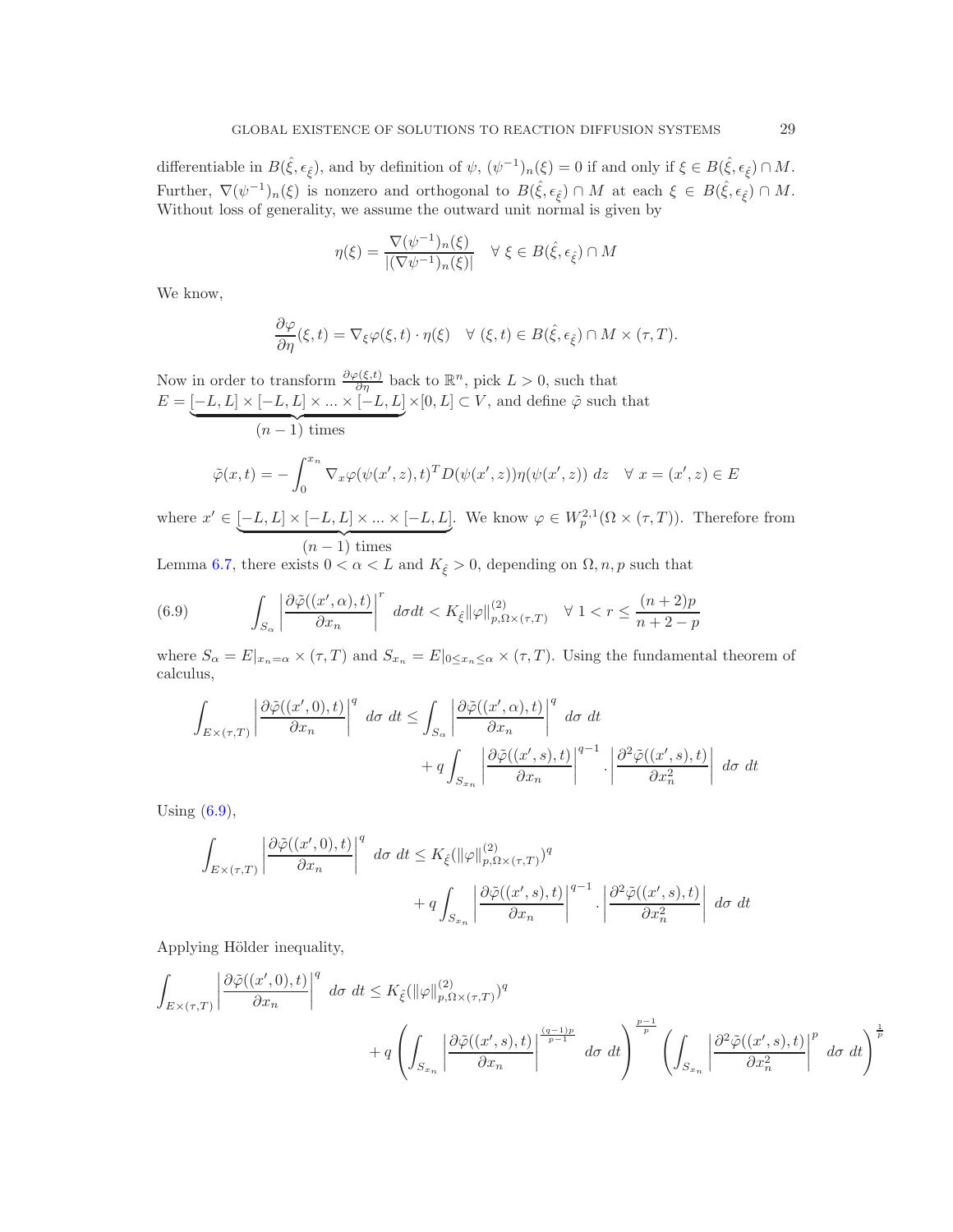Recall  $\frac{\partial^2 \tilde{\varphi}}{\partial x_n^2} \in L_p(S_{x_n})$ . So using Lemma 6.7 we have

(6.10) 
$$
\int_{E \times (\tau,T)} \left| \frac{\partial \tilde{\varphi}((x',0),t)}{\partial x_n} \right|^q d\sigma dt \leq \hat{K}(\|\varphi\|_{p,\Omega \times (\tau,T)}^{(2)})^q
$$

Now, M is a compact manifold. Therefore there exists set  $A = \{P_1, ..., P_N\} \subset M$  such that  $M \subset \bigcup_{1 \leq i \leq N} B(P_i, \epsilon_{P_i})$ . Let  $V_i$ ,  $\hat{K}_i$  and  $\alpha_i$  be the open sets and constants respectively obtained above when  $\hat{\xi} = P_i$ . Then,

$$
\left(\int_{\tau}^{T} \int_{M} \left| \frac{\partial \varphi}{\partial \eta} \right|^{q} d\sigma dt \right)^{\frac{1}{q}} \leq \left(\sum_{P_{i} \in A} \int_{\tau}^{T} \int_{B(P_{i}, \epsilon)} \left| \frac{\partial \varphi}{\partial \eta} \right|^{q} d\sigma dt \right)^{\frac{1}{q}}
$$
  

$$
\leq C \left(\sum_{P_{i} \in A} \int_{\tau}^{T} \int_{V_{i}|_{x_{n}=0}} \left| \frac{\partial \tilde{\varphi}}{\partial x_{n}} \right|^{q} d\sigma dt \right)^{\frac{1}{q}}
$$
  

$$
\leq C \sum_{P_{i} \in A} \tilde{K}_{i} \|\varphi\|_{p, \Omega \times (\tau, T)}^{(2)}
$$

Therefore, for some  $\hat{C} > 0$ , depending only upon  $p, \tau, T, M$  and n, we get

$$
\left\|\frac{\partial\varphi}{\partial\eta}\right\|_{q,M\times(\tau,T)} \leq \hat{C}\|\varphi\|_{p,\Omega\times(\tau,T)}^{(2)} \quad \text{for all } 1
$$

 $\Box$ 

The following Lemma plays a key role in bootstrapping  $L_p$  estimates of solutions to (3.1).

LEMMA 6.11. Assume the hypothesis of Corollary 6.3, and suppose  $(u, v)$  is the unique, maximal nonnegative solution to (3.1) and  $T_{\text{max}} < \infty$ . If  $1 \le j \le k$  and  $1 \le i \le m$ , such that  $(V_{i,j}1)$  holds, then there exists  $K_{T_{\text{max}}} > 0$  such that

$$
||u_j(\cdot,t)||_{1,\Omega} + ||v_i(\cdot,t)||_{1,M} + ||u_j||_{1,M \times (0,T_{\max})} \le K_{T_{\max}} \quad \text{for all} \ \ 0 \le t < T_{\max}.
$$

*Proof.* For simplicity, take  $\sigma = 1$  in  $(V_{i,j}1)$ . Let  $0 < T < T_{\text{max}}$ , and consider the system

(6.11) 
$$
\varphi_t = -d\Delta\varphi \qquad (x, t) \in \Omega \times (0, T)
$$

$$
d\frac{\partial\varphi}{\partial\eta} = \alpha\varphi + 1 \qquad (x, t) \in M \times (0, T)
$$

$$
\varphi = \varphi_T \qquad x \in \Omega, \quad t = T
$$

where  $\alpha$  is given in  $(V_{i,j}1)$ ,  $d > 0$ , and  $\varphi_T \in C^{2+\Upsilon}(\overline{\Omega})$  for some  $\Upsilon > 0$ , is nonnegative and satisfies the compatibility condition

$$
d\frac{\partial \varphi_T}{\partial \eta} = \alpha \varphi_T + 1 \quad \text{on } M \times \{T\}
$$

From Lemma 6.6,  $\varphi \in C^{2+\gamma,1+\frac{\gamma}{2}}(\overline{\Omega}\times[0,T])$  and therefore by standard sequential argument  $\varphi \in C^{2+\Upsilon,1+\frac{\Upsilon}{2}}(M\times [0,T])$ . Also, note that  $g(s) = \alpha s + 1$  satisfies  $g(0) \geq 0$ . Therefore, Proposition 6.2 implies  $\varphi \geq 0$ . Now having enough regularity for  $\varphi$  on  $M \times [0, T]$ , consider

$$
\Delta_M \varphi = -\frac{1}{\sqrt{\det g}} \partial_j (g^{ij} \sqrt{\det g} \partial_i \varphi)
$$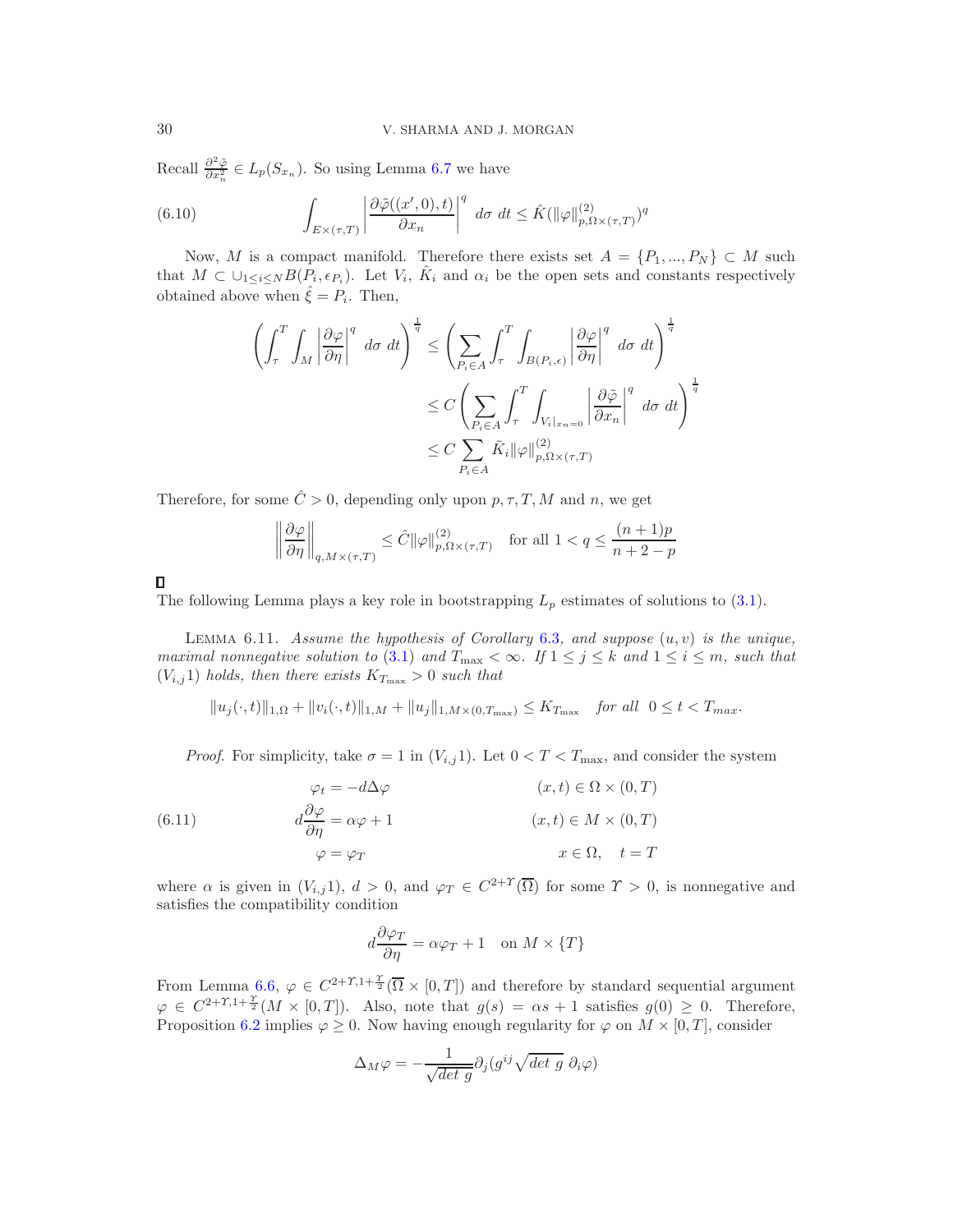where g is the metric on M and  $g^{i,j}$  is ith row and jth column entry of the inverse of matrix associated to metric g. Further let  $\tilde{\vartheta} = -\varphi_t - \tilde{d}\Delta_M \varphi$ . Then,

$$
\int_0^T \int_M v_i \tilde{\vartheta} = \int_0^T \int_\Omega u_j (-\varphi_t - d\Delta \varphi) + \int_0^T \int_M v_i (-\varphi_t - \tilde{d}\Delta_M \varphi)
$$
  
= 
$$
\int_0^T \int_\Omega \varphi(u_{j_t} - d\Delta u_j) + \int_0^T \int_M \varphi(v_{it} - \tilde{d}\Delta_M v_i) - d \int_0^T \int_M u_j \frac{\partial \varphi}{\partial \eta} + d \int_0^T \int_M \frac{\partial u_j}{\partial \eta} \varphi
$$
  
+ 
$$
\int_\Omega u_j(x,0) \varphi(x,0) + \int_M v_i(\zeta,0) \varphi(x,0) - \int_\Omega u_j(x,T) \varphi_T - \int_M v_i(\zeta,T) \varphi_T
$$

Using  $d \frac{\partial \varphi}{\partial \eta} = \alpha \varphi + 1$ 

$$
\int_0^T \int_M u_j \le \int_0^T \int_\Omega \varphi H_j(u) + \int_0^T \int_M (F_i(u, v) + G_j(u, v)) \varphi
$$
  
+ 
$$
\int_\Omega u_j(x, 0) \varphi(x, 0) + \int_M v_i(\zeta, 0) \varphi(x, 0) - \int_0^T \int_M v_i \tilde{\vartheta}
$$

Using  $(V_{i,j}1)$ ,

(6.12) 
$$
\int_0^T \int_M u_j \le \int_0^T \int_\Omega \beta \varphi(u_j + 1) + \int_0^T \int_M \alpha(v_i + 1) \varphi + \int_\Omega u_j(x, 0) \varphi(x, 0) + \int_M v_i(\zeta, 0) \varphi(x, 0) - \int_0^T \int_M v_i \tilde{\vartheta}
$$

Now, integrating the  $u_j$  equation over  $\Omega$  and the  $v_i$  equation over  $M$ ,

$$
\frac{d}{dt} \left( \int_{\Omega} u_j + \int_{M} v_i \right) = d \int_{\Omega} \Delta u_j + \int_{\Omega} H_j(u) + \tilde{d} \int_{M} \Delta v_i + \int_{M} F_j(u, v)
$$
\n
$$
\leq \beta \int_{\Omega} (u_j + 1) + \int_{M} (G_j(u, v) + F_i(u, v))
$$
\n(6.13)\n
$$
\leq \beta \int_{\Omega} (u_j + 1) + \alpha \int_{M} (u_j + v_i + 1)
$$

Integrating (6.13) over  $(0, t)$  with  $0 < t \leq T < T_{\text{max}}$ , and using (6.12), gives

(6.14) 
$$
\int_{\Omega} u_j(x,t) + \int_M v_i(\zeta,t) \leq \tilde{\beta} \int_0^t \int_{\Omega} u_j + \tilde{\alpha} \int_0^t \int_M v_i + \tilde{L}(t)
$$

where

$$
\tilde{L}(t) = \alpha |M|t + \beta |\Omega|t + \alpha \beta ||\varphi||_{1,\Omega \times (0,t)} + \alpha^2 ||\varphi||_{1,M \times (0,t)} + \alpha ||u_j(x,0)||_{1,\Omega} \cdot ||\varphi(x,0)||_{\infty,\Omega} \n+ ||v_i(\zeta,0)||_{1,M} + \alpha ||v_i(\zeta,0)||_{1,M} \cdot ||\varphi(x,0)||_{\infty,M} + ||u_j(x,0)||_{1,\Omega}
$$

$$
\tilde{\alpha}(t) = \alpha^2 \|\varphi\|_{\infty, M \times (0,t)} + \alpha + \alpha \|\tilde{\theta}\|_{\infty, M \times (0,t)} \quad \text{and} \quad \tilde{\beta}(t) = \beta + \alpha \beta \|\varphi\|_{\infty, \Omega \times (0,t)}
$$

Applying Generalized Gronwall's inequality to (6.14) gives the bound for the first two integrals on the RHS of (6.14), and then substituting this bound gives

$$
\int_{\Omega} u_j(x,t) + \int_{M} v_i(\zeta,t) \le \tilde{L}(t) + \int_0^t (\tilde{\alpha}(s) + \tilde{\beta}(s)) \tilde{L}(s) \exp\left(\int_s^t \tilde{\alpha}(r) + \tilde{\beta}(r) dr\right) ds
$$
  

$$
\le C_{T_{\text{max}}}
$$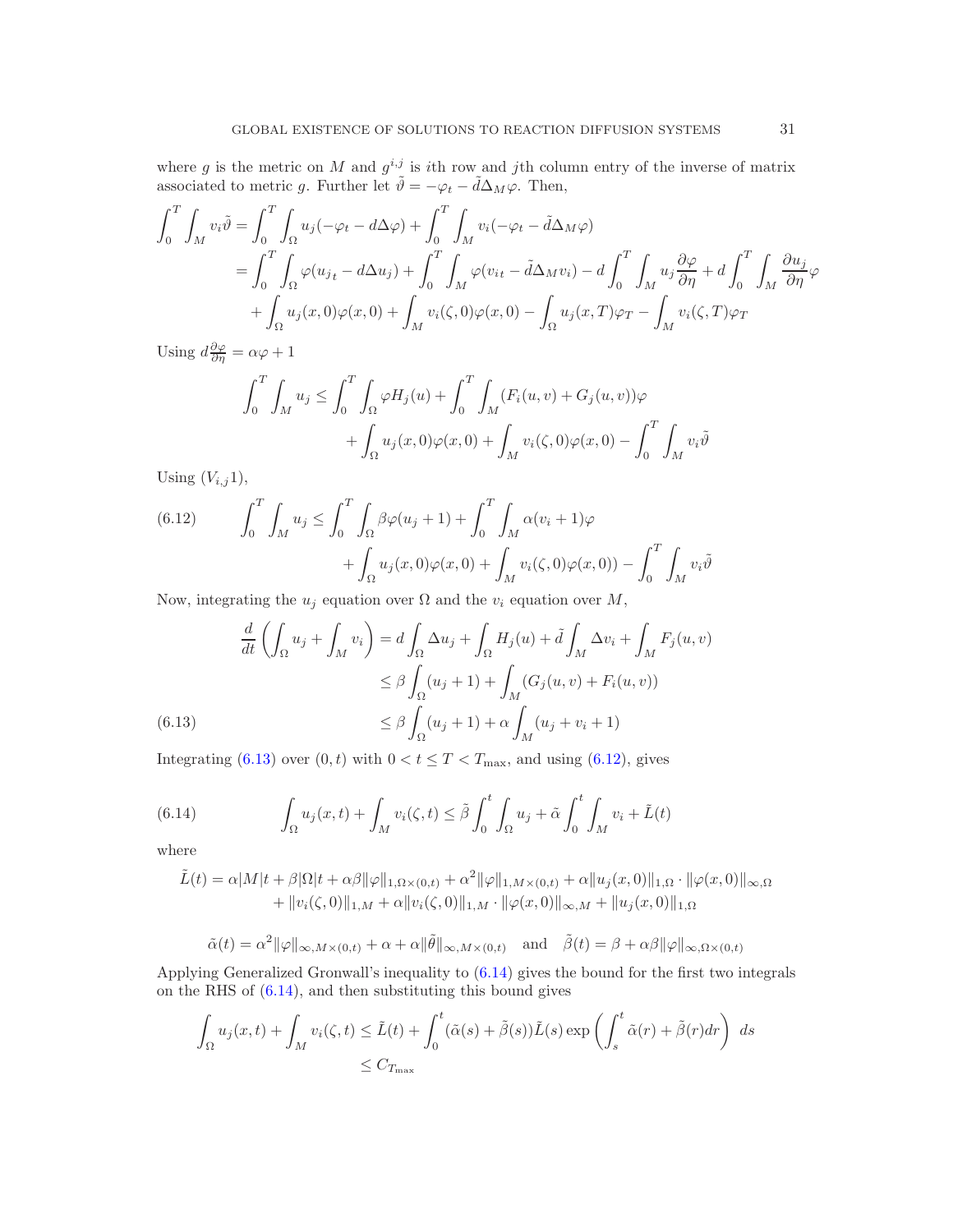for all  $0 \le t < T < T_{max}$ . Substituting this estimate of  $u_j$  on  $\Omega$  and  $v_i$  on  $M$  in (6.12) yields

$$
\int_0^T \int_M u_j \leq \beta \left( \|\varphi\|_{\infty,\Omega \times (0,T)} \|u_j\|_{1,\Omega \times (0,T)} + |\Omega|T\|\varphi\|_{\infty,\Omega \times (0,T)} \right) \n+ \alpha \left( \|\varphi\|_{\infty,M \times (0,T)} \|v_i\|_{1,M \times (0,T)} + |M|T\|\varphi\|_{\infty,M \times (0,T)} \right) \n+ \|u_j(\cdot,0)\|_{1,\Omega} \|\varphi(\cdot,0)\|_{\infty,\Omega} + \|v_i(\cdot,0)\|_{1,M} \|\varphi(\cdot,0)\|_{\infty,M} + \|v_i\|_{1,M} \|\tilde{\theta}\|_{\infty,M}
$$

Since  $T < T_{\text{max}}$  is arbitrary, the conclusion of the theorem holds.  $\square$ 

LEMMA 6.12. Assume the hypothesis of Corollary 6.3 holds. Suppose  $(u, v)$  is the unique, maximal nonnegative solution to (3.1) and  $T_{\text{max}} < \infty$ . If  $1 \le j \le k$  and  $1 \le i \le m$ , such that  $(V_{i,j}1)$  and  $(V_{i,j}2)$  holds, and for  $q > 1$ ,  $v_i \in L_q(M \times (0, T_{\text{max}}))$ , then  $u_j \in L_q(M \times (0, T_{\text{max}}))$ and  $u_j \in L_q(\Omega \times (0, T_{\text{max}})).$ 

*Proof.* Let  $0 < t < T \leq T_{\text{max}}$ . Multiplying the  $u_{j_t}$  equation by  $u_j^{q-1}$ , we get

$$
\int_0^t \int_{\Omega} u_j^{q-1} u_{j_t} = d \int_0^t \int_{\Omega} u_j^{q-1} \Delta u_j + \int_0^t \int_{\Omega} u_j^{q-1} H_j(u)
$$
  
=  $d \int_0^t \int_M u_j^{q-1} \frac{\partial u_j}{\partial \eta} - d \int_0^t \int_{\Omega} (q-1) u_j^{q-2} |\nabla u_j|^2 + \int_0^t \int_{\Omega} u_j^{q-1} H_j(u)$ 

Using  $(V_{i,j}2)$ 

$$
\int_{\Omega} \frac{u_j^q}{q} + d \int_0^t \int_{\Omega} \frac{4(q-1)}{q^2} |\nabla u_j^{\frac{q}{2}}|^2 \le K_g \int_0^t \int_M u_j^{q-1}(u_j + v_i + 1) + \beta \int_0^t \int_{\Omega} (u_j + 1) u_j^{q-1} + \int_{\Omega} \frac{u_j^q}{q} \le K_g \left( \int_0^t \int_M u_j^q + v_i u_j^{q-1} + u_j^{q-1} \right) + \beta \left( \int_0^t \int_{\Omega} u_j^q + u_j^{q-1} \right) + \int_{\Omega} \frac{u_j^q}{q}
$$
\n(6.15)

Applying Young's inequality in (6.15)

$$
\int_{\Omega} \frac{u_j^q}{q} + d \int_0^t \int_{\Omega} \frac{4(q-1)}{q^2} |\nabla u_j^{\frac{q}{2}}|^2 \le K_g \left(\frac{3q-2}{q}\right) \int_0^t \int_M u_j^q + \left(\beta + t|\Omega|\frac{\beta}{q}\right) \int_0^t \int_{\Omega} u_j^q
$$
\n
$$
+ \int_{\Omega} \frac{u_j^q}{q} + K_g \left(\frac{1}{q}\right) \int_0^t \int_M v_i^q + \frac{t|M|}{q}
$$
\n(6.16)

Also, for  $1 < q \le \infty$ , for all  $\epsilon > 0$  and  $t \le T \le T_{max}$ , from Lemma 2.4, for  $v = u^{\frac{q}{2}}$  there exists  $C_{\epsilon} > 0$  such that,

(6.17) 
$$
\int_0^t \int_M u_j^q \leq C_\epsilon \int_0^t \int_\Omega u_j^q + \epsilon \int_0^t \int_\Omega |\nabla u_j^{\frac{q}{2}}|^2
$$

Using (6.17) and (6.16) for appropriate  $\epsilon > 0$ , gives

(6.18) 
$$
\frac{1}{q} \frac{d}{dt} \int_0^t \int_{\Omega} u_j^q \le \tilde{K}_1 \int_0^t \int_{\Omega} u_j^q + \tilde{K}_2(T)
$$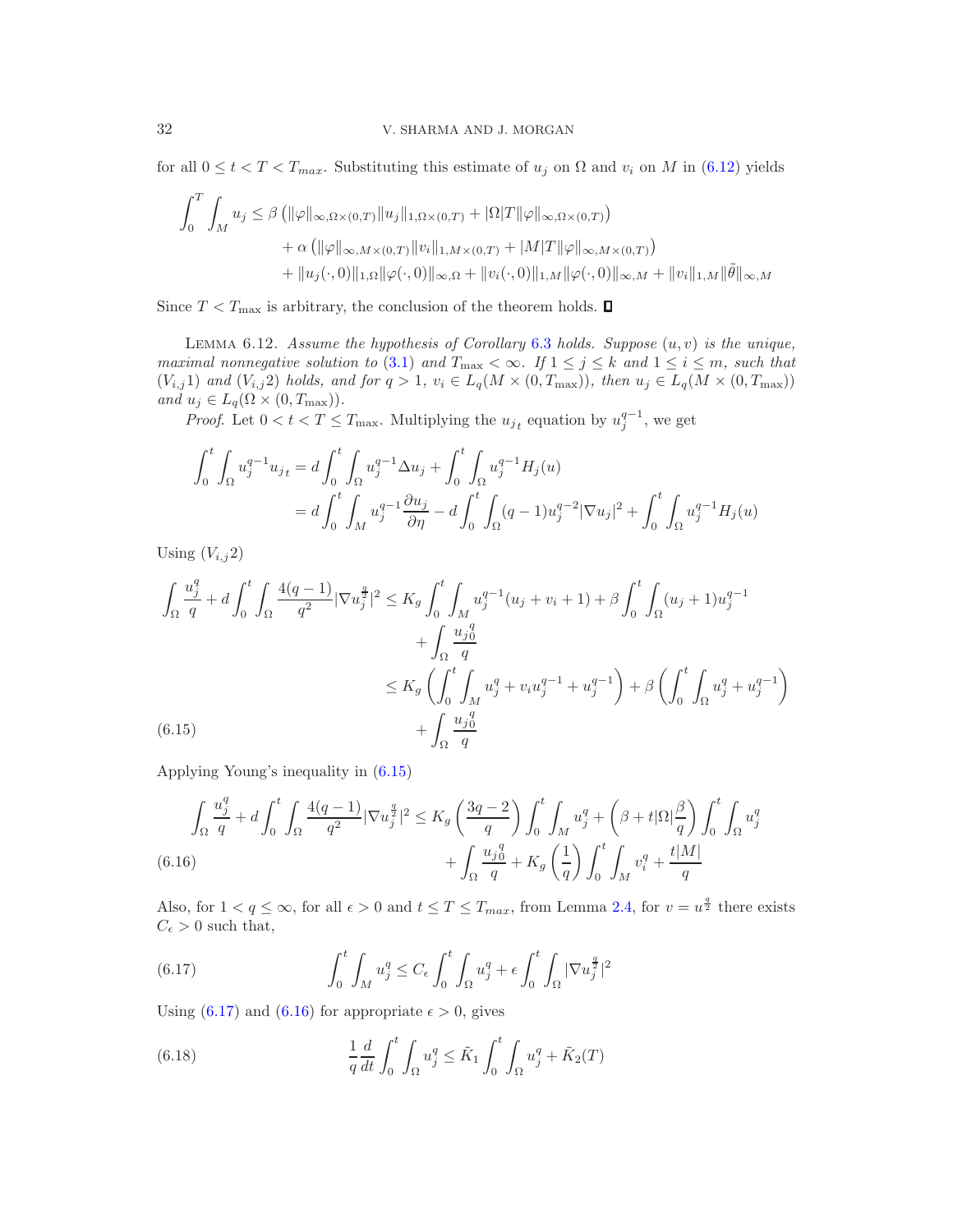for

$$
\tilde{K}_2(T) = K_g \left(\frac{1}{q}\right) \int_0^T \int_M v_i^q + \frac{T|M|}{q}
$$

and  $\tilde{K}_1 > 0$  depending on t, where  $t \leq T \leq T_{max}$ . Therefore from Gronwall's Inequality

(6.19) 
$$
\int_{\Omega} u_j^q(x,t) \leq \tilde{K}_2(T) + \int_0^T \tilde{K}_1(s) \tilde{K}_2(s) \exp\left(\int_s^T \tilde{K}_1(r) dr\right) ds
$$

To obtain estimates on boundary, we use  $(6.16)$  to obtain

$$
\epsilon \int_0^T \int_{\Omega} |\nabla u_j^{\frac{q}{2}}|^2 \le \left(\frac{q^2}{4d(q-1)}\right) 3K_g \epsilon \int_0^T \int_M u_j^q + \epsilon \left(\frac{q^2}{4d(q-1)}\right) \left(\beta + T|\Omega|\frac{\beta}{q}\right) \int_0^T \int_{\Omega} u_j^q
$$
  
(6.20) 
$$
+ \left(\frac{q^2}{4d(q-1)}\right) \left(\epsilon \int_{\Omega} \frac{u_j^q}{q} + \epsilon K_g \left(\frac{1}{q}\right) \int_0^T \int_M v_i^q + \epsilon \frac{T|M|}{q}\right)
$$

Using  $(6.17)$ ,  $(6.20)$  and  $(6.19)$  we have,

$$
\int_0^T \int_M u_j^q \le C_\epsilon \int_0^T \int_\Omega u_j^q + 3K_g \left( \frac{q^2}{4d(q-1)} \right) \epsilon \int_0^T \int_M u_j^q + \epsilon \left( \frac{q^2}{4d(q-1)} \right) \left( \beta + T|\Omega| \frac{\beta}{q} \right) \int_0^T \int_\Omega u_j^q
$$

$$
+ \left( \frac{q^2}{4d(q-1)} \right) \left( \epsilon \int_\Omega \frac{u_j^q}{q} + \epsilon K_g \left( \frac{1}{q} \right) \int_0^T \int_M v_i^q + \epsilon \frac{T|M|}{q} \right)
$$

Now choosing  $\epsilon$  such that

$$
1 - 3K_g \left(\frac{q^2}{4d(q-1)}\right)\epsilon > 0
$$

and using the estimate above for  $u_j$  on  $(\Omega \times (0,T))$ , we have  $u_j \in L_q(M \times (0,T))$ . Since T is arbitrary,  $u_j$  ∈  $L_q(M \times (0, T_{max}))$  □

LEMMA  $6.13.$  Assume the hypothesis of Corollary  $6.3$ , and suppose  $(u, v)$  is the unique, maximal nonnegative solution to (3.1) and  $T_{\text{max}} < \infty$ . If  $1 \leq j \leq k$  and  $1 \leq i \leq m$  so that  $(V_{i,j}1)$  and  $(V_{i,j}2)$  hold, then for all  $p > 1$  and  $0 < T < T_{\text{max}}$ , there exists  $C_{p,T} > 0$ , such that

$$
||u_j||_{p,\Omega\times(0,T_{max})} + ||v_i||_{p,M\times(0,T_{max})}
$$
  
\n
$$
\leq C_{p,T_{max}} (||u_j||_{1,M\times(0,T_{max})} + ||u_j||_{1,\Omega\times(0,T_{max})} + ||v_i||_{1,M\times(0,T_{max})})
$$

*Proof.* First we show there exists  $r > 1$  such that if  $q \ge 1$  such that  $u_j \in L_q(\Omega \times (0, T_{max}))$ and  $v_i \in L_q(M \times (0, T_{max}))$  then  $u_j \in L_{rq}(\Omega \times (0, T_{max}))$  and  $v_i \in L_{rq}(M \times (0, T_{max}))$ . Consider the system (6.9a) and (6.9b) with  $\kappa_1 = 0$ ,  $\kappa_2 = 1$ ,  $\tilde{\vartheta} \geq 0$ ,  $\tilde{\vartheta} \in L_p(M \times (0, T_{max}))$ with  $\|\tilde{\vartheta}\|_{p,(M\times(0,T_{max}))} = 1, \vartheta \geq 0,$  and  $\vartheta \in L_p(\Omega \times (0,T_{max}))$  with  $\|\vartheta\|_{p,(\Omega \times (0,T_{max}))} = 1.$ Multiplying  $u_j$  with  $\vartheta$  and  $v_i$  with  $\tilde{\vartheta}$  and for  $0 < T \leq T_{max}$ , integrating over  $\Omega \times (0,T)$  and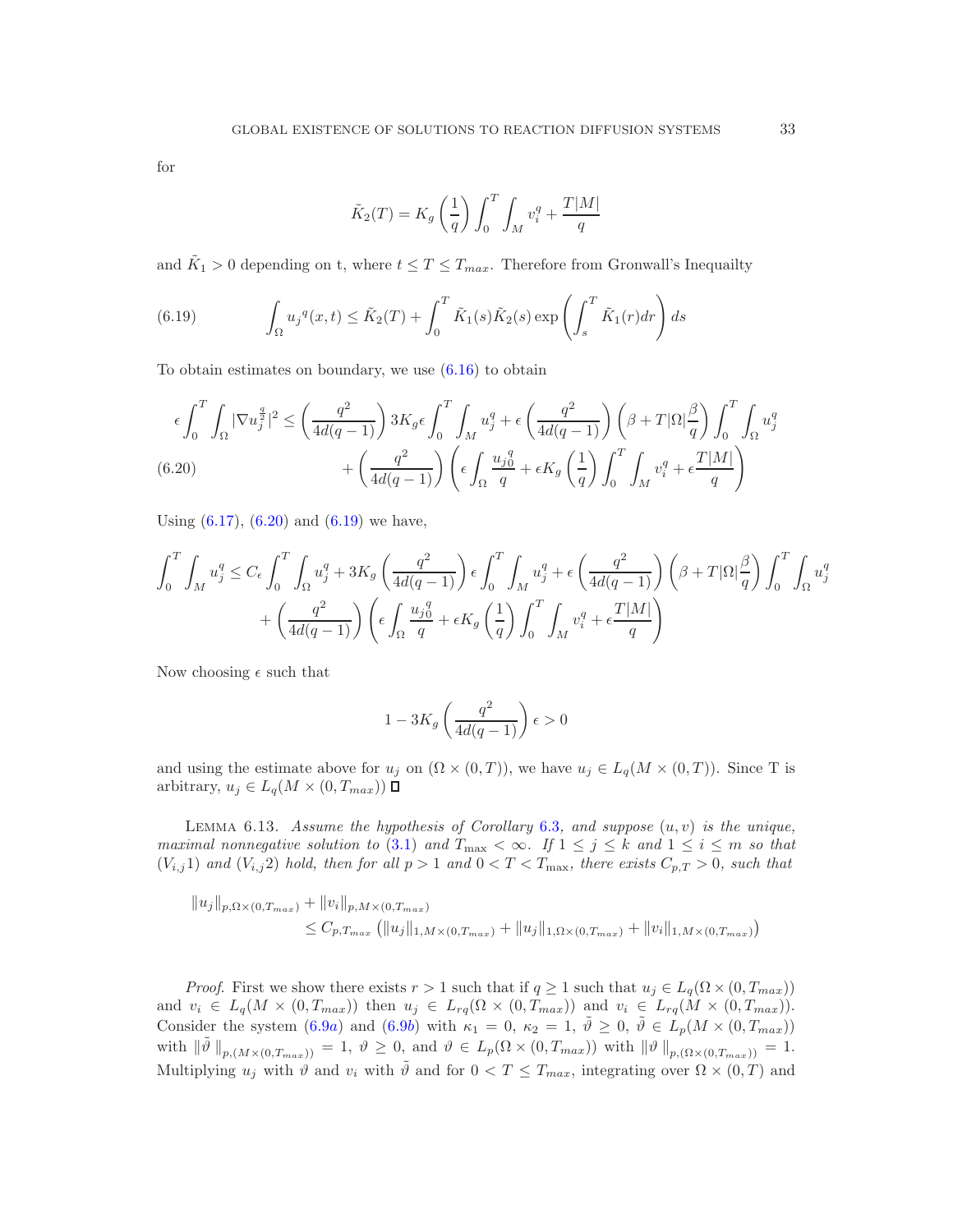$M \times (0,T)$  respectively, gives

$$
\int_0^T \int_{\Omega} u_j \vartheta + \int_0^T \int_M v_i \tilde{\vartheta} = \int_0^T \int_{\Omega} u_j (-\varphi_t - d\Delta \varphi) + \int_0^T \int_M v_i (-\Psi_t - \tilde{d}\Delta_M \Psi)
$$
  

$$
= \int_0^T \int_{\Omega} \varphi(u_{j_t} - d\Delta u_j) + \int_0^T \int_M \Psi(v_{it} - \tilde{d}\Delta_M v_i)
$$
  

$$
- d \int_0^T \int_M u_j \frac{\partial \varphi}{\partial \eta} + d \int_0^T \int_M \frac{\partial u_j}{\partial \eta} \varphi + \int_\Omega u_j(x,0) \varphi(x,0)
$$
  

$$
+ \int_M v_i(x,0) \Psi(x,0) - \int_M v_i(x,T) \Psi(x,T) - \int_\Omega u_j(x,T) \varphi(x,T)
$$

Since  $\Psi(x,T) = 0$  and  $\varphi(x,T) = 0$ ,

$$
\int_0^T \int_{\Omega} u_j \vartheta + \int_0^T \int_M v_i \tilde{\vartheta} \le \int_0^T \int_{\Omega} \varphi H_j(u) + \int_0^T \int_M (F_j(u, v) + G_i(u, v)) \Psi \n- d \int_0^T \int_M u_j \frac{\partial \varphi}{\partial \eta} + \int_\Omega u_j(x, 0) \varphi(x, 0) \n+ \int_M v_i(x, 0) \Psi(x, 0)
$$

Using  $(V_{i,j}1)$ ,

$$
\int_0^T \int_{\Omega} u_j \vartheta + \int_0^T \int_M v_i \tilde{\vartheta} \le \int_0^T \int_{\Omega} \beta \varphi(u_j + 1) + \int_0^T \int_M \alpha(u_j + v_i + 1) \Psi
$$

$$
- d \int_0^T \int_M u_j \frac{\partial \varphi}{\partial \eta} + \int_\Omega u_j(x, 0) \varphi(x, 0)
$$
  
(6.21) 
$$
+ \int_M v_i(x, 0) \Psi(x, 0)
$$

Now we break the argument in two cases.

Case 1: Suppose  $q = 1$ . Then  $u_j \in L_1(\Omega \times (0, T_{max}))$  and  $u_j, v_i \in L_1(M \times (0, T_{max}))$ . Let  $\epsilon > 0$  and set  $p = n + 2 + \epsilon$ . Set  $p' = \frac{n+2+\epsilon}{n+1+\epsilon}$  (conjugate of p). Remarks 6 and 8, and Lemma  $6.11$  imply all of the integrals on the right hand side of  $(6.21)$  are finite. Application of Hölder's inequality in (6.21), yields  $v_i \in L_{p'}(M \times (0,T))$ , and there exists  $C_{p,T} > 0$  such that

 $||u_j||_{p',\Omega\times(0,T)} + ||v_i||_{p',M\times(0,T)} \leq C_{p,T}(||u_j||_{1,\Omega\times(0,T_{max})} + ||v_i||_{1,M\times(0,T_{max})} + ||u_j||_{1,M\times(0,T_{max})})$ 

Since  $T \n\t\leq T_{max}$  is arbitrary, therefore, Lemma 6.12 implies  $u_j \n\t\in L_{p'}(M \times (0, T_{max}))$ . So for this case,  $r = \frac{n+2+\epsilon}{n+1+\epsilon}$ .

Case 2: Suppose  $q > 1$  such that  $u_j \in L_q(\Omega \times (0, T_{max}))$  and  $u_j, v_i \in L_q(M \times (0, T_{max}))$ . Recall  $p > 1$ ,  $0 \le \tilde{\vartheta} \in L_p(M \times (0, T_{max}))$  with  $\|\tilde{\vartheta}\|_{p,(M \times (0, T_{max}))} = 1$  and  $0 \le \vartheta \in L_p(\Omega \times (0, T_{max}))$ with  $\|\vartheta\|_{p,(\Omega\times(0,T_{max}))} = 1$ . Also  $p' = \frac{p}{p-1}$ ,  $q' = \frac{q}{q-1}$ . Note  $T \leq T_{max}$  is arbitrary. Applying Hölder's inequality in  $(6.21)$  and using Lemma 6.10, yields

$$
||u_j||_{p',\Omega\times(0,T_{max})} + ||v_i||_{p',M\times(0,T_{max})}
$$
  
\n
$$
\leq C_{p,T_{max}}(||u_j||_{q,\Omega\times(0,T_{max})} + ||v_i||_{q,M\times(0,T_{max})} + ||u_j||_{q,M\times(0,T_{max})})
$$

provided  $p' \leq \frac{(n+2)q}{n+1}$ . So, in this case,  $r = \frac{(n+2)}{n+1}$ .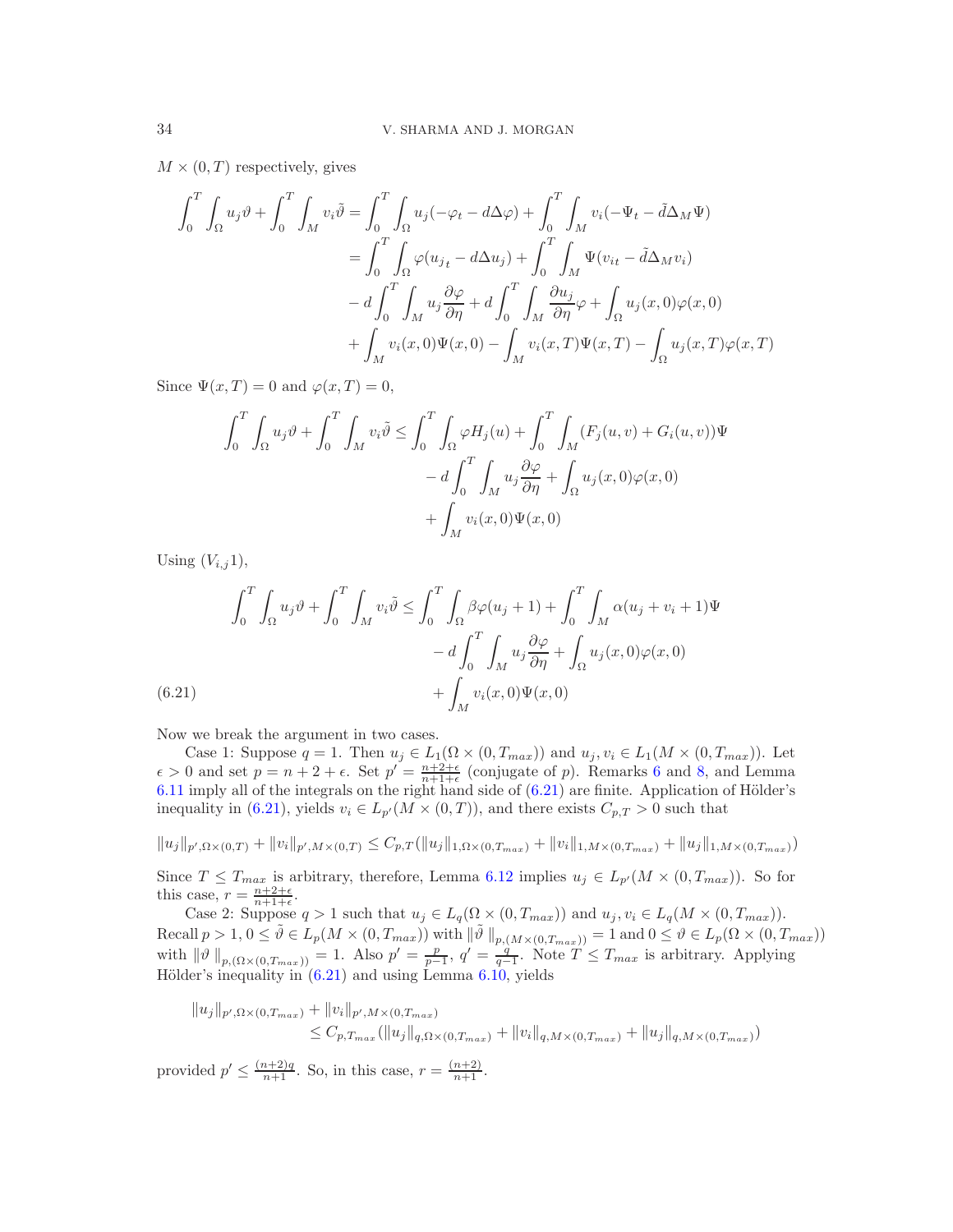Now, by repeating the above argument for rq instead of q, we get  $v_i \in L_{r^mq}(M \times (0, T_{max}))$ ,  $u_j \in L_{r^m q}(\Omega \times (0, T_{max}))$ , for all  $m > 1$ . As  $r > 1$ ,  $\lim_{m \to \infty} r^m q \to \infty$ , and as a result,  $v_i \in$  $L_p(M \times (0, T_{max}))$  for all  $p > 1$ . Hence from Lemma 6.12,  $u_j \in L_p(M \times (0, T_{max}))$  and  $u_j \in L_p(\Omega \times (0, T_{max}))$  for all  $p > 1$ , and there exists  $C_{p,T} > 0$  such that

 $||u_j||_{p,\Omega\times(0,T)} + ||v_i||_{p,M\times(0,T)} \leq C_{p,T} (||u_j||_{q,M\times(0,T_{max})} + ||u_j||_{q,\Omega\times(0,T_{max})} + ||v_i||_{q,M\times(0,T_{max})})$ 

Again as  $T \leq T_{max}$  is arbitrary, we get

$$
||u_j||_{p,\Omega\times(0,T_{max})} + ||v_i||_{p,M\times(0,T_{max})}
$$
  
\n
$$
\leq C_{p,T_{max}} (||u_j||_{1,M\times(0,T_{max})} + ||u_j||_{1,\Omega\times(0,T_{max})} + ||v_i||_{1,M\times(0,T_{max})})
$$

 $\Box$ 

#### 6.3. Global Existence.

**Proof of Theorem 3.3:** From Theorem 3.2 and Corollary 6.3, we already have a componentwise nonnegative, unique, maximal solution of  $(3.1)$ . If  $T_{\text{max}} = \infty$ , then we are done. So, by way of contradiction assume  $T_{\text{max}} < \infty$ . From Lemma 6.13, we have  $L_p$  estimates for our solution for all  $p \ge 1$ , on  $\Omega \times (0, T_{\text{max}})$  and  $M \times (0, T_{\text{max}})$ . We know from  $(V_{i,j}2)$  and  $(V_{i,j}3)$ that  $F_i$  and  $G_i$  are polynomially bounded above for each i and j. Let U and V solve

(6.22) 
$$
U_t = d_j \Delta U + \beta (u_j + 1) \qquad (x, t) \in \Omega \times (0, T_{max})
$$

$$
V_t = \tilde{d}_i \Delta_M V + K_f (u_j + v_i + 1)^l \qquad (x, t) \in M \times (0, T_{max})
$$

$$
d_j \frac{\partial U}{\partial \eta} = K_g (u_j + v_i + 1) \qquad (x, t) \in M \times (0, T_{max})
$$

$$
U = U_0 \qquad x \in \Omega, \quad t = 0
$$

$$
V = V_0 \qquad x \in M, \quad t = 0
$$

Here,  $d_i$  and  $\dot{d}_i$  are the j<sup>th</sup> and *i*th column entry of diagonal matrix D and D respectively. Also,  $U_0$  and  $V_0$  satisfy the compatibility condition, are component-wise nonnegative functions, and  $(u_0)_j \leq U_0$  and  $(v_0)_i \leq V_0$ . For all  $q \geq 1$ ,  $K_f (u_j + v_i + 1)^l$  and  $K_g (u_j + v_i + 1)$  lie in  $L_q(M \times (0, T_{max}))$ . Using Theorem 3.6, the solution of (6.22) is sup norm bounded. Therefore, by the Maximum Principle  $[26]$ , the solution of  $(3.1)$  is bounded for finite time. Therefore Theorem 3.2 implies  $T_{max} = \infty$ .  $\Box$ 

7. Examples and an Open Question. In this section we give some examples to support our theory.

Example 1. As described in [35], during bacterial cytokinesis, a proteinaceous contractile, called the  $Z$  ring assembles in the cell middle. The  $Z$  ring moves to the membrane and contracts, when triggered, to form two identical daughter cells. Positiong the  $Z$  ring in the middle of the cell involves two independent processes, referred to as Min system inhibition and nucleoid occlusion ([32], [33] Sun and Margolin 2001). In this example, we only discuss the Min system inhibits process. The Min system involves proteins MinC, MinD and MinE ([28] Raskin and de Boer 1999). MinC inhibits Z ring assembly while the action of MinD and MinE serve to exclude MinC from the middle of cell region. This promotes the assembly of the  $Z$  ring at the middle of the cell. In [35] the authors considered the Min subsystem involving 6 chemical reactions and 5 components, under specific rates and parameters and performed a numerical investigation using a finite volume method on a one dimensional mathematical model. Table 7.1 shows the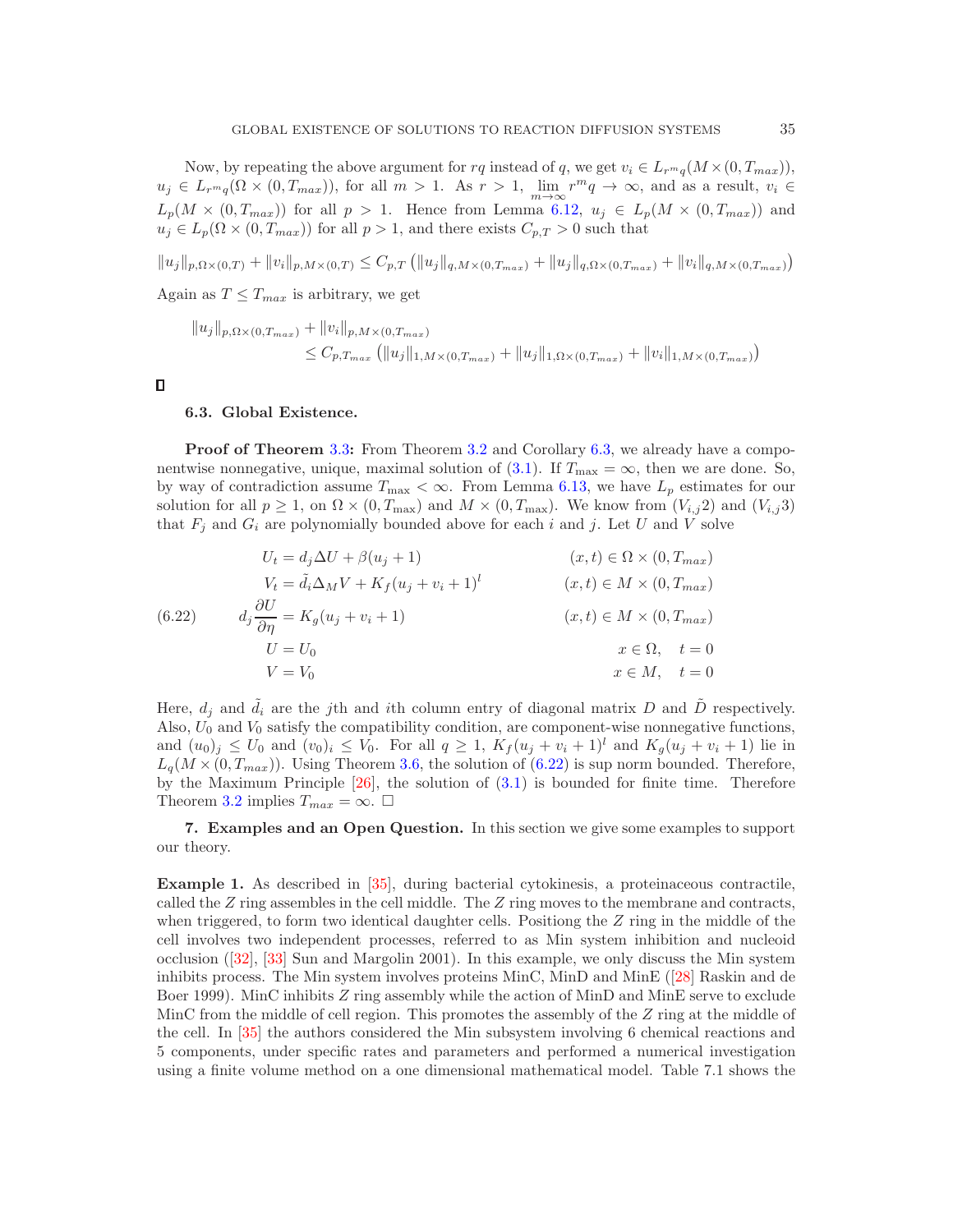## 36 V. SHARMA AND J. MORGAN

assumed chemical reactions. The model was developed in [35] within the context of a cylindrical cell consisting of 2 subsystems; one involving Min oscillations and the other involving FtsZ reactions. The Min subsystem consists of ATP-bound cytosolic MinD, ADP-bound cytosolic MinD, membrane-bound MinD, cytosolic MinE, and membrane bound MinD:MinE complex. Those are denoted  $D_{cyt}^{ATP}$ ,  $D_{cyt}^{ADP}$ ,  $D_{mem}^{ATP}$ ,  $E_{cyt}$ , and  $E: D_{mem}^{ATP}$ , respectively. This essentially constitutes the one dimensional version of the problem. These Min proteins react with certain reaction rates that are illustrated in Table 7.1. These reactions lead to five component model

| Chemicals | Reactions                                                                         | Reaction Rates                                               |
|-----------|-----------------------------------------------------------------------------------|--------------------------------------------------------------|
|           |                                                                                   |                                                              |
| Min D     | $D_{cut}^{ADP} \xrightarrow{k_1} D_{cut}^{ATP}$                                   | $R_{exc} = k_1[D_{cut}^{ADP}]$                               |
| Min D     | $D_{cut}^{ATP} \xrightarrow{k_2} D_{mem}^{ATP}$                                   | $R_{Dcyt} = k_2[D_{cut}^{ATP}]$                              |
|           | $D_{cut}^{ATP} \xrightarrow{k_3[D_{mem}^{ATP}]} D_{mem}^{ATP}$                    | $R_{Dmem} = k_3[D_{mem}^{ATP}][D_{cut}^{ATP}]$               |
| Min E     | $E_{cut} + D_{mem}^{ATP} \xrightarrow{k_4} E : D_{mem}^{ATP}$                     | $R_{Ecut} = k_4[E_{cut}][D_{mem}^{ATP}]$                     |
|           | $E_{cut} + D_{mem}^{ATP} \xrightarrow{k_5 [E:D_{mem}^{ATP}]^2} E : D_{mem}^{ATP}$ | $R_{Emem} = k_5[D_{mem}^{ATP}][E_{cut}][E: D_{mem}^{ATP}]^2$ |
| Min E     | $E: D^{ATP}_{mem} \xrightarrow{k_6} E + D^{ADP}_{cut}$                            | $R_{exp} = k_6[E:D^{ATP}_{mem}]$                             |

with  $(u, v) = (u_1, u_2, u_3, v_1, v_2)$ , where

$$
u = \begin{pmatrix} u_1 \\ u_2 \\ u_3 \end{pmatrix} = \begin{pmatrix} \begin{bmatrix} D_{cyt}^{ATP} \\ D_{cyt}^{ATP} \end{bmatrix} \\ \begin{bmatrix} E_{cyt} \end{bmatrix} \end{pmatrix}, v = \begin{pmatrix} v_1 \\ v_2 \end{pmatrix} = \begin{pmatrix} \begin{bmatrix} D_{mem}^{ATP} \\ E : D_{mem}^{ATP} \end{bmatrix} \end{pmatrix}
$$

$$
\tilde{D} = \begin{pmatrix} \sigma_{Dmem} & 0 & 0 \\ 0 & \sigma_{E: Dmem} \end{pmatrix}, \quad D = \begin{pmatrix} \sigma_{Dcyt} & 0 & 0 \\ 0 & \sigma_{ADyct} & 0 \\ 0 & 0 & \sigma_{Ecyt} \end{pmatrix}
$$

$$
G(u,v) = \begin{pmatrix} G_1(u,v) \\ G_2(u,v) \\ G_3(u,v) \end{pmatrix} = \begin{pmatrix} -R_{Dcyt} - R_{Dmem} \\ R_{exp} \\ R_{exp} - R_{Ecyt} - R_{Emem} \end{pmatrix} = \begin{pmatrix} -k_2u_1 - k_3v_1u_1 \\ k_6v_2 \\ k_6v_2 - k_4u_3v_1 - k_5v_1u_3v_2^2 \end{pmatrix},
$$

 $F(u, v) = \begin{pmatrix} F_1(u, v) \\ F_2(u, v) \end{pmatrix}$  $F_2(u,v)$  $=\begin{pmatrix} R_{Dcyt} + R_{Dmem} - R_{Ecyt} - R_{Emem} \ -R_{exp} + R_{Ecyt} + R_{Emem} \end{pmatrix} = \begin{pmatrix} k_2u_1 + k_3v_1u_1 - k_4u_3v_1 - k_5v_1u_3v_2^2 \ - k_6v_2 + k_4u_3v_1 + k_5v_1u_3v_2^2 \end{pmatrix}$  $-k_6v_2 + k_4u_3v_1 + k_5v_1u_3v_2^2$  $\Big)$ ,

$$
H(u) = \begin{pmatrix} H_1(u) \\ H_2(u) \\ H_3(u) \end{pmatrix} = \begin{pmatrix} R_{exc} \\ -R_{exc} \\ 0 \end{pmatrix} = \begin{pmatrix} k_1 u_2 \\ -k_1 u_2 \\ 0 \end{pmatrix},
$$

and  $u_0 = (u_{0j}) \in W_p^2(\Omega)$ ,  $v_0 = (v_{0i}) \in W_p^2(M)$  are componentwise nonnegative functions with  $p > n$ . Also,  $u_0$  and  $v_0$  satisfy the compatibility condition

$$
D\frac{\partial u_0}{\partial \eta} = G(u_0, v_0) \quad \text{on } M.
$$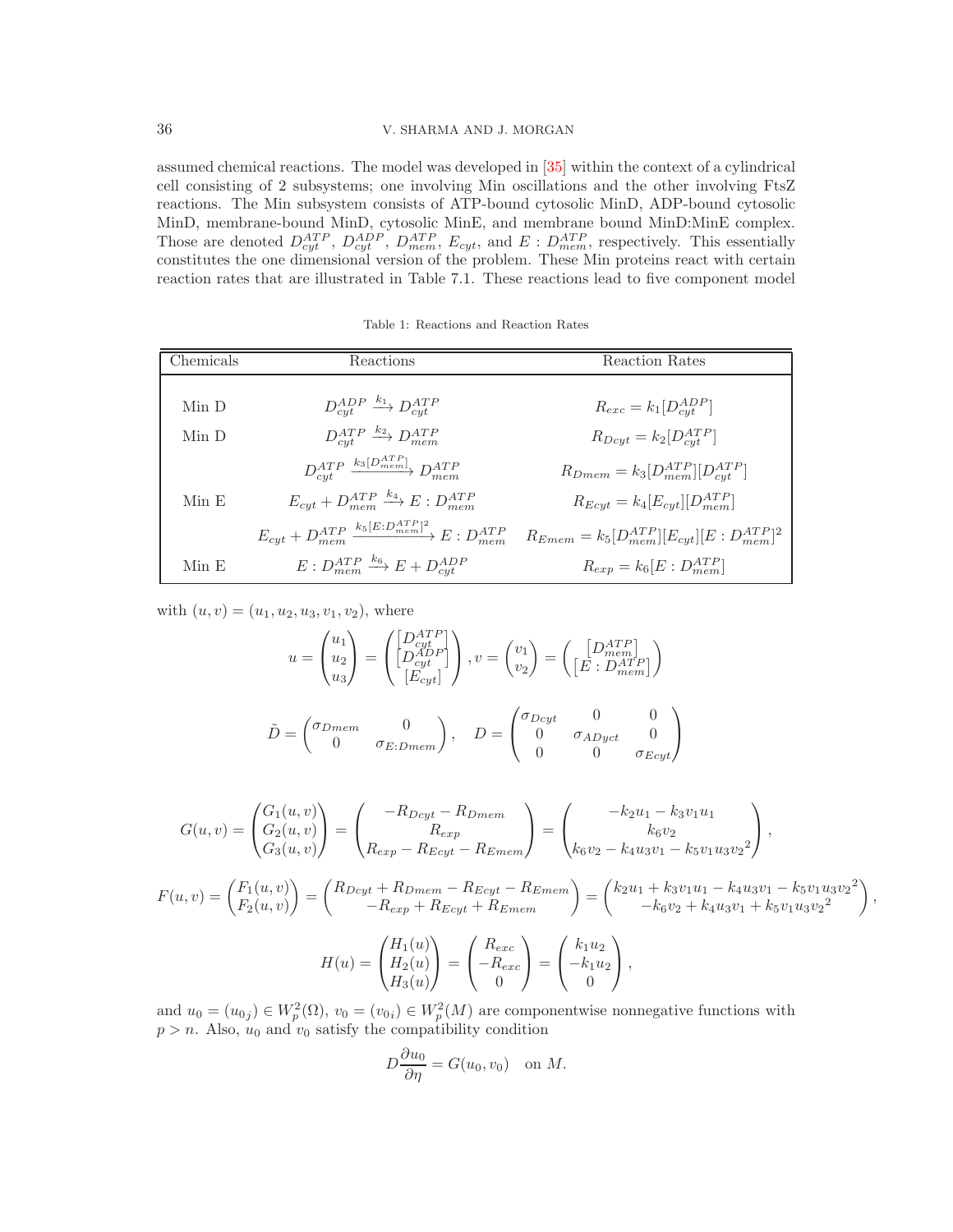Here expressions of the form  $k_{\alpha}$  and  $\sigma_{\beta}$  are positive constants. Note F, G and H are quasi positive functions. In the multidimensional setting, the concentration densities satisfy the reaction-diffusion system given by

| $x \in \Omega$ , $0 < t < T$                    |
|-------------------------------------------------|
| $x \in M$ , $0 < t < T$                         |
| $x \in M$ , $0 < t < T$                         |
|                                                 |
|                                                 |
| $x \in \Omega$ , $t = 0$<br>$x \in M$ , $t = 0$ |

Our local existence result holds for any number of finite components. Therefore, from Theorem 3.2, this system has a unique maximal componentwise nonnegative solution. In this example, if we take two specific components at a time, we are able to obtain  $L_p$  estimates for each of the components. For that purpose we apply our results to  $(u_3, v_2)$ ,  $u_2$  and  $(u_1, v_1)$ . In order to prove global existence, we assume  $T_{max} < \infty$ . Otherwise, we are done.

Consider  $(u_3, v_2)$ . It is easy to see that for  $j = 3$  and  $i = 2$ , the hypothesis of Lemma 6.13 is satisfied, since  $G_3 + F_2 \leq 0$ ,  $G_3$  is linearly bounded, and  $H_3 = 0$ . As a result,  $u_3 \in L_p(\Omega_{T_{max}})$ and  $v_2 \in L_p(M_{T_{max}})$  for all  $p > 1$ . Using Theorem 3.6 and the comparison principle,  $u_2$  is Hölder continuous on  $\Omega_{T_{\text{max}}}$  for  $p > n + 1$ . Finally, consider  $(u_1, v_1)$ . Clearly for  $j = 1$  and  $i = 1$ , the hypothesis of Lemma 6.13 is satisfied, since  $G_1 + F_1 \leq 0$ ,  $G_1$  is linearly bounded, and  $H_1$  is bounded. Therefore,  $u_1 \in L_p(\Omega_{T_{max}})$  and  $v_1 \in L_p(M_{T_{max}})$  for all  $p > 1$ .

We already have for all  $1 \leq i \leq 2$  and  $1 \leq j \leq 3$ ,  $(u_j, v_i) \in L_p(\Omega_{T_{max}}) \times L_p(M_{T_{max}})$ for all  $p \ge 1$ . Therefore there exists  $\tilde{p} > 1$  such that  $G_i \in L_{\tilde{p}}(\Omega_{T_{max}})$  for all  $p \ge \tilde{p}$ , and  $F_i \in L_{\tilde{p}}(M_{T_{max}})$  for all  $p \geq \tilde{p}$ . Consequently from Theorem 3.6, the solution is bounded, which contradicts the conclusion of Theorem 3.2. As a result, the system has a global solution.

**Example 2.** Consider the model considered by Rätz and Röger[29] for signaling networks. They formulated a mathematical model that couples reaction-diffusion in the inner volume to a reaction-diffusion system on the membrane via a flux condition. More specifically, consider the system  $(3.1)$  with  $k = 1, m = 2$ , where

$$
G(u, v) = -q = -b_6 \frac{|B|}{|M|} u(c_{max} - v_1 - v_2)_+ + b_{-6} v_2, \quad H(u) = 0
$$

$$
F(u,v) = \begin{pmatrix} F_1(u,v) \\ F_2(u,v) \end{pmatrix} = \begin{pmatrix} k_1v_2g_0 \left(1 - \frac{K_5v_1g_0}{1 + K_5v_1}\right) + k_2v_2 \frac{K_5v_1g_0}{1 + K_5v_1} - k_3 \frac{v_1}{v_1 + k_4} \\ -k_1v_2g_0 \left(1 - \frac{K_5v_1g_0}{1 + K_5v_1}\right) - k_2v_2 \frac{K_5v_1g_0}{1 + K_5v_1} + k_3 \frac{v_1}{v_1 + k_4} + q \end{pmatrix}
$$

and  $u_0 = (u_{0j}) \in W_p^{(2)}(\Omega)$ ,  $v_0 = (v_{0i}) \in W_p^{(2)}(M)$  with  $p > n$  are componentwise nonnegative. Also,  $u_0$  and  $v_0$  satisfy the compatibility condition

$$
D\frac{\partial u_0}{\partial \eta} = G(u_0, v_0) \quad \text{on } M.
$$

Here  $k_{\alpha}$ ,  $K_{\alpha}$ ,  $g_0$ ,  $c_{max}$ ,  $b_{-6}$  are same positive constants as described in [29]. We note F, G and  $H$  are quasi positive functions. From Theorem 3.2, this system has a unique componentwise nonnegative maximal solution. In order to get global existence, we assume  $T_{max} < \infty$ . In order to obtain  $L_p$  estimates for each of the components, consider  $(u, v_2)$ . It is easy to see that  $G + F_2 \leq k_3$ ,  $H = 0$ , and G is linearly bounded above. So the hypothesis of Lemma 6.13 is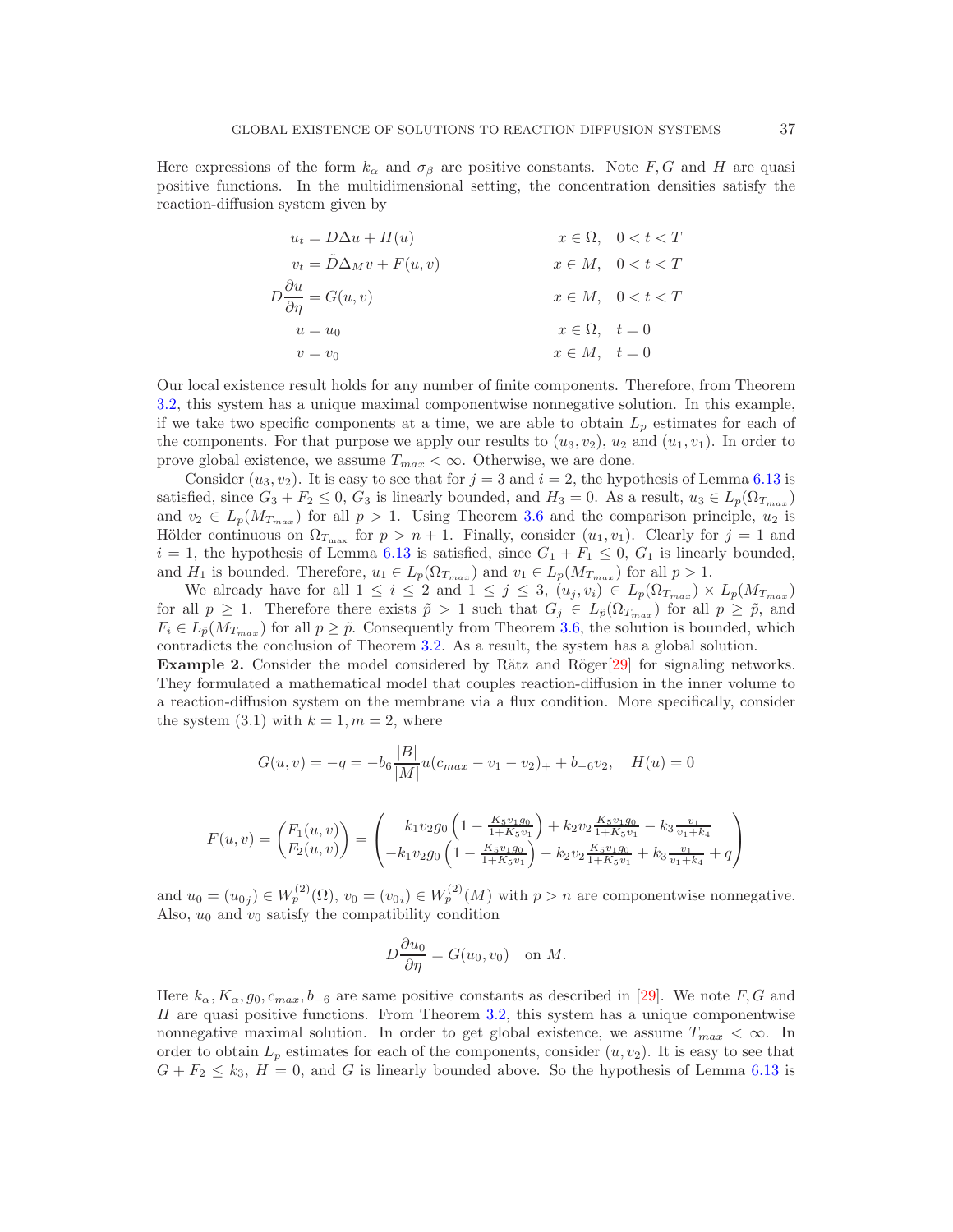satisfied. As a result,  $u \in L_p(\Omega_{T_{max}})$  and  $v_2 \in L_p(M_{T_{max}})$  for all  $p > 1$ . Now  $v_1$ , satisfies the hypothesis of Theorem 3.5. Therefore  $v_1 \in W_p^{2,1}(M_{T_{max}})$  for all  $p > 1$ .

We already have for all  $1 \leq i \leq 2$ ,  $(u, v_i) \in L_p(\Omega_{T_{max}}) \times L_p(M_{T_{max}})$  for all  $p \geq 1$ . Therefore  $G \in L_p(\Omega_{T_{max}})$  for all  $p \geq 1$ , and  $F_i \in L_p(M_{T_{max}})$  for all  $p \geq 1$ . Consequently, from Theorem 3.6, the solution is bounded, which contradicts the conclusion of Theorem 3.2. As a result the system has a global solution.

Example 3. We look at a simple model to illustrate an interesting open question. Consider the system

$$
u_{t} = \Delta u \qquad x \in \Omega, \quad 0 < t < T
$$
  
\n
$$
v_{t} = \Delta_{M} v + u^{2} v^{2} \qquad x \in M, \quad 0 < t < T
$$
  
\n
$$
\frac{\partial u}{\partial \eta} = -u^{2} v^{2} \qquad x \in M, \quad 0 < t < T
$$
  
\n
$$
u = u_{0} \qquad x \in \Omega, \quad t = 0
$$
  
\n
$$
v = v_{0} \qquad x \in M, \quad t = 0
$$

where  $u_0$  and  $v_0$  are nonnegative and smooth, and satisfy the compatibility condition. Clearly  $H(u) = 0$ ,  $G(u, v) = u^2v^2$  and  $F(u, v) = -u^2v^2$  satisfy the hypothesis of Theorem 3.3 with  $F + G \leq 0$  and  $G(u, v) \leq 0$ . Therefore (7.1) has a unique global componentwise nonnegative global solution. However, suppose we make a small change, and consider the system

(7.2)  
\n
$$
u_{t} = \Delta u \qquad x \in \Omega, \quad 0 < t < T
$$
\n
$$
v_{t} = \Delta_{M}v - u^{2}v^{2} \qquad x \in M, \quad 0 < t < T
$$
\n
$$
\frac{\partial u}{\partial \eta} = u^{2}v^{2} \qquad x \in M, \quad 0 < t < T
$$
\n
$$
u = u_{0} \qquad x \in \Omega, \quad t = 0
$$
\n
$$
v = v_{0} \qquad x \in M, \quad t = 0
$$

Then we can show there exists a unique maximal componentwise nonnegative solution. We can also obtain  $L_1$  estimates for u and v. Furthermore, it is easy to see that v is uniformly bounded. But our theory cannot be used to determine whether (7.2) has a global solution, and this remains an open question. More generally, it is not known whether replacing  $G_i$  in condition  $(V_{i,j}2)$  with  $F_i$  will result in a theorem similar to Theorem 3.3.

#### REFERENCES

- [1] R. A. Adams and J. J. F. Fournier. Sobolev spaces. Academic Press, Amsterdam ; Boston, 2nd edition, 2003.
- [2] N. D. Alikakos. Lp bounds of solutions of reaction-diffusion equations. Communications in Partial Differential Equations, 4(8):827–868, 01/01; 2013/03 1979.
- [3] H. Amann. Quasilinear parabolic systems under nonlinear boundary conditions. Archive for Rational Mechanics and Analysis, 92(2):153–192, 1986.
- [4] R. M. Brown. The trace of the heat kernel in lipschitz domains. Transactions of the American Mathematical Society, 339(2):889–900, 10/01 1993.
- [5] A. Calderon. Cauchy integrals on lipschitz curves and related operators. Proceeding of National Academy of Science, U.S.A, 74(1), 1977.
- [6] O. Druet. The best constants problem in sobolev inequalities. Mathematische Annalen, 314(2):327–346, 1999.
- [7] O. Druet and E. Hebey. Blow-up examples for second order elliptic pdes of critical sobolev growth. Transactions of the American Mathematical Society, 357(5):1915–1930, 2005.
- [8] L. C. Evans. Partial differential equations. American Mathematical Society, Providence, R.I, 1998.